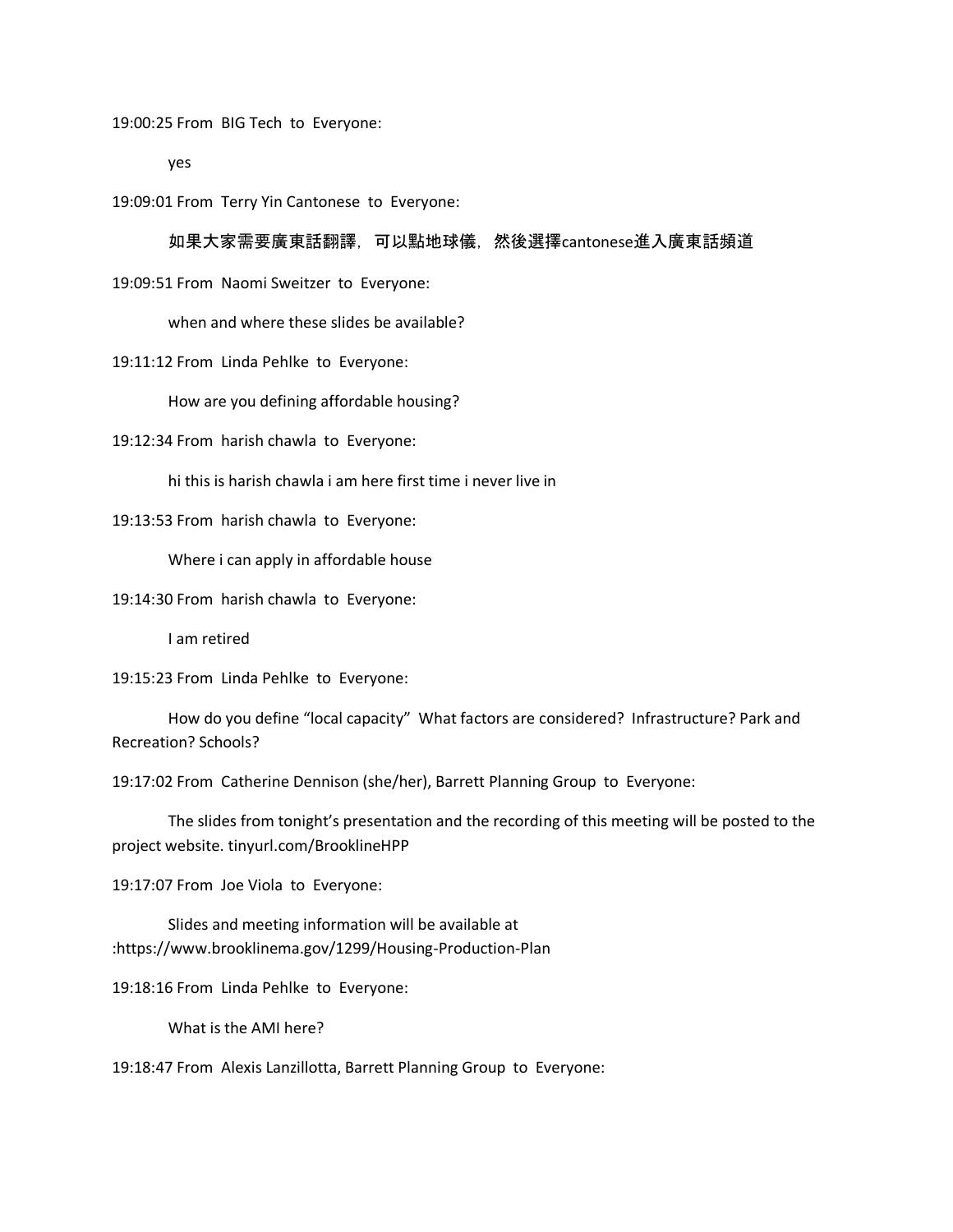Harish, please email me at alexis@barrettplanningllc.com and I will make sure you get connected to the right person. Thank you.

19:22:18 From Joe Viola to Everyone:

AMI can be found here:

19:22:22 From Joe Viola to Everyone:

https://www.brooklinema.gov/1854/Data

19:22:51 From David Truog to Everyone:

Who designed the online survey? And what was the process for reviewing the survey instrument prior to fielding it?

19:28:12 From Karen S. to Everyone:

something is wrong no audio on computer I crashed earlier!

19:30:25 From Alexis Lanzillotta, Barrett Planning Group to Everyone:

Hi Karen, it seems to be working for me, so you may need to exit the meeting and come back in. We'll still be here!

19:30:47 From Karen S. to Everyone:

sorry everyone.

19:33:22 From Laura Eisenberg to Everyone:

Support should extend to single fathers not just single mothers

19:34:00 From Karen S. to Everyone:

Not picking and choosing only one subset of a group!

19:36:29 From Bonnie Bastien (she/her) to Everyone:

Could you explain what "convert Lincoln school to 100% affordable" means?

19:36:55 From Mary Sabolsi to Everyone:

Create rent to own opportunities for affordable/public housing so BIPOC people can build wealth.

19:37:19 From Amanda Zimmerman to Everyone:

Bonnie, I think respondents meant Old Lincoln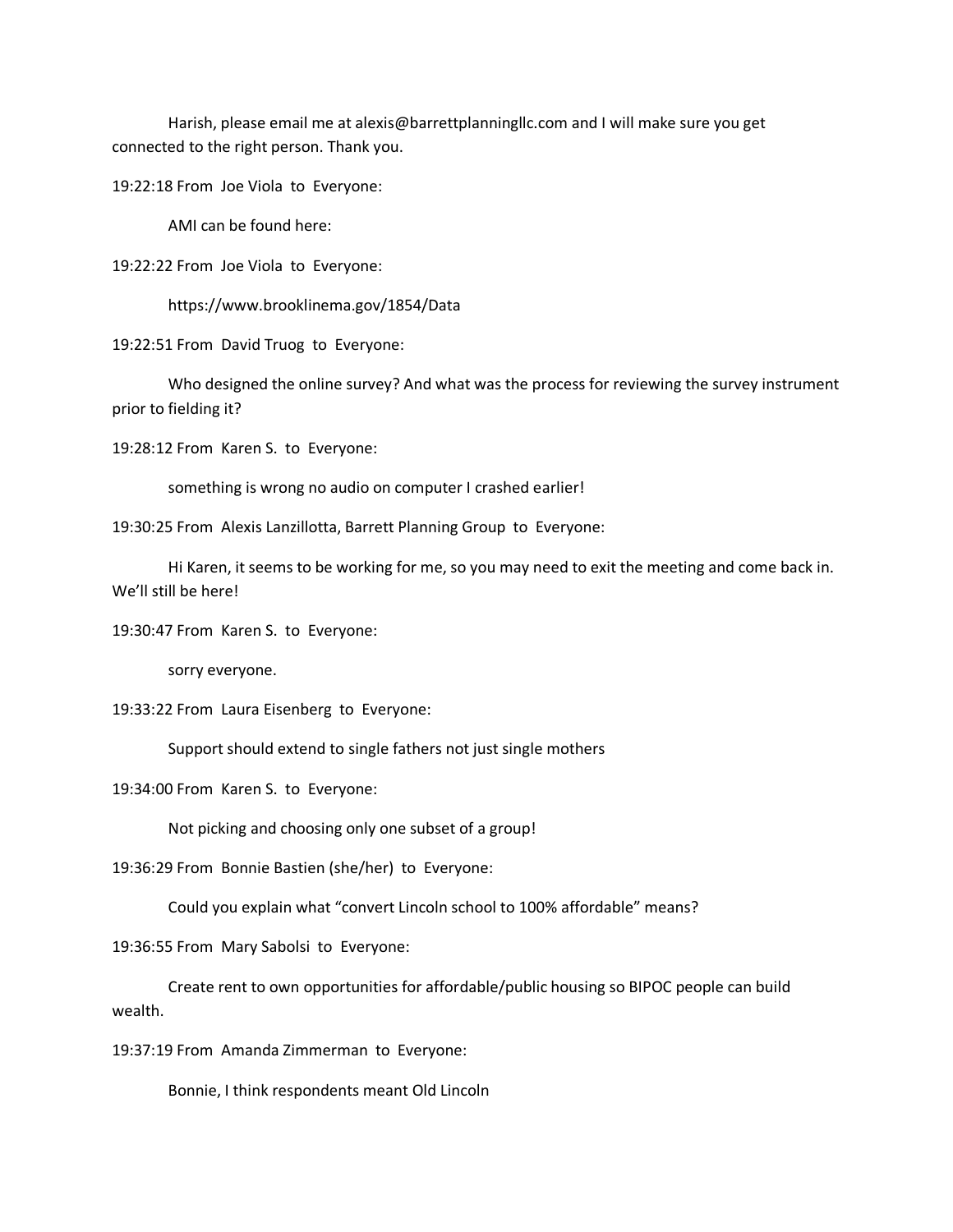19:37:20 From Virginia Bullock to Everyone:

Bonnie - I think they meant the old Lincoln School building

19:37:39 From Bonnie Bastien (she/her) to Everyone:

Ah. That makes more sense! Thank you, Virginia!

19:41:01 From Kate Silbaugh to Everyone:

Did we miss a results slide on where housing should be?

19:41:27 From Charles Homer to Everyone:

it was the word cloud in the shape of the house

19:42:45 From Charles Homer to Everyone:

interesting that diversity (of income or race/ethnicity) didn't come up as a critical element of a desirable community

19:43:14 From Linda Pehlke to Everyone:

More housing will mean higher property taxes.

19:43:49 From Charles Homer to Everyone:

why?

19:46:03 From Judi Barrett, Barrett Planning Group LLC to Everyone:

AMI for the Boston Metro Area is \$120,800. New income limits should be posted by HUD in March-April (soon).

19:47:06 From STEPHANIE LEUNG to Everyone:

Housing is arguably a revenue stream, contributing more to tax base, so I don't see why more housing "means" higher property taxes.

19:47:07 From David Rockwell to Everyone:

I don't think we can conclude that more housing means higher taxes, that's a complex matter with no simple cause-and-effect relationship

19:47:10 From Linda Pehlke to Everyone:

Changing zoning doesn't change the high cost of land and construction or developers seeking profit, nor does it improve the low wages our economy has brought us to.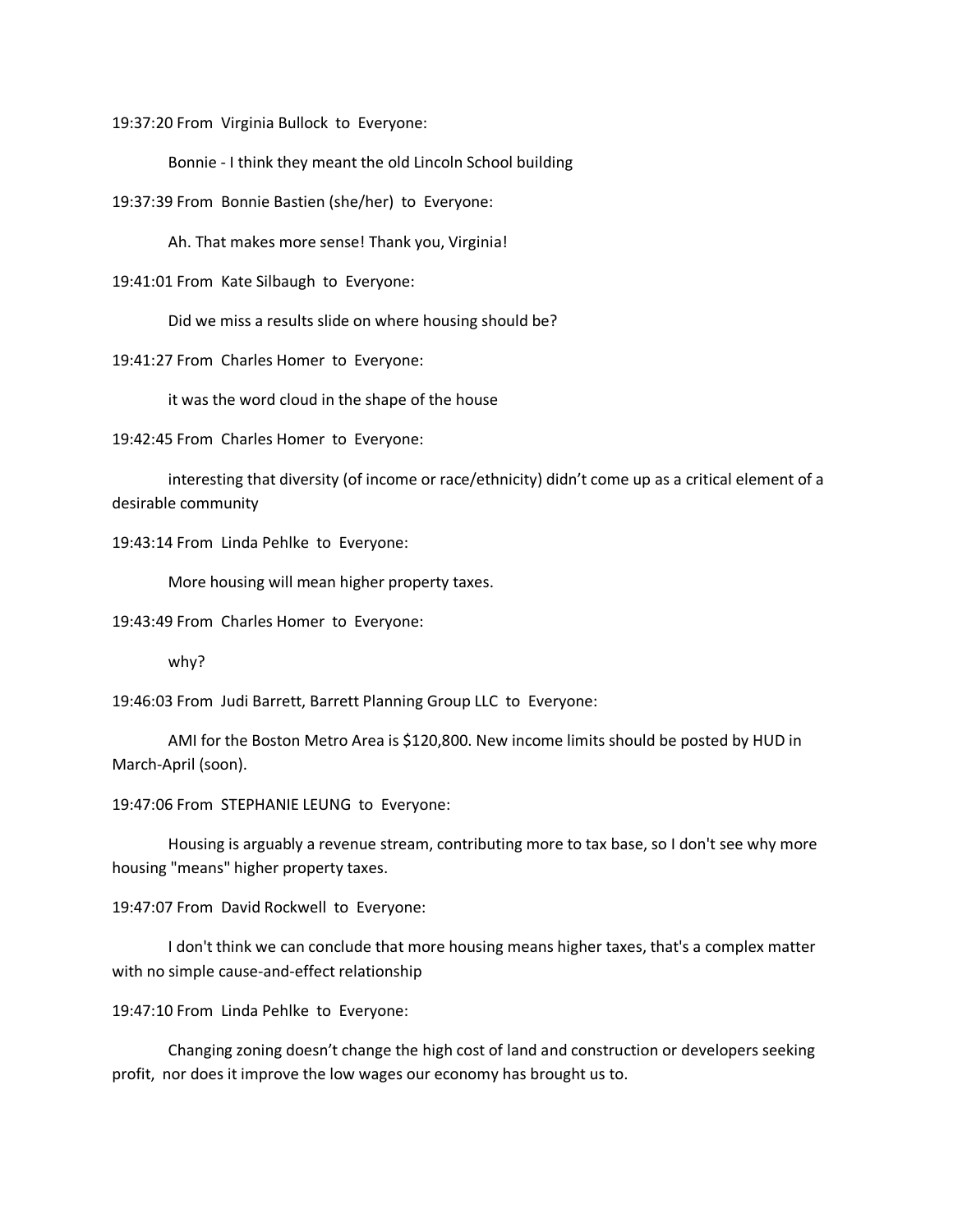19:47:48 From Judi Barrett, Barrett Planning Group LLC to Everyone:

The survey is based on the survey conducted for the 2016 HPP. Some questions were added to this year's. The survey was reviewed by Town staff and members of the Working Group, and beta tested prior to release.

19:48:18 From Judi Barrett, Barrett Planning Group LLC to Everyone:

Yes, we should say single parents, not single mothers.

19:48:46 From Judi Barrett, Barrett Planning Group LLC to Everyone:

Yes, Old Lincoln.

19:49:49 From STEPHANIE LEUNG to Everyone:

Talking about Harvard St, it's ridiculous to see all the 40b projects cramped in Coolidge Corner.

19:50:34 From Kate Silbaugh to Everyone:

I have heard this building has empty units in it—is this true?

19:50:48 From STEPHANIE LEUNG to Everyone:

Pretty soon, Harvard St will look like Pleasant St.

19:51:29 From Eric Colburn to Everyone:

I like the way that building looks, and I like the pastries at Tatte.

19:52:09 From Donna Viola to Everyone:

Where is the greenspace?

19:52:28 From Daphne Politis to Everyone:

384 HARVARD STREET

19:52:32 From Charles Homer to Everyone:

building looks fine…fits in well enough, it's on Harvard St., KI is a bulky building nearby.

19:52:34 From Gina Hahn to Everyone:

Yes, where is the greenspace?

19:52:38 From Jeff Wachter to Everyone:

There are multiple parks really nearby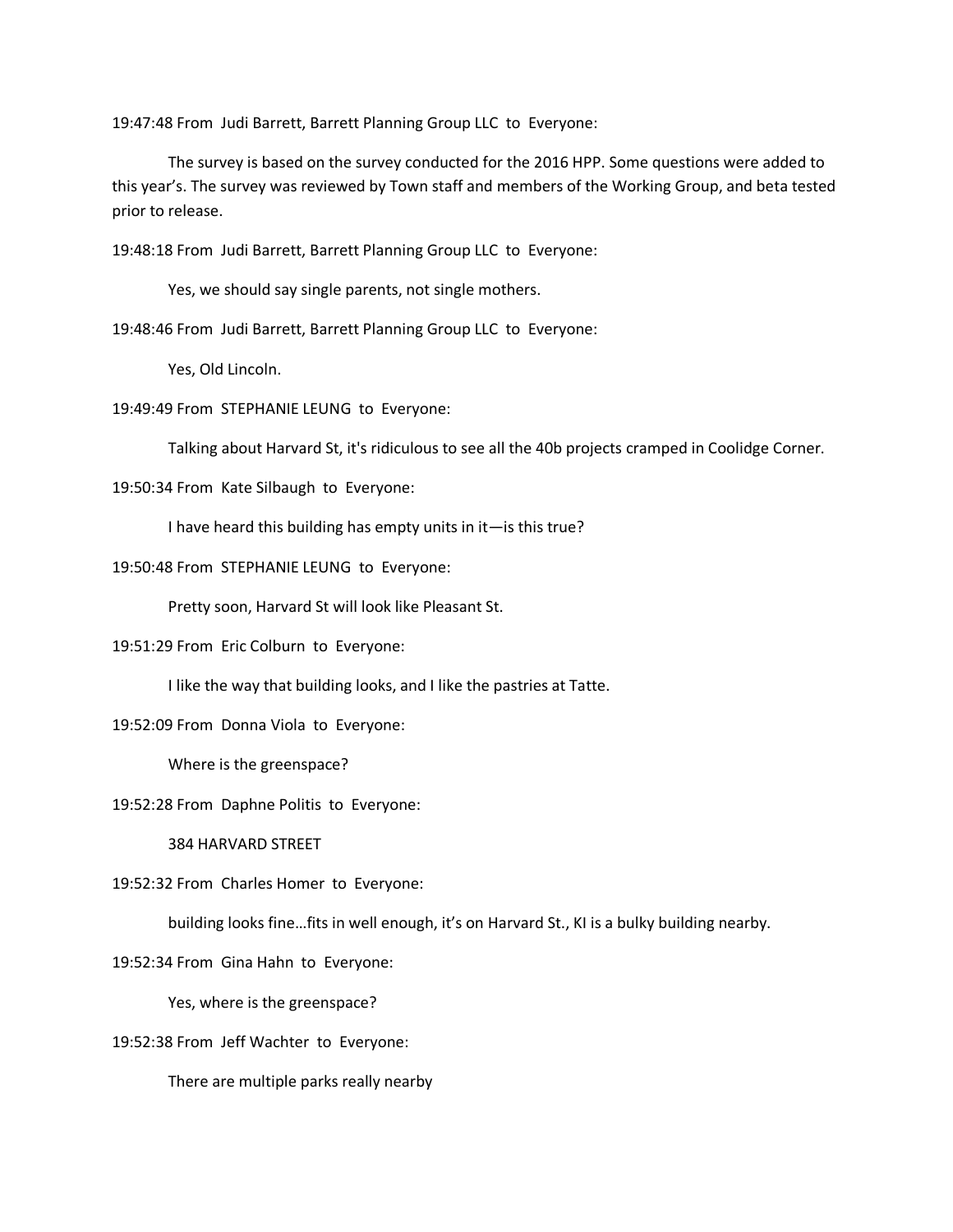19:52:39 From Mary Sabolsi to Everyone:

Where are the solar panels?

19:52:55 From Linda Pehlke to Everyone:

Empty retail space. New space too expensive for local small businesses.

19:52:59 From Wendy MacMillan to Everyone:

We need more streets to loo like Pleasant Street IMO

19:53:11 From Charles Homer to Everyone:

Brown Family is also much nicer than the large auditorium/gym that was there before.

19:53:12 From Renee Holesovsky to Everyone:

I am very lucky to have won lottery ticket to be able to move from 99 Kent St to 370 Harvard St, Brown House. It is like night and day. The 2Life community is wonderful. So much care and support of the people who live here.

19:53:45 From Kate Silbaugh to Everyone:

Is this one completely rented out?

19:53:53 From STEPHANIE LEUNG to Everyone:

Therein lies the problem. Affordable housing shouldn't be a "lottery".

19:54:03 From Linda Pehlke to Everyone:

This is why I asked about what the AMI is. 110% is going to be something like \$110,000 in income. Hardly affordable.

19:54:12 From Jeff Wachter to Everyone:

Both of these buildings look nice, and the size is very appropriate for Harvard Street, with retail very close and a high frequency bus line going to multiple job centers

19:54:19 From Judi Barrett, Barrett Planning Group LLC to Everyone:

I agree with David Rockwell. Adding more housing does not necessarily mean higher taxes for everyone. It is a very complicated topic that people have a tendency to over-simplify. And, it is a slippery slope to policies that may be problematic from a fair housing perspective. Communities should not privilege some types of housing over others because of perceived property tax gains or losses. Tax revenue ought to be weighed against other public benefits that may be equally or more important.

19:54:25 From Charles Homer to Everyone: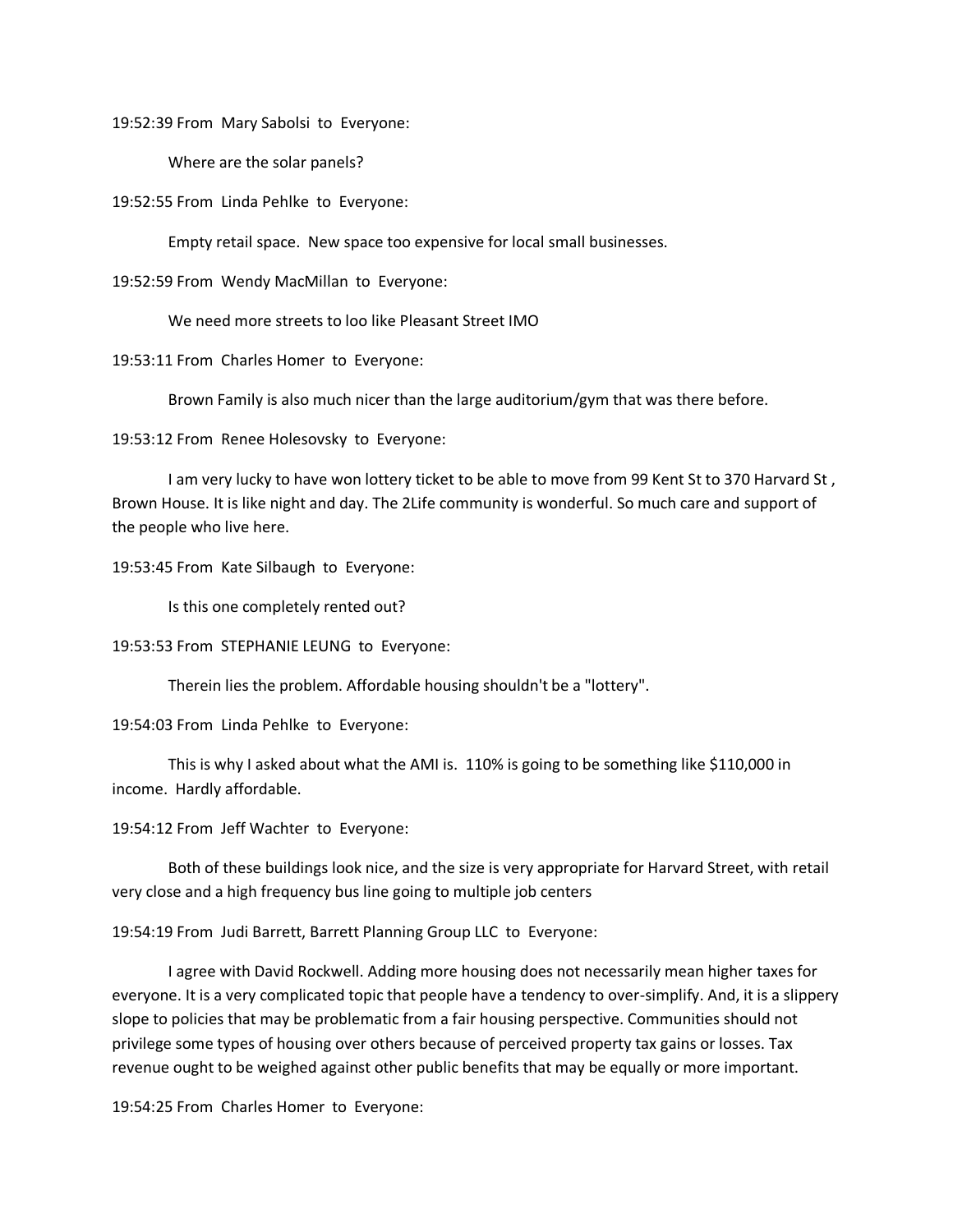Long waiting list I am sure for 2Life housing.

19:54:59 From Kate Silbaugh to Everyone:

Is the commercial rented? I'm sorry have not walked over there

19:55:19 From Gina Hahn to Everyone:

No greenspace again.

19:55:20 From Richard and Ana Vera Wynne to Everyone:

Where is the open space?

19:55:20 From Donna Viola to Everyone:

Everything looks like a box. Brookline is becoming a town of boxes, all encroaching on the sidewalks.

19:55:21 From David Rockwell to Everyone:

The two projects we've seen so far are 80% and 50% AMI at 470 Harvard and nearly all at 370 Harvard are below 60% ( a small number of units higher than 60%).

19:55:22 From Chi Chi Wu to Everyone:

There's lotteries for affordable housing because there's a dire shortage and a lot of demand. I would love to see no need for a lottery

19:55:25 From Daphne Politis to Everyone:

455 HARVARD STREET

19:55:25 From Renee Holesovsky to Everyone:

Yes, very long waiting list at 2Life.

19:55:33 From STEPHANIE LEUNG to Everyone:

455 Harvard St is ugly

19:56:02 From Virginia Bullock to Everyone:

The commercial is not yet rented but they are working on it. It has been slow because of Covid and they are trying to find a Kosher food vendor if food will be there.

19:56:07 From Mary Sabolsi to Everyone:

Stackers are NOT good.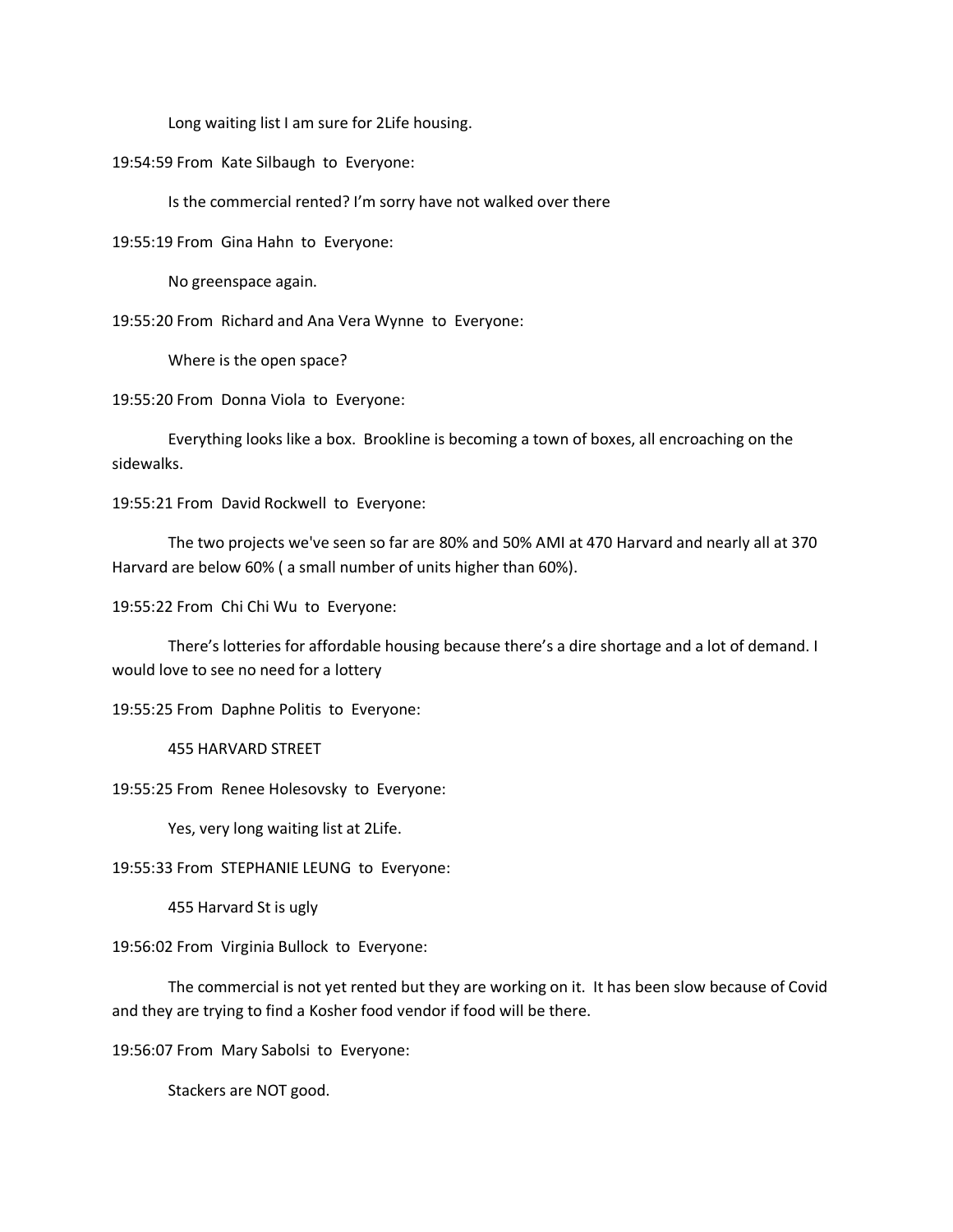19:56:09 From deborah brown to Everyone:

Are he affordable units the same size as market rate?

19:56:13 From Linda Pehlke to Everyone:

Kate No it is not. Again empty retail. We lost the businesses that were there

19:56:15 From Charles Homer to Everyone:

no, commercial looks empty…but so are many of the storefronts in Coolidge Corner

19:57:07 From Alice MacGarvie Thompson to Everyone:

These buildings look great. Also, it's upsetting that people are prioritizing aesthetics over the right to housing.

19:57:15 From Naomi Sweitzer to Everyone:

Having more residents=more customers for our local businesses

19:57:17 From Michael McKeown to Everyone:

Affordable housing and greater density does make sense in proximity to Coolidge due to the access to transit. The 66 route and green line are very helpful for people (including myself) that don't have a car

19:57:28 From Chi Chi Wu to Everyone:

Harvard St is a commercial district in an urban area, not sure why you'd put a lot of green space on it. The green space is on the residential side streets

19:57:34 From Naomi Sweitzer to Everyone:

I don't understand this question

19:57:35 From David Rockwell to Everyone:

40B required no difference between sizes of affordable and market. And, pardon me, the 420 Harvard property is 5u at 50%AMI and rest at market

19:57:44 From Daphne Politis to Everyone:

FIRST A< B< C CHOICE

19:57:53 From STEPHANIE LEUNG to Everyone:

What I would to see, is the huge open-space parking lot next to TJMaxx to turn into low-rise housing, rather than tearing down beautiful homes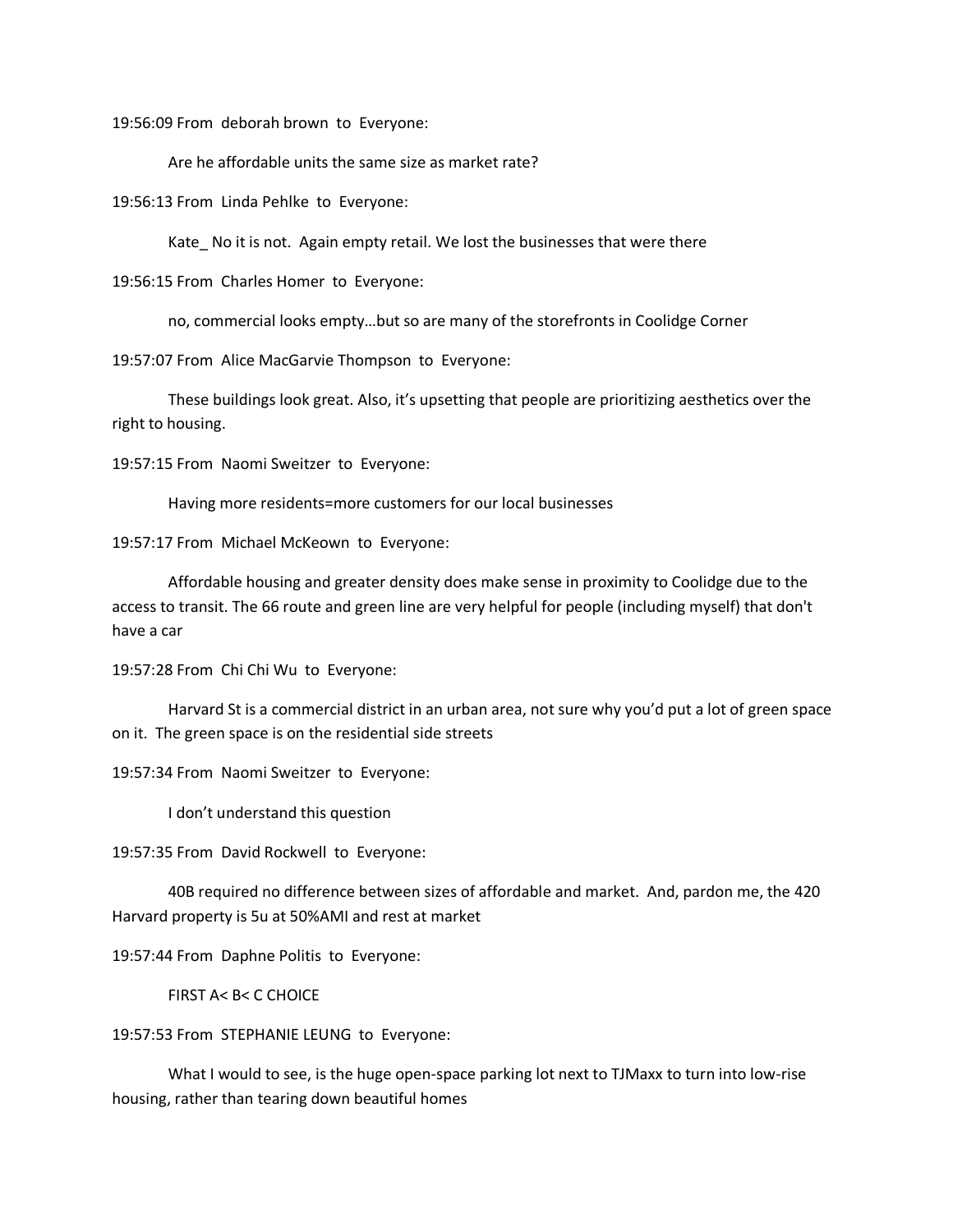19:57:54 From Naomi Sweitzer to Everyone:

are teh letters corresponding to the different housing you just showed us?

19:58:00 From Joan Lancourt to Everyone:

What do you mean by appropriate?

19:58:03 From Naomi Sweitzer to Everyone:

we need the names of the developments

19:58:11 From Richard and Ana Vera Wynne to Everyone:

Not a single tree or square foot of open space in any of these developments

19:58:15 From Naomi Sweitzer to Everyone:

overall all or each one?

19:58:18 From Andrew Iovanna to Everyone:

These buildings are all great and Harvard Street especially is ripe for more of the same. My only qualm is developing for parking - a lot of folks want to live in this area to lead a car-free lifestyle.

19:58:18 From Karen S. to Everyone:

where do I say why it is appropriate?

19:58:35 From Naomi Sweitzer to Everyone:

is there a choice for ALL of the above?

19:58:38 From Eric Colburn to Everyone:

All three buildings look great, why pick just one?

19:58:46 From Karen S. to Everyone:

why is voice suddenly gone?!

19:58:47 From Charles Homer to Everyone:

455 is OK…because the ground floor is barren and there are fewer trees around (compared to A and B) it seems more bare and isolated.

19:58:49 From Jeff Wachter to Everyone:

You can check multiple boxes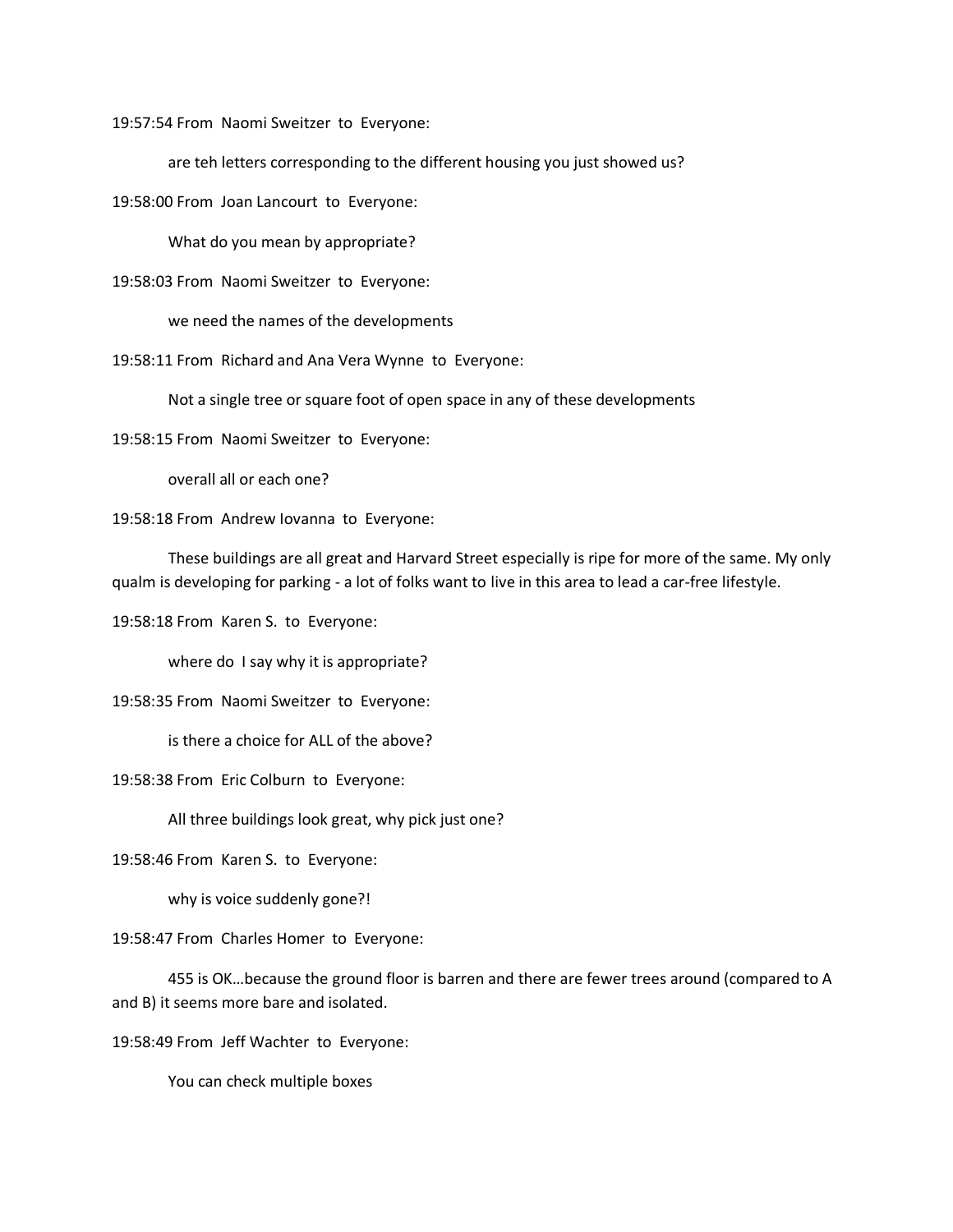19:58:50 From Alice MacGarvie Thompson to Everyone:

@Naomi its checkbox

19:58:51 From Bonnie Bastien (she/her) to Everyone:

I think they are all great

19:58:52 From Mary Sabolsi to Everyone:

C is just ugly.

19:58:55 From Gina Hahn to Everyone:

They are out of scale, built up right against the sidewalk, incorporate not greenspace.

19:58:57 From Alice MacGarvie Thompson to Everyone:

Yes to all. They all fit in. We need more buildings like this.

19:59:03 From Richard and Ana Vera Wynne to Everyone:

Impact on traffic density was not discussed

19:59:03 From Naomi Sweitzer to Everyone:

why is there not a choice for All of the above?

19:59:04 From David Truog to Everyone:

Residents of these buildings care about esthetics, too. It's a bit insulting to them to imply that they don't.

19:59:06 From Robert Miller to Everyone:

Harvard Street is appropriate for more density. It supports the businesses. There is public transit.

19:59:09 From Karen S. to Everyone:

Would be great to have many more trees!

19:59:09 From Christopher Kahl to Everyone:

B is too big

19:59:10 From Beth Kantz to Everyone:

Appropriate to what are largely commercial areas. The step back architecture makes the first two less intrusive and more appealing.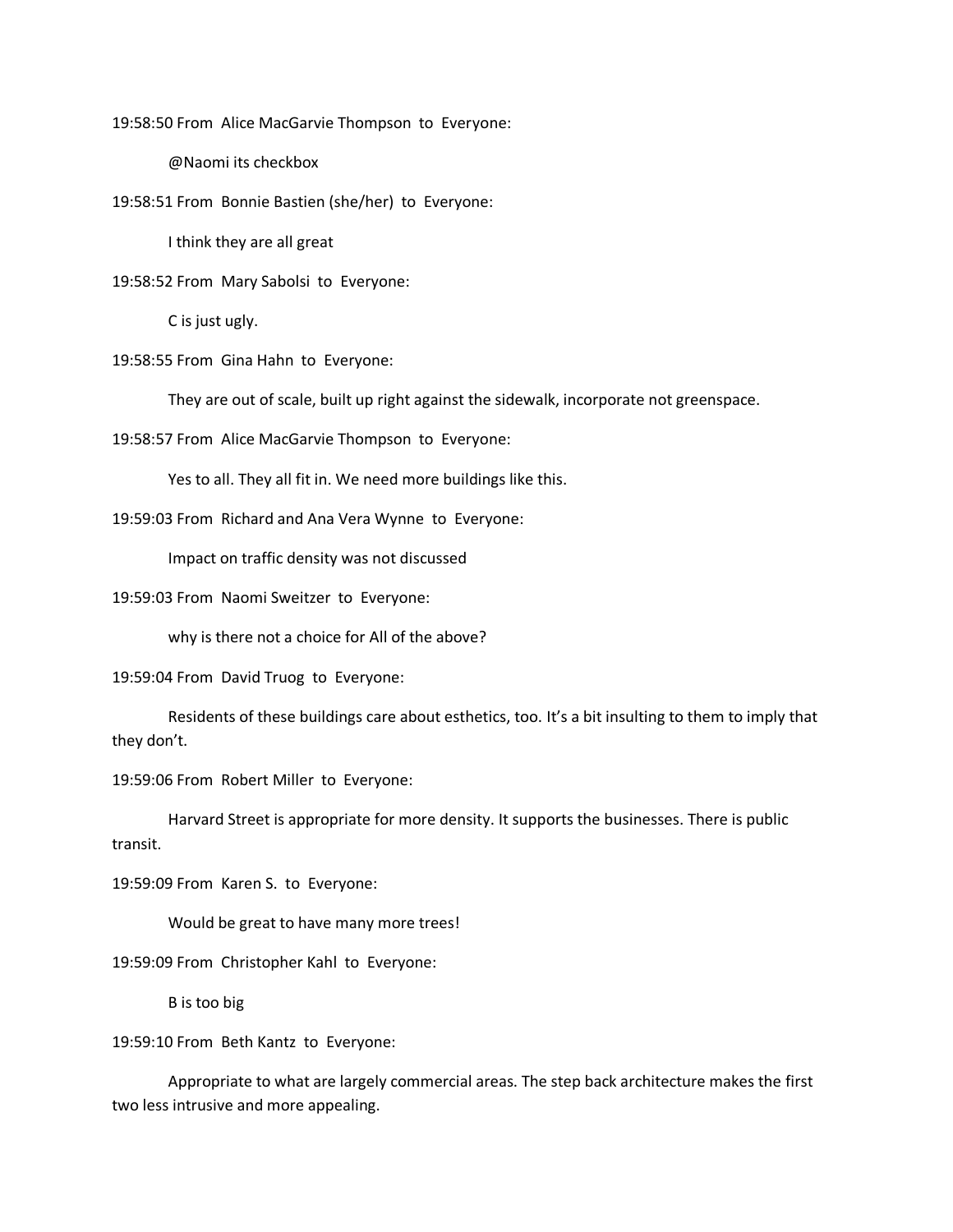19:59:12 From Bonnie Bastien (she/her) to Everyone:

I don't see any boxes to check

19:59:18 From Virginia Bullock to Everyone:

Appropriate because they create more housing with people to make street life and support for commercial businesses

19:59:19 From Christopher Kahl to Everyone:

C is unattractive

19:59:38 From Linda Pehlke to Everyone:

Why not? Lack of supporting services and facilities. Wiping out our local businesses. Looms over adjoining houses. Ask the abutters.

19:59:39 From Carol Caro to Everyone:

They all look like they belong.

19:59:43 From Sonya Lodge to Everyone:

Too often market rate units are in fact larger than those designated for those termed affordable

19:59:44 From Eric Colburn to Everyone:

More people lead to more shops and services!

19:59:59 From Charles Homer to Everyone:

To me, the scale is just fine…it's a commercial street, there are other large buildings, there is a transition to commercial….

20:00:01 From Jeff Wachter to Everyone:

Would be great if some of this ground floor was public facing - subsidized artist gallery space, community rooms, micro retail opportunities (food halls, etc.)

20:00:05 From Alexis Lanzillotta, Barrett Planning Group to Everyone:

Bonnie, if you're having trouble with the check boxes, feel free to put your response in the chat.

20:00:20 From Emy Takinami to Everyone:

All great, only wish they were more "affordable"!

20:00:23 From Chi Chi Wu to Everyone: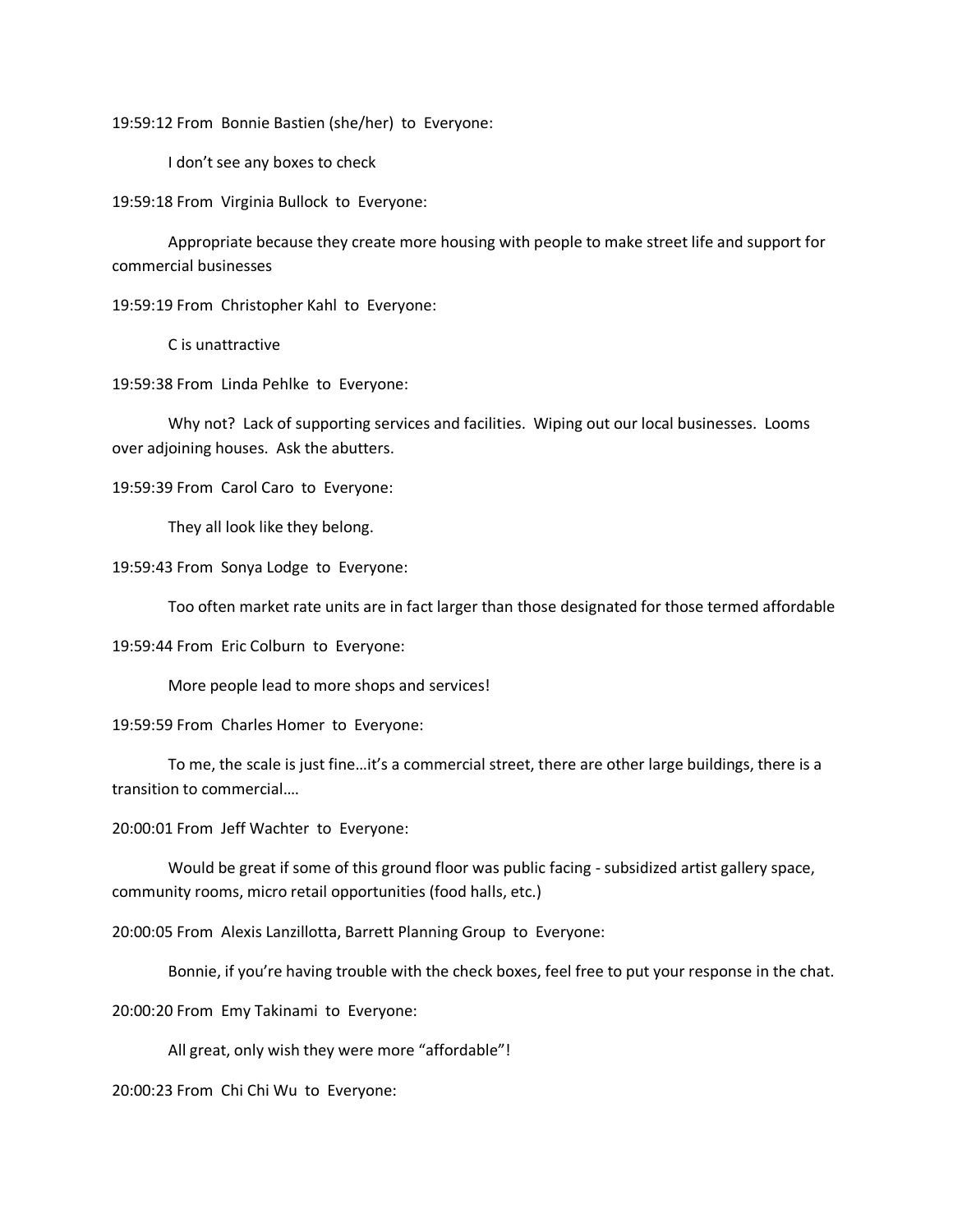These are all appropriate given the context. And ground floor retail is great. There's lots of buildings on Beacon that have ground floor retail and residential above, it's a nice mix

20:00:30 From Christopher Kahl to Everyone:

Building B is 6 stories - too high for a property that was 1 story

20:00:31 From Bob Lepson to Everyone:

455 Harvard is a horrible space and a horrible design though I am not in opposition to a building such as that in principle. This property is an abomination.

20:00:31 From Beth Kantz to Everyone:

Are there any examples of buildings on cross streets, i.e., less commercial areas. It seems a townhouse approach might be consistent with Brookline architecture

20:00:36 From Joan Lancourt to Everyone:

All the buildings are appropriate in terms of size, but they are visually bland, uninteresting, clunky, and unimaginative.

20:00:37 From David Truog to Everyone:

Good design is not necessarily expensive design.

20:00:38 From Kate Silbaugh to Everyone:

It feels a bit too off/on. These developments would be good in their context if the height were lower by a few stories, so that they are 1-2 stories higher than the neighboring but not 3-4 stories higher. Also green space would be good. Also the commercial/retail issue needs to be really carefully worked out—that kind of space is higher revenue to the town, but the number that are empty is concerning. So what can be done w design to make those commercial spaces work on the first floor.

20:00:40 From Sonya Lodge to Everyone:

The reason C seems to fit in better is due to its location

20:00:40 From Wallis Raemer to Everyone:

Prefer buildings that are not over 4 stories and with setbacks.

20:00:47 From Bambi Goodq to Everyone:

I chose A because the color scheme is by far the most subdued. The others shout out. All of them could be significantly improved if they didn't make the sidewalks look dark and forbidding. They are so close to the street. They would look less ominous if there was a place for greenery of some kind. We don't need more storefront retail when there are empty storefronts.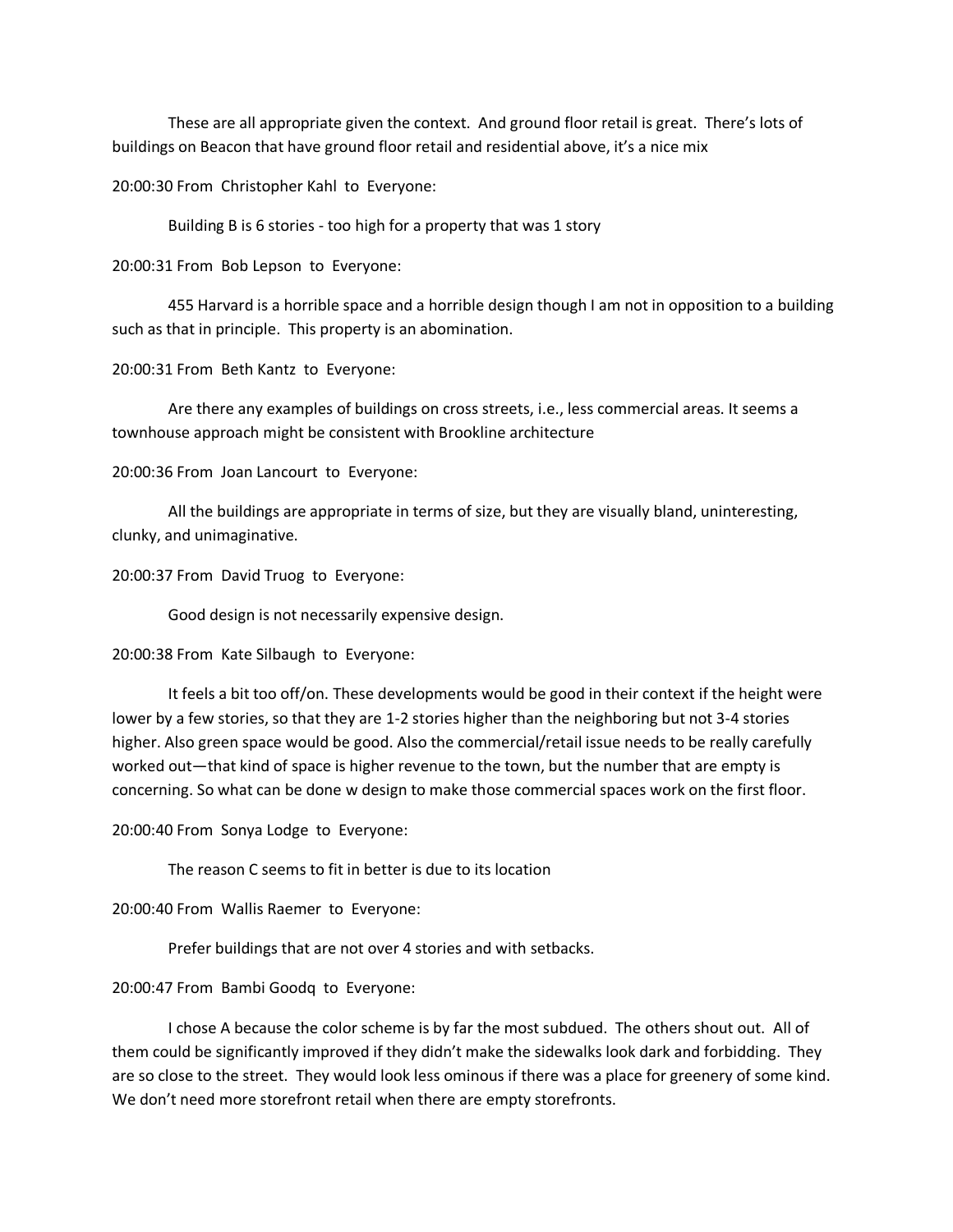20:00:47 From Bob Schram to Everyone:

C is unattractive, so yes, it fits its immediate unattractive commercial streetscape niehgborhood(TJ Maxx etc.)

20:00:49 From STEPHANIE LEUNG to Everyone:

We need to understand that the facade of the building, matters greater. I'd say, that's why "A" looks so much nicer than "C"

20:00:49 From Linda Pehlke to Everyone:

The market rate rentals subsidize the affordable uses, it's a hamster wheel that you can never catch up to.

20:00:50 From Karen S. to Everyone:

What happpened to the sound!

20:00:51 From Patricia Maher to Everyone:

Buildings are fine, except for lack of green space, Empty storefronts a problem. Would like to see solar panels and EV hook ups in garages.

20:00:58 From Ted Greenwood to Everyone:

multiunit housing above retail on busy streets is just what Brookline needs more of.

20:01:04 From David Rockwell to Everyone:

Harvard St should have buildings at higher scale than the one-story buildings that are so common, as Harvard St is near transit, both at Coolidge Corner and in Allston (B line). We need scale to 4 to 5 stories to get any additions to our affordable housing supply

20:01:13 From Jim Batchelor to Everyone:

Height is first; one story is too low. 4-6 floors with top set back is generally okay. Architectural design that is more contemporary should be encouraged.

20:01:18 From Al Raine to Everyone:

Appropriate because they are in a walkable, commercial/mixed use corridor, with good transit, reduced parking, and ground floor retail/services.

20:01:28 From Tal Canetti to Everyone:

They all fit! I also agree that they should be more affordable.

20:01:32 From Carol Caro to Everyone: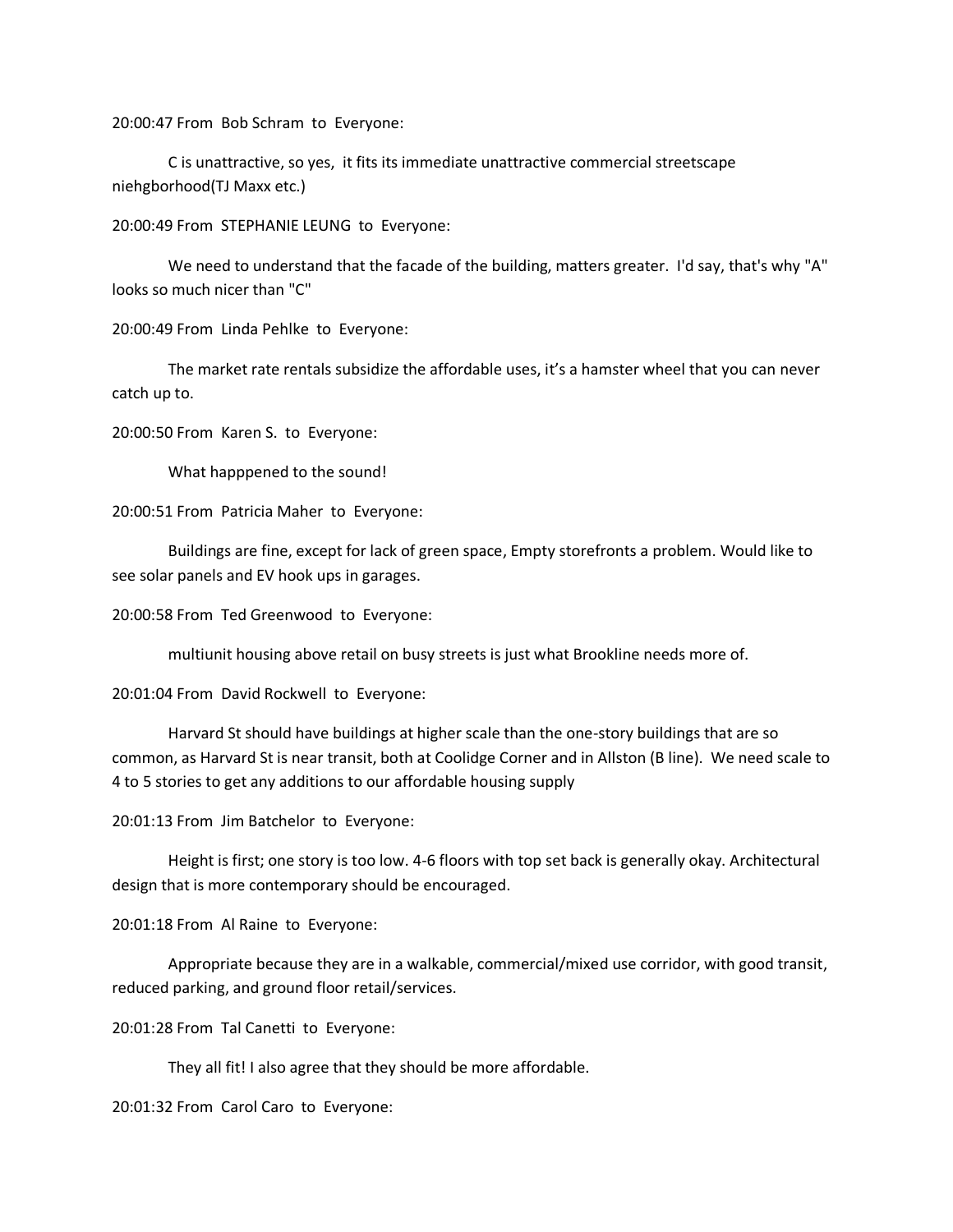I walked the street today and sat opposite each and they were attractive.

20:01:39 From Catherine Dennison (she/her), Barrett Planning Group to Everyone:

- A. What was successful about each project? What was not successful?
	- a. Did it improve Brookline's housing supply?
	- b. Did the project improve or detract from the streetscape?

c. Did the design of the building have a significant impact on the neighborhood? In what way?

d. What was successful or unsuccessful about the design of parking, landscaping, and open space, relationship to neighboring properties?

B. Overall, were these projects beneficial to Brookline? Why or why not?

20:01:46 From David Lescohier to Everyone:

I walk by these daily - they are assets - they don't disrupt - they fit well. No one should feel that they diminish my neighborhood.

20:01:50 From Karen S. to Everyone:

I cannot get any sound!!!

20:01:52 From Ana Vera Wynne to Everyone:

This poll should not be about their design!

20:02:03 From Alice MacGarvie Thompson to Everyone:

Yes Ana!! They all look great, all fit in with neighborhoods. Aesthetics don't matter. There should just be more of them and they should be more affordable.

20:02:06 From Naomi Sweitzer to Everyone:

given the commercial area location, appropriate buildings—we need to get away from one story commercial. We need to build above commercial that is near transit. more customers for businesses.

20:02:17 From Bambi Goodq to Everyone: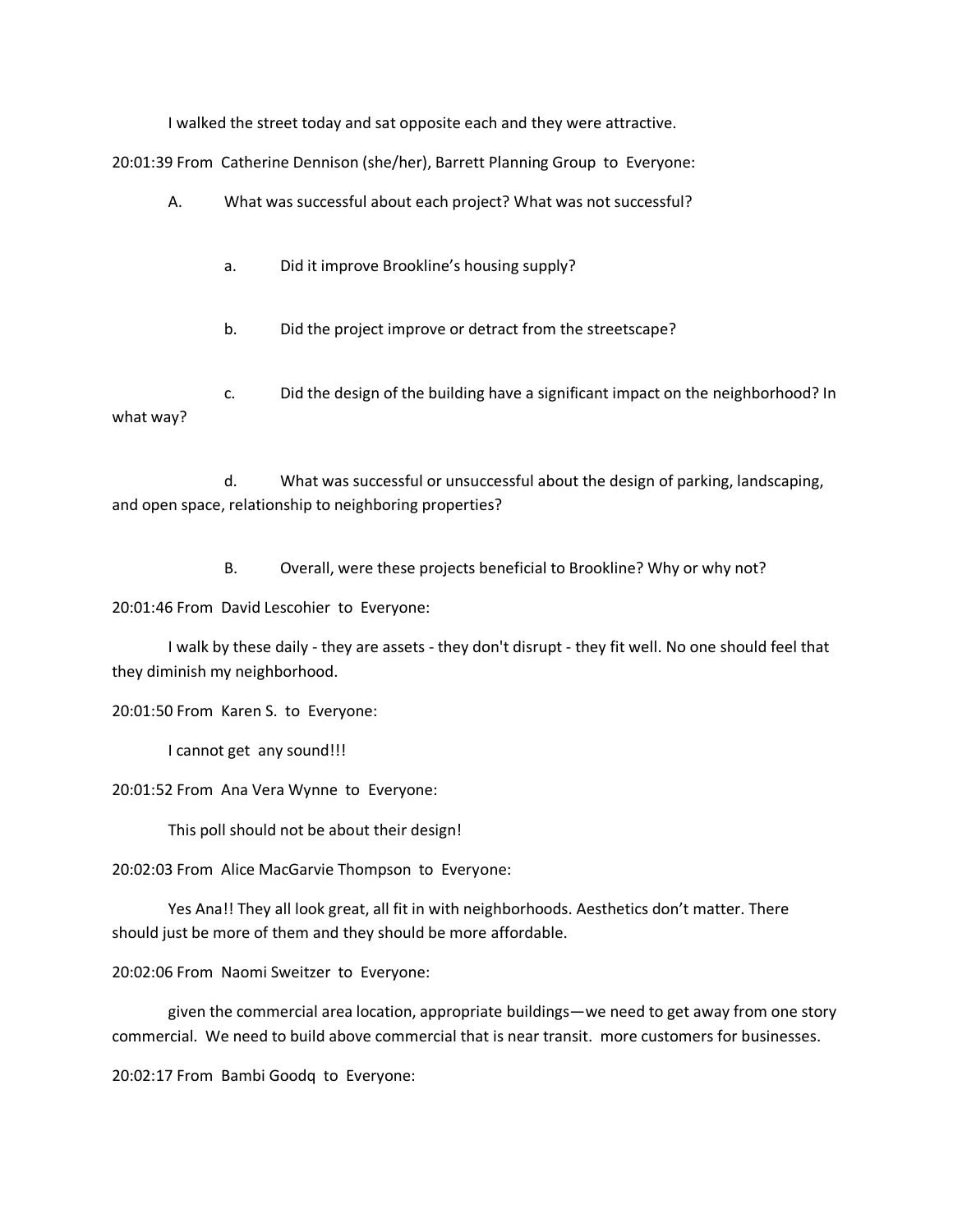I much prefer any building with set-backs.

20:02:17 From Donna Viola to Everyone:

Yes they are out of scale, no greenspace. Works for developers. Quick to put up but don't look livable.

20:02:22 From Joan Lancourt to Everyone:

Need more interesting retail space.

20:02:39 From Brian Ly to Everyone:

They are all great architecture.

20:02:42 From David Rockwell to Everyone:

The empty retail spaces won't be empty for ever.

20:02:43 From Michael McKeown to Everyone:

there are a lot of concerns about greenspaces, but there are nice parks nearby. would adding roof gardens help? ground level landscaping would potentially cut into capacity significantly. also, there are businesses that have gone in like tatte which are busy. incorporated underground parking and ground floor business/restaurant space is quite efficient

20:02:44 From Bob Schram to Everyone:

I appreciate that the senior housing - B?- has reduce parking

20:02:45 From STEPHANIE LEUNG to Everyone:

We need to fill those empty commercial space.

20:02:56 From Max Newell to Everyone:

I don't think (C) is bad at all. And it's certainly vastly better than the gas station across the street

20:02:58 From Jim Batchelor to Everyone:

How do we get a copy of the chat?

20:03:02 From Bob Lepson to Everyone:

B and C retail space remain unrented and unoccupied

20:03:16 From Alexis Lanzillotta, Barrett Planning Group to Everyone:

Jim, materials from the meeting will be posted on the project website.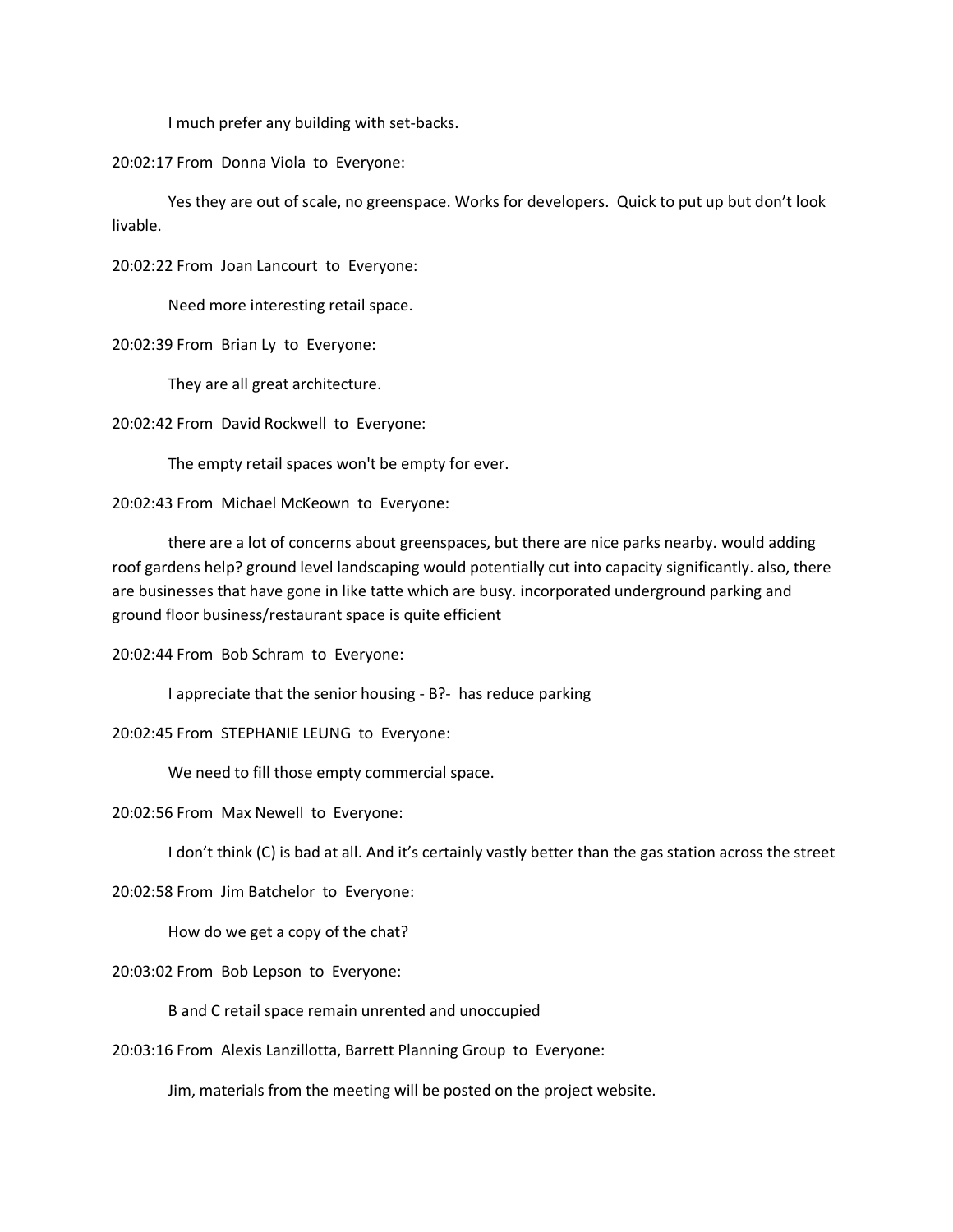20:03:40 From Joe Viola to Everyone:

Chat will be on the HPP Web Page

20:03:45 From Joe Viola to Everyone:

https://www.brooklinema.gov/1299/Housing-Production-Plan

20:04:11 From Emily DeHoog to Everyone:

https://tinyurl.com/BrooklineHPP

20:04:13 From Karen S. to Everyone:

I love the trees and if we had a public garden instead of grass behind some of our buildings tha t would be great!!

20:04:36 From Judi Barrett, Barrett Planning Group LLC to Everyone:

Linda, yes, I agree; 110% is not very affordable. That is why Chapter 40B focuses on 80% or below. The same is true for the Town's IZ bylaw as it applies to rental development.

20:04:51 From deborah brown to Everyone:

Walking tours of future sites would be helpful.

20:05:09 From Daphne Politis to Everyone:

We are hoping for that Deborah, weather and COVID permitting…

20:05:31 From Renee Holesovsky to Everyone:

Great idea, Deborah !

20:05:42 From STEPHANIE LEUNG to Everyone:

The previous restaurant (Shan-a-punjab) at "C" was a popular one. They have to decamp across the street to stay in Brookline for longer. When that temp site is torn down, they'll be kicked out of Brookline for good, potentially. If new commercial space has such high rents, Brookline will lose all the interesting shops and restaurants, which will be a great pity.

20:05:43 From Charles Homer to Everyone:

We need housing for all levels—the missing middle (e.g., f or town employees) as well as lower income families.

20:05:51 From Karen S. to Everyone:

Public gardens instead of grass!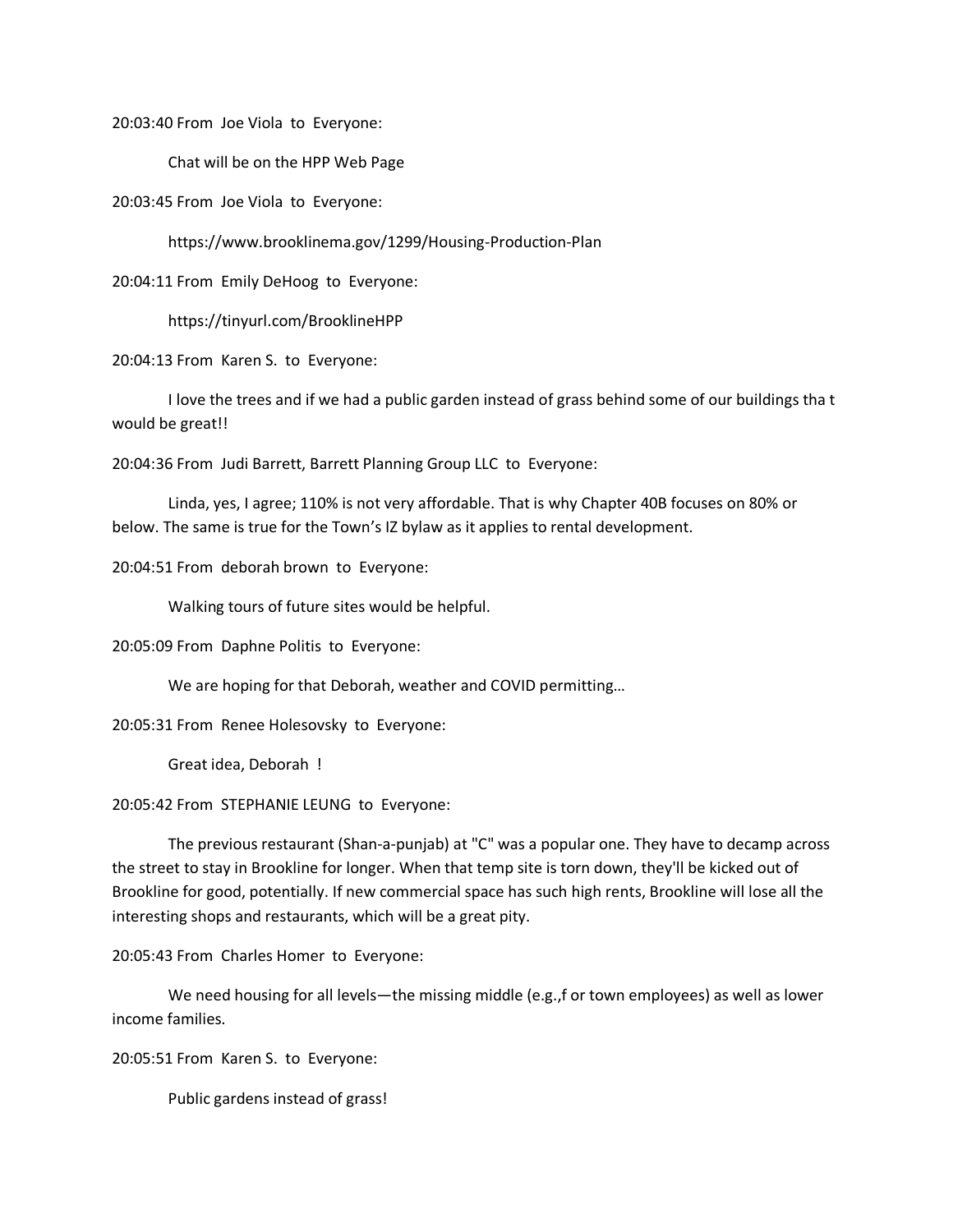20:06:25 From Karen S. to Everyone:

More one beds all been converted to B and B . expect the closets>

20:06:25 From Donna Viola to Everyone:

I agree with Stephanie Leung

20:06:31 From Lisa Shatz to Everyone:

Could you put housing above Stop and Shop?

20:06:38 From Daphne Politis to Everyone:

BABCOCK STREET PARKING LOT

20:06:41 From Bambi Goodq to Everyone:

How can we take away a parking lot when, with more housing, much of which doesn't have one parking space per unit, there will be an increase in parking problems.

20:06:43 From STEPHANIE LEUNG to Everyone:

Can we do something about the open-space parking lots (like the one next to TJMaxx)

20:06:45 From STEPHANIE LEUNG to Everyone:

?

20:07:07 From Linda Pehlke to Everyone:

The business community needs the Babcock lot.

20:07:21 From Max Newell to Everyone:

Yeah, the insufficient density on Harvard St, incl parking lots like at TJ Maxx, is terrible

20:07:25 From Susie Roberts to Everyone:

It is absolutely ridiculous to think that this tiny parcel should have an apartment building on it when the Waldo Durgin complex is less than a block away!

20:07:27 From Alice MacGarvie Thompson to Everyone:

These sites all seem great! Also, if we truly want affordable housing ALL over Brookline, an Affordable Housing Overlay district would be an more efficient and effective way to do that.

20:07:38 From Jeff Wachter to Everyone: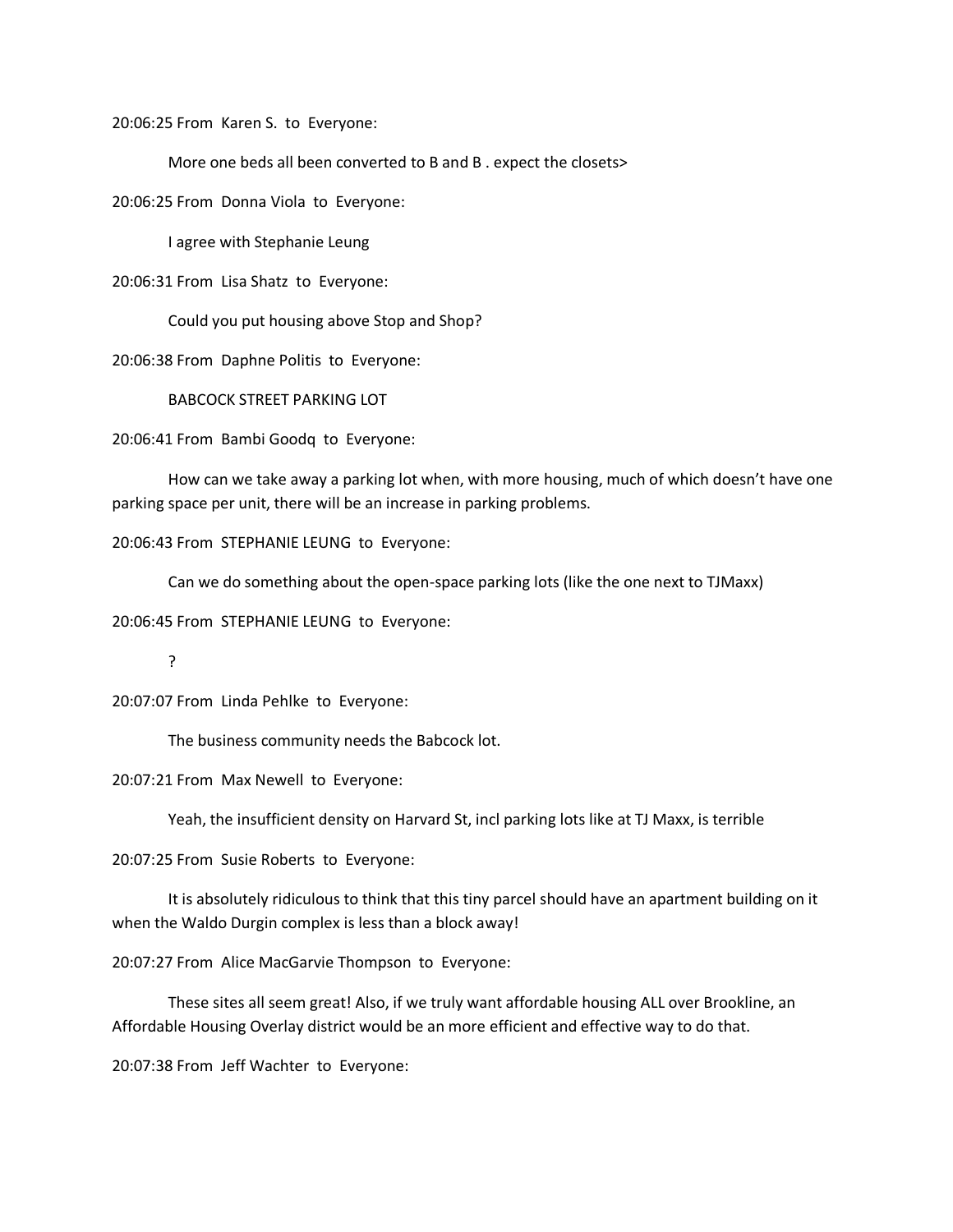This is a great place for housing - a block from Ridley, surrounded by apartments/condos on similar sized lots, obviously tons of retail.

20:07:48 From Sonya Lodge to Everyone:

We have to stop with the get it in where we can fit it in way of seeing things seek to protect the beauty and integrity of the Town {what makes Brookline unique- because it is]

20:07:48 From Susie Roberts to Everyone:

Don't you think of what's coming down the pipeline?

20:08:05 From Lisa Shatz to Everyone:

Could you put parking underground?

20:08:24 From Gina Hahn to Everyone:

Do we know that we have enough fire stations to service these units? If not, where is that going to go—have we considered that?

20:08:38 From Jeff Wachter to Everyone:

Brookline just lowered parking requirements to 1 per unit near transit.

20:08:41 From Charles Homer to Everyone:

we can reduce the parking requirement…it is right near public transit

20:08:43 From Donna Viola to Everyone:

With all this housing talk does B'line have the services to serve all of this new development. Doesn't that come first? First things first.

20:08:52 From David Rockwell to Everyone:

Waldo Durgin will have only 11 affordable units of the 143 units there, so this lot could bring more diversity into this part of Brookline

20:08:54 From STEPHANIE LEUNG to Everyone:

I agree with Lisa Shatz. If parking can go underground, it can become build site for something far more beautiful than parking lots

20:08:56 From deborah brown to Everyone:

Town Meeting passed a warrant article for this and the Fisher Hill site be evaluated for affordable housing.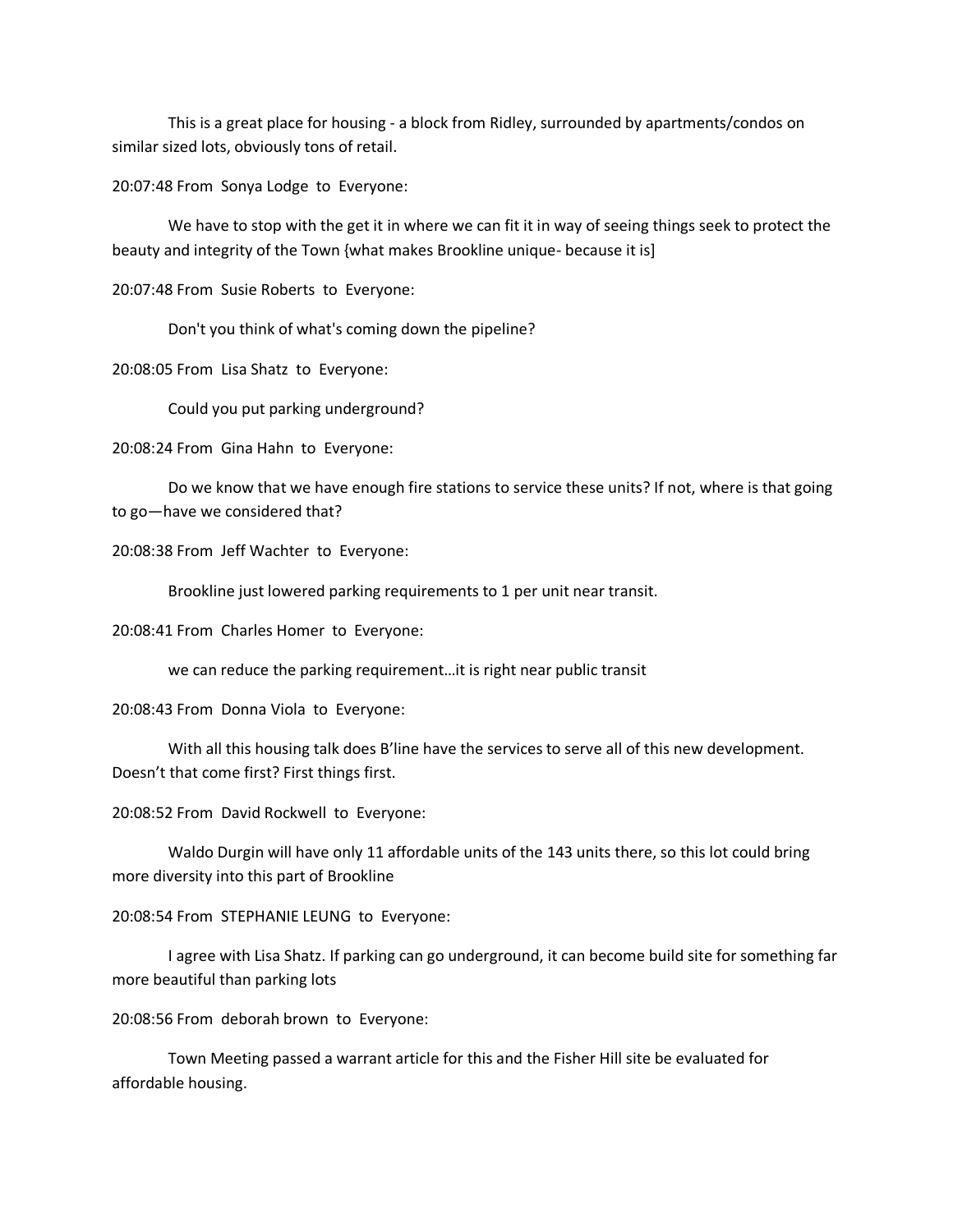20:09:00 From Susie Roberts to Everyone:

We should consider this parcel for some other public use, but certainly not more housing.

20:09:04 From Brian Ly to Everyone:

I think Alice may have a good point. the housing overlays can pretty much sit on any parking lot.

20:09:15 From Karen S. to Everyone:

Many do not drive! Should give preference if you do not need parking.

20:09:17 From Chi Chi Wu to Everyone:

The best way to support small businesses is to have lots of residents within WALKING distance. When I shop or get takeout, I frequent stores within walking distance, I don't want to drive.

20:09:33 From Karen S. to Everyone:

Could be more people if less parking!

20:09:44 From Max Newell to Everyone:

Why shouldn't the site be used for housing??

20:09:55 From Mary Sabolsi to Everyone:

Parking Requirements have Changed!

20:09:57 From Chi Chi Wu to Everyone:

I thought we reduced the parking requirements

20:10:00 From Linda Pehlke to Everyone:

ChiChi that's too simplistic. They need an appropriately scaled and priced space to exist in the first place.

20:10:02 From Charles Homer to Everyone:

Don't we have a warrant article about Parking for this town meeting?

20:10:03 From STEPHANIE LEUNG to Everyone:

That's another ridiculous requirements to have 2 parking per unit

20:10:32 From Tal Canetti to Everyone:

I also agree with Alice about the AHO (: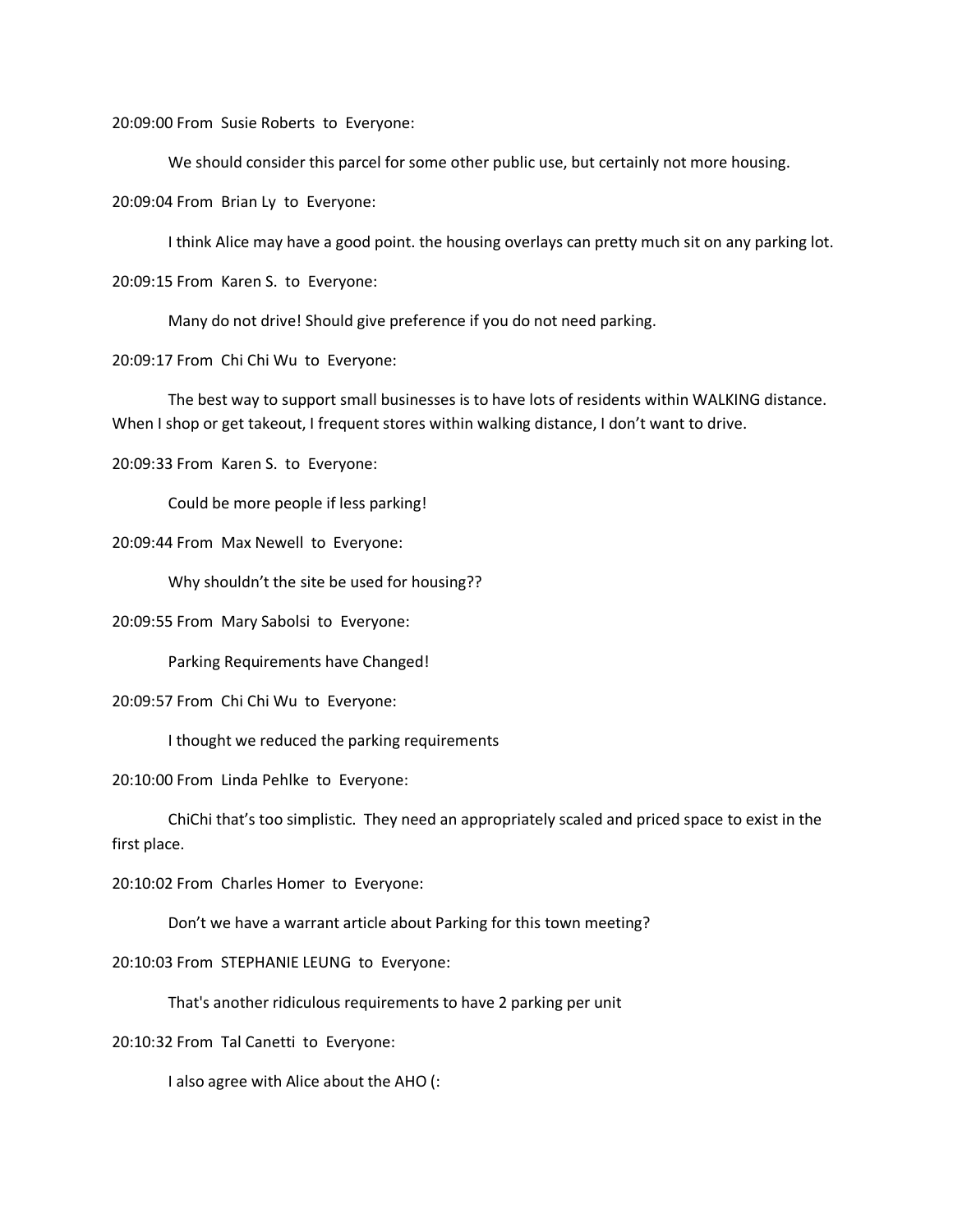20:10:42 From Bambi Goodq to Everyone:

I want to caution that building in places like the corner of Hammond St. and Route 9 in Chestnut Hill, there is an issue with very dense traffic and cars coming in and out of driveways with little place to maneuver, merge with the ongoing and backed-up traffic.

20:10:59 From Naomi Sweitzer to Everyone:

Brookline would be doing our part to help on climate change by putting housing on lots like this—near transit and in a Town that is getting serious about EV infrastructure and pedestrian/bike infrastructure

20:11:02 From STEPHANIE LEUNG to Everyone:

That's sooooo 20th century, prioritizing cars over public transport.

20:11:08 From David Rockwell to Everyone:

Please have the architects revisit their assumptions about zoning-required parking ratios -- it's lower than a simple 2 spaces-per-unit ratio.

20:11:12 From Karen S. to Everyone:

Not fields near homes this is horrible noise with playing games!

20:11:14 From Naomi Sweitzer to Everyone:

This is a great location for affordable housing. I frequently walk through the lot, and at least the times I go through it's often pretty empty

20:11:15 From Jeff Wachter to Everyone:

We don't need greenspace - two parking lots on John are becoming parks related to the Waldo Durgin development, and is right next to the Ridley playground

20:11:22 From Lisa Shatz to Everyone:

You could put green space on the roof.

# 20:11:51 From Karen S. to Everyone:

How about Public gardens instead of fields or even trees!

20:11:59 From Bob Schram to Everyone:

yes, setbacks with trees/greenspace are important. Trade for increased height.

20:12:06 From Naomi Sweitzer to Everyone: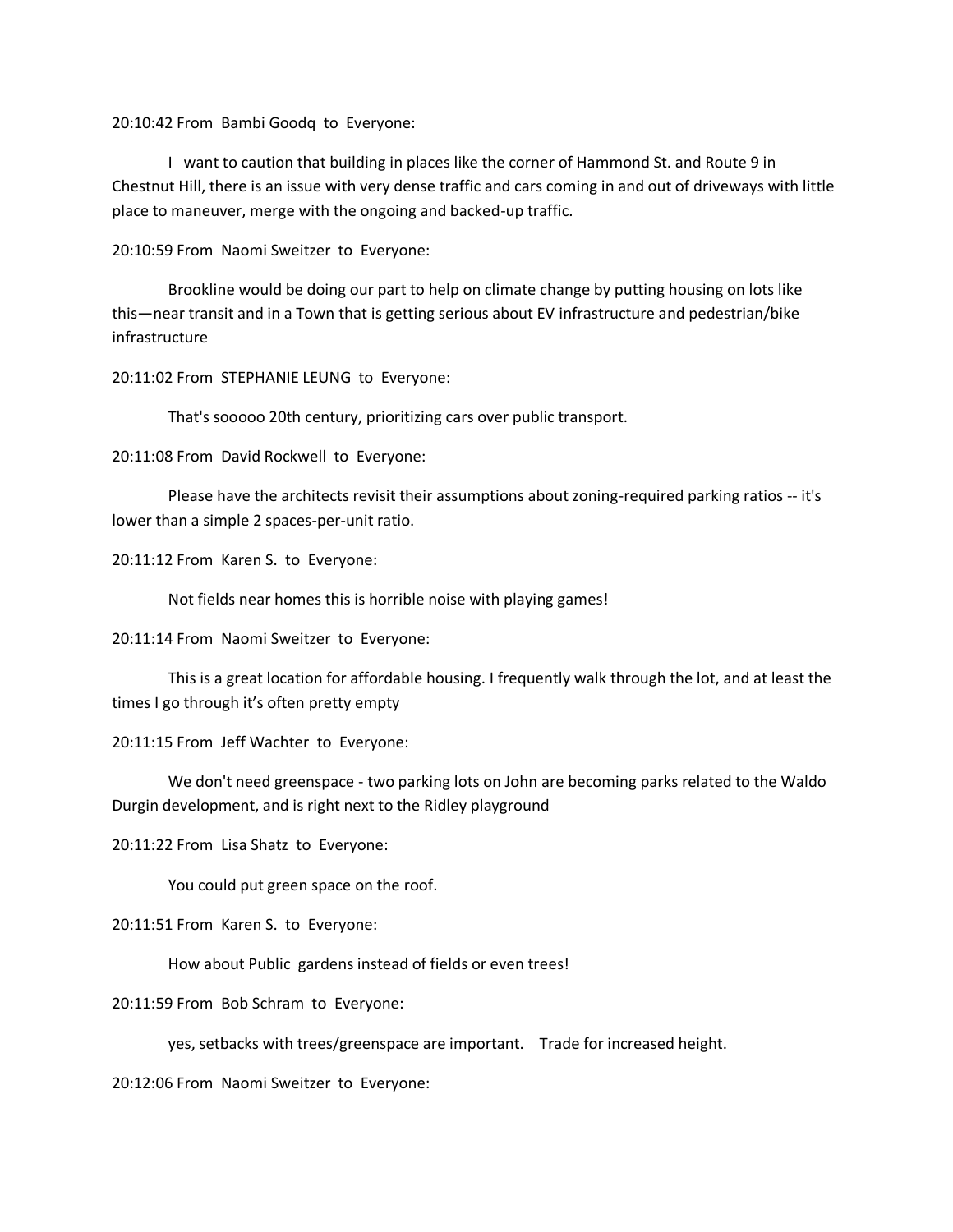strange: a comment was just posted that was attributed to me but I did not post it

20:12:08 From STEPHANIE LEUNG to Everyone:

Roof gardens benefit only residents of the building, but NOT the public.

20:12:11 From Kate Silbaugh to Everyone:

Roof gardens seem like a great idea—what's the economics (would they get cut at the end)

20:12:12 From Sonya Lodge to Everyone:

Geez parking vs a place to live is a no brainer but those of you mention the things such as resources that support the Town {fire Dept etc.} are so very very right

20:12:20 From Daphne Politis to Everyone:

SECOND A or B or C or D?

20:12:48 From Bambi Goodq to Everyone:

If we want to provide for families with kids for low-income housing, we need to consider that families often need cars. Many of us on this call do not have young kids in school and some can do well without a car.

20:12:54 From Robert Miller to Everyone:

Can you explain where we are viewing these from?

20:13:08 From STEPHANIE LEUNG to Everyone:

"A" looks ugly

20:13:09 From Ana Vera Wynne to Everyone:

John Street may be wide, but it links Babcock and Pleasant Streets, which are too narrow considering the Waldo Street project. It makes no sense to place so many projects in this area. It is not about their design or what one could fit into a lot. Roof gardens aren't public space.

20:13:12 From Mary Sabolsi to Everyone:

D is too tall.

20:13:28 From Linda Pehlke to Everyone:

I can't wait. A hundred or so people with a poll and we'll hear They want 5 stories! Absurd

20:13:54 From Robert Miller to Everyone: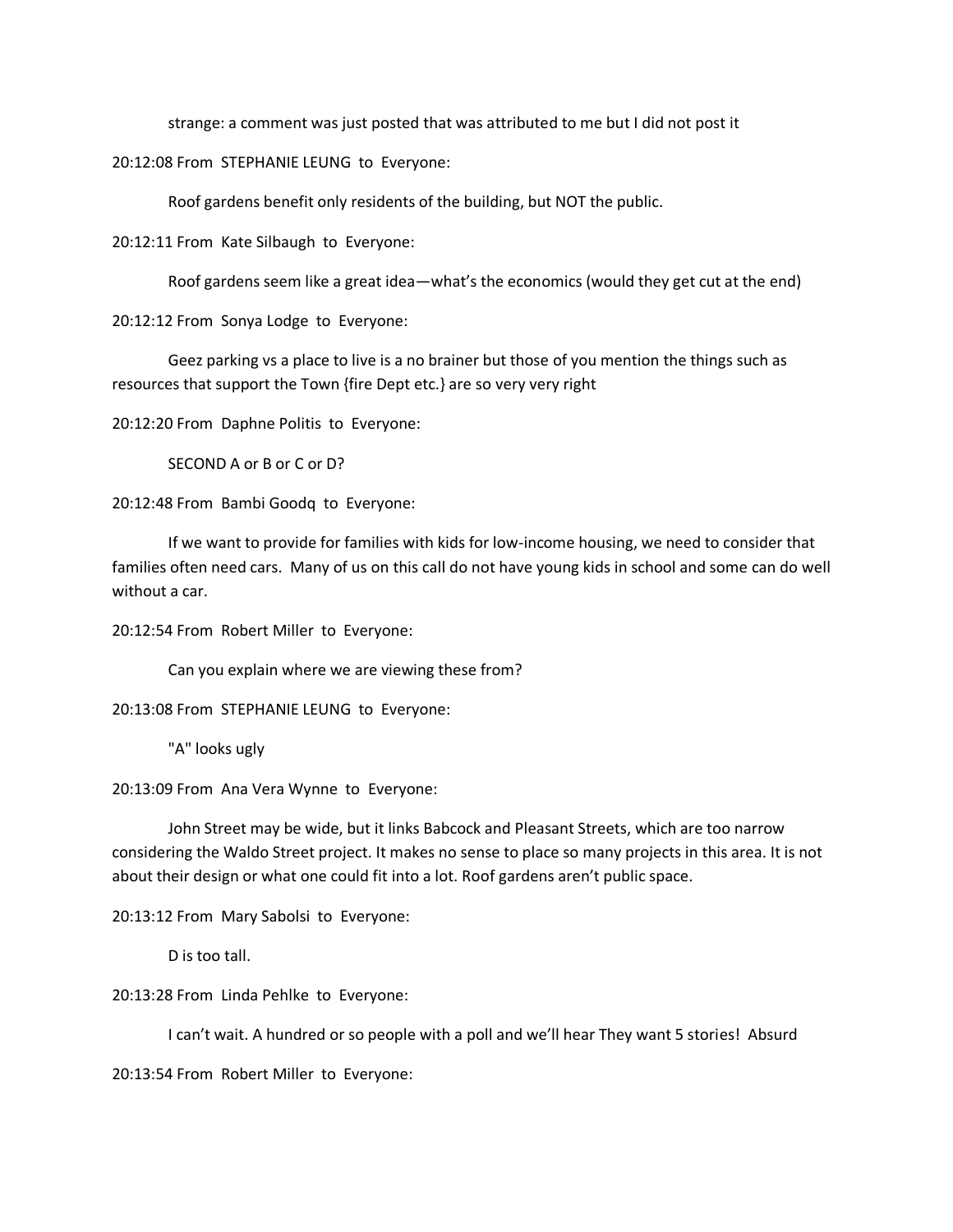I was asking where they are being viewed from.

20:14:02 From Karen S. to Everyone:

some parks that are fields become a newscence! excuse spelling!

20:14:03 From Brian Ly to Everyone:

The poll sounds pretty nice

20:14:04 From Emy Takinami to Everyone:

Agree about the confusion others have named in the chat above around the focus on design/aesthetics vs. need (re: both of these polls).

20:14:07 From Max Newell to Everyone:

I don't love the design of D, but the height is suitable

20:14:11 From Naomi Sweitzer to Everyone:

this comment is not from me (if you made this comment, please identify yourself—seems like a helpful comment): This is a great location for affordable housing. I frequently walk through the lot, and at least the times I go through it's often pretty empty

20:14:12 From STEPHANIE LEUNG to Everyone:

"C" is far too generic... It could've been Watertown, or Waltham ...

20:14:23 From Virginia Smith to Everyone:

This is a difficult question because there are so many variables. I much prefer D, for its look which fits with the architecture of Harvard/Beacon, but it's far higher than the other buildings, which I prefer for lowered height. So, D is too tall, but I like its look best.

20:14:36 From Alice MacGarvie Thompson to Everyone:

Whichever one has the most affordable housing I like. They all look beautiful.

20:14:40 From Andrew Iovanna to Everyone:

"I don't love the design of D, but the height is suitable" - agree here, this particular style was all over my college campus and it really stuck out

20:14:42 From Carol Caro to Everyone:

Like C but not sure thee is a need for commercial on the first floor.

20:14:45 From Christopher Kahl to Everyone: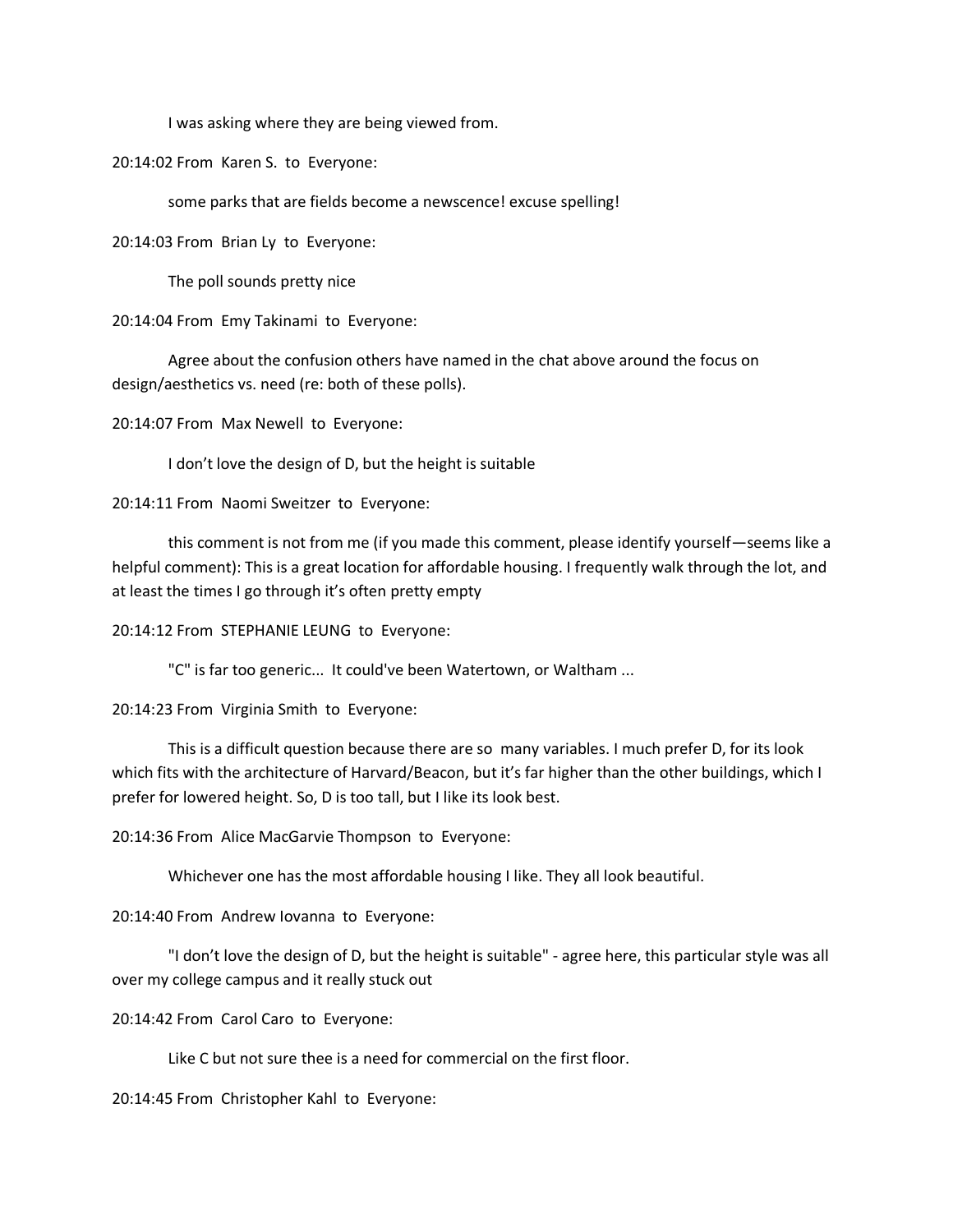Given the developments and density in Coolidge Corner - we need additional green space especially when the Waldo St. project is completed

20:14:47 From Chi Chi Wu to Everyone:

Agree with Alice

20:14:48 From Eric Colburn to Everyone:

Which has the most affordable housing in it?!

20:14:53 From Kate Silbaugh to Everyone:

I agree w Virginia Smith—D but shorter

20:14:55 From Max Newell to Everyone:

B is very cute. A is too low

20:15:06 From Max Newell to Everyone:

I'd love B with another story

20:15:09 From Tal Canetti to Everyone:

Which one has the most units?

## 20:15:13 From Karen S. to Everyone:

I can t see a . I would love more trees but the buildings are not that tall.

20:15:15 From STEPHANIE LEUNG to Everyone:

D reminds me of NYC

20:15:24 From Bonnie Bastien (she/her) to Everyone:

A is too low and the orange/brown is unatractive

20:15:32 From Mary Sabolsi to Everyone:

I think you can reduce the setbacks to keep them in line with other buildings nearby.

20:15:41 From Charles Homer to Everyone:

D seems a bit tall (although Waldo/Durgin will be taller), C has retail on the ground floor which doesn't make as much sense in this space. I live half a block from this and I want more affordable housing everywhere in Brookline. None of these had set backs, BTW.

20:15:44 From Naomi Sweitzer to Everyone: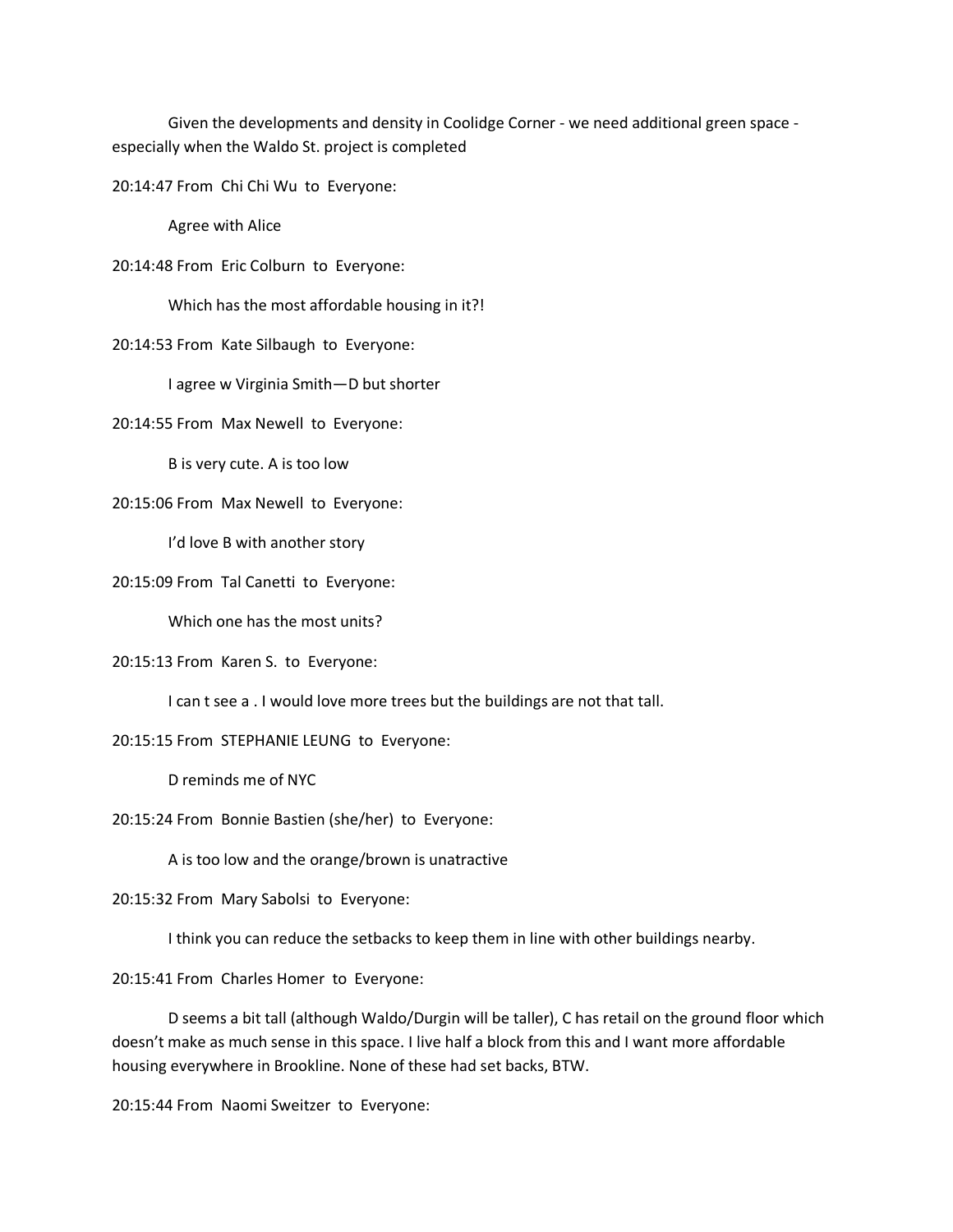Also agree that these polls are confusing. I don't care what the buildings look like, I care about which building will functionally benefit its residents most

20:15:54 From Bonnie Bastien (she/her) to Everyone:

 $\lambda \lambda \lambda$ 

20:15:55 From Virginia Smith to Everyone:

I really dislike the bricks in B because they don't fit with the original bricks that are throughout Brookline, esp. Brookline Village.

20:15:57 From Brian Ly to Everyone:

These all look great in a Wes Anderson movie, but maybe we should take into account the efficiency to build as much affordable housing as possible?

20:16:04 From John Harris to Everyone:

Very important to keep and possibly expand the car parking at the Babcock Street Parking Lot, so separated cycle tracks can be constructed in both directions for the full length of Harvard Street in Coolidge Corner, with no loss of off-street car parking near the commercial area.

20:16:06 From Donna Viola to Everyone:

How can the Public use roof top greenspace. That idea only serves the folks who live there. Greenspace is for everyone who lives here.

20:16:06 From Karen S. to Everyone:

I want the area around the building to be quiet this is the first thing! Sound prof windows!

20:16:07 From Luciana Schachnik to Everyone:

Yes Naomi! Same.

20:16:08 From Naomi Sweitzer to Everyone:

want the one that has the most affordable units and then use materials and design to look good and fit with neighborhood

20:16:08 From David Rockwell to Everyone:

The scale of A, B, and C seem best for this location (but Waldo-Durgin will be coming in a few years at a much higher scale).

20:16:22 From Wallis Raemer to Everyone: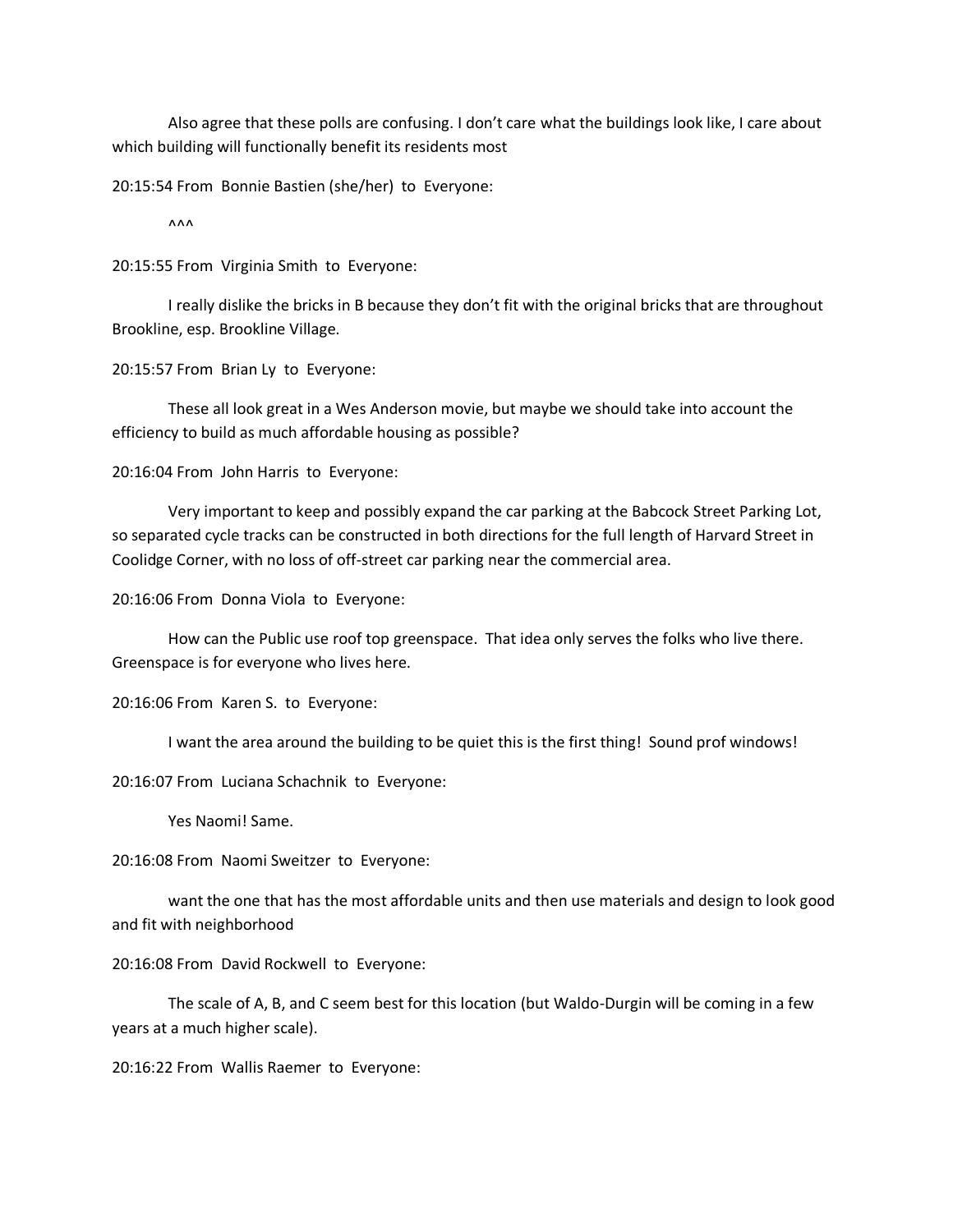Setbacks should be determined in relation to the scale and height of a building as well as the overall density of the neighborhood.

20:16:27 From Virginia Smith to Everyone:

C looks like something that you'd see around MIT. Not Brookline.

20:16:38 From Ted Greenwood to Everyone:

I prefer fronting on the street with more green space behind, much more liveable.

20:16:39 From Ana Vera Wynne to Everyone:

We should be focusing on traffic patterns, not design.

20:16:52 From Kate Silbaugh to Everyone:

C looks to me like that Tatte building in Columbia and Harvard

20:17:08 From Bambi Goodq to Everyone:

I agree with Virginia. I am still struck by how a more subtly colored building is so much more appealing. Think of the standard multi-family housing in Brookline which doesn't shout out like the colors in the right=hand building in A and the red of the building does in B. I would hope Brookline wouldn't allow a paved courtyard as in B when it could be all green or filled with trees.

20:17:30 From STEPHANIE LEUNG to Everyone:

Design MATTERS !!!

20:17:41 From Karen S. to Everyone:

What about Noise around new building!

20:17:44 From Sonya Lodge to Everyone:

Perhaps the question of where product style comes into play might simply have to do with functional style, curiosity and New England style. A resonates with me because of height of building and its configuration would seem to fit well aesthetically

20:17:44 From Naomi Sweitzer to Everyone:

someone has posted again acting as me: PLEASE STOP

20:17:47 From Charles Homer to Everyone:

B is more consistent with the type of apartment buildings in the neighborhood.

20:17:53 From Bambi Goodq to Everyone: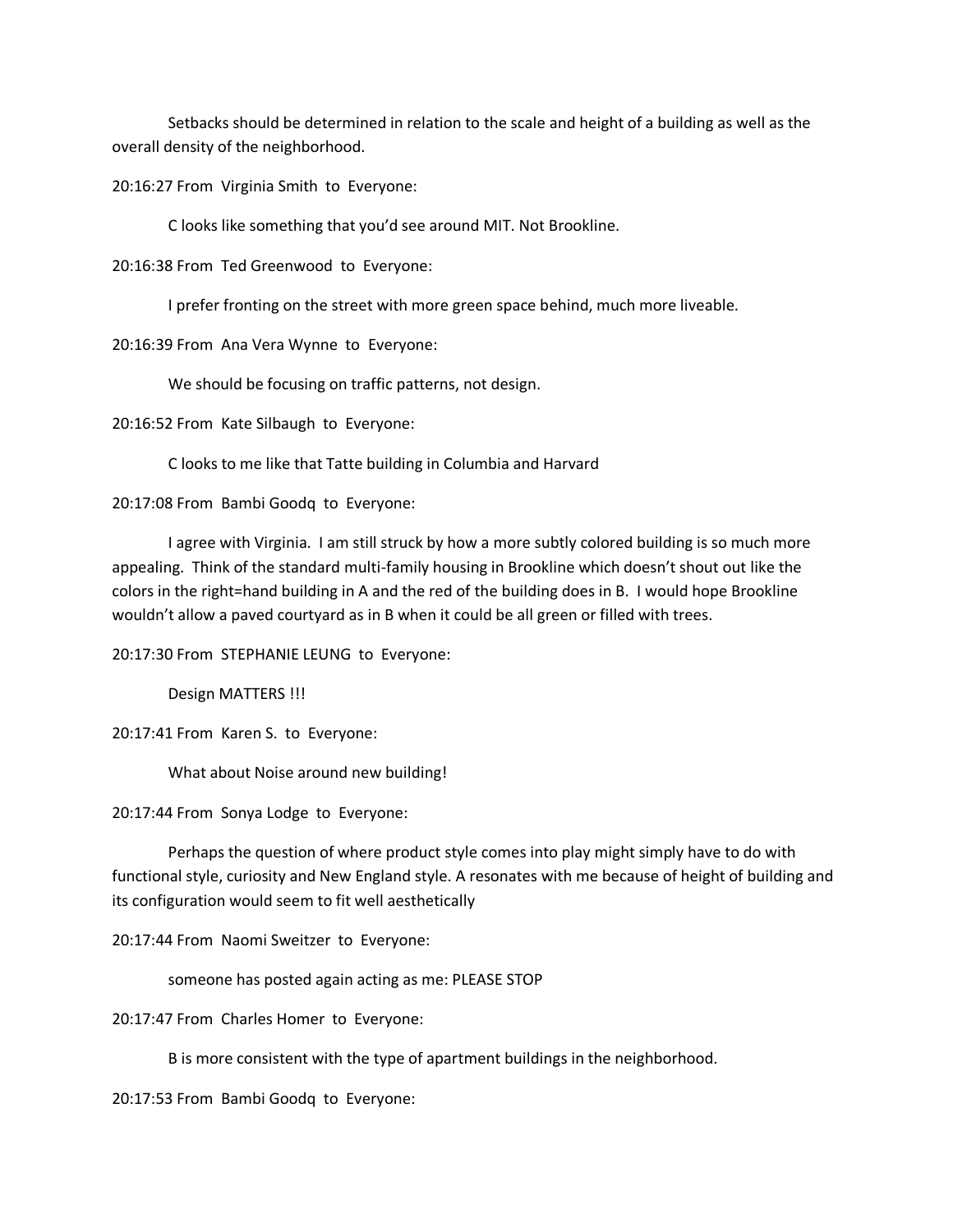I agree with Ana that traffic (and parking entrances and exits) are quite important.

20:18:06 From Joan Lancourt to Everyone:

Design MATTERS. It's a both/and not either/or

20:18:08 From Max Newell to Everyone:

I agree that design matters. There's no reason that affordable housing couldn't both be built AND be attractive.

20:18:10 From Ted Greenwood to Everyone:

I hope it's not either/or--want pleasing design and significant # of affordable units.

20:18:14 From Max Newell to Everyone:

Yup Joan

20:18:31 From Chi Chi Wu to Everyone:

Design is secondary. The most important thing is getting the most affordable units. All things (# of units) being equal, I'd pick B.

20:18:56 From Emy Takinami to Everyone:

^^^agree w/ Chi Chi, design matters, only after need is met/prioritized

20:18:58 From Deborah Weinograd to Everyone:

These are affordable units not low income units.

20:18:59 From Chanda Jones-Mercer to Everyone:

I do like D better. I would like to know sizing of the room. Size is definitely. Space, kitchen!!

20:19:02 From STEPHANIE LEUNG to Everyone:

Sorry - Could someone clarify what's the most updated parking requirements?

20:19:02 From David Truog to Everyone:

Yes, it stigmatizes the residents of these buildings if you assume that don't care how their building looks.

20:19:07 From Linda Pehlke to Everyone: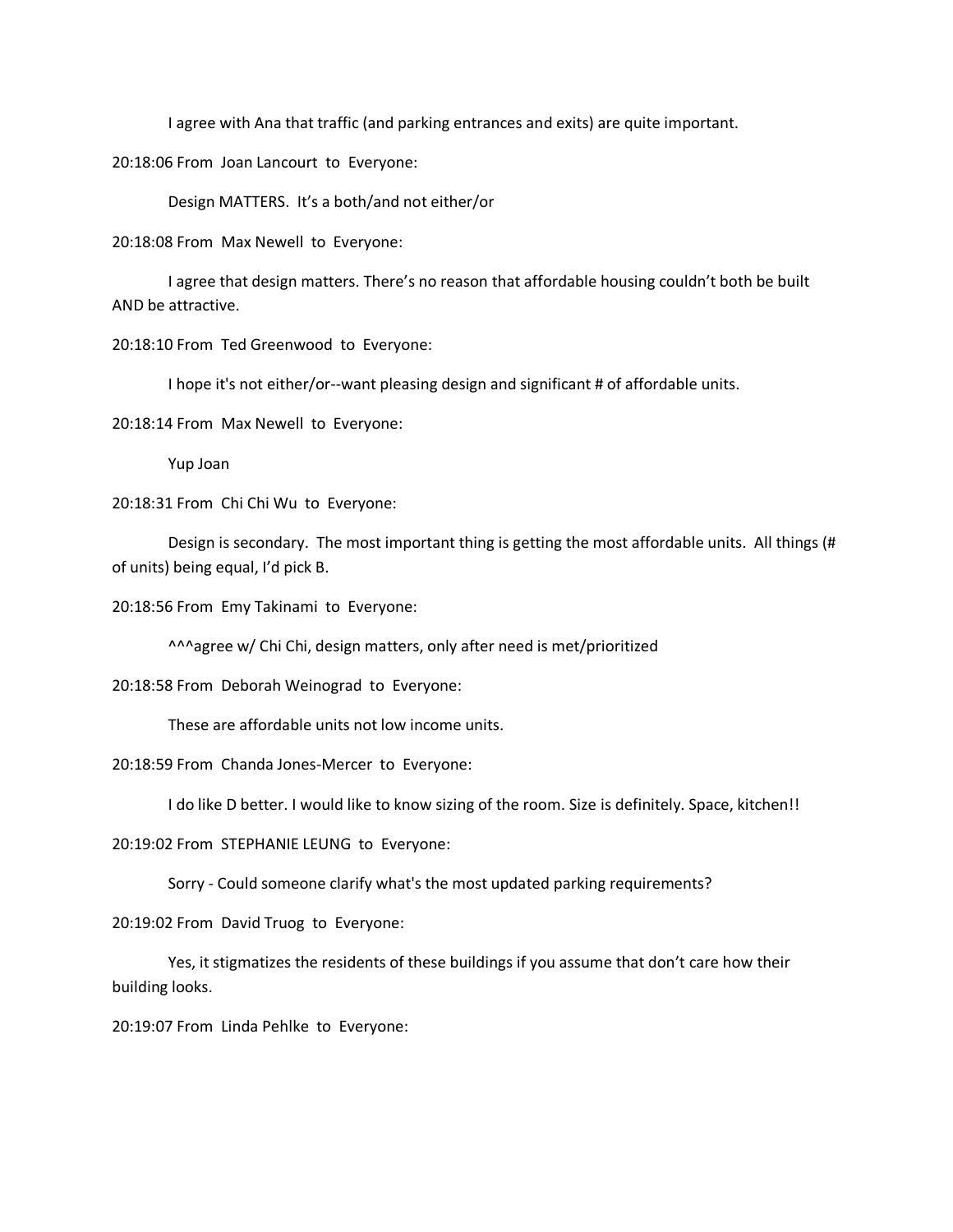We should be thinking about all the services and facilities that will be needed if we add housing, we will need more school space, more parks, more recreation, more \$\$\$ for police and fire. How do we make these boxes and livable home for families? We need to think holistically.

20:19:12 From Kimberley she/her Richardson to Everyone:

Agreed Chi Chi

20:19:18 From Tal Canetti to Everyone:

I 100% agree with Chi Chi!

20:19:28 From Elizabeth Schafer to Everyone:

sorry for the confusion - I used Naomi's link and posted twice under her name by accident

20:19:28 From Karen S. to Everyone:

Section 8 is not Mobile!

20:19:33 From Ana Vera Wynne to Everyone:

Design is not the priority. We want affordable housing, but traffic patterns and sufficient open space for affordable house dwellers are essential.

20:20:01 From Sonya Lodge to Everyone:

I agree Linda P. all those things are a huge part of the grand design

20:20:03 From Eric Colburn to Everyone:

Design matters obviously, but these places all look basically fine. Way better than the 60s-70s era apartment buildings I grew up around on Mason Terrace.

20:20:11 From Charles Homer to Everyone:

LP, I disagree…think of what would have happened in our country if we said we can't have people here because we don't have services. We want a viable, growing, diverse community and will create the schools and services to meet their needs.

20:20:26 From STEPHANIE LEUNG to Everyone:

To be honest, the "Affordable Housing" in these 40b would not be for those who are Section8

20:20:27 From Max Newell to Everyone:

Totally agree with you, Charles

20:20:27 From Karen S. to Everyone: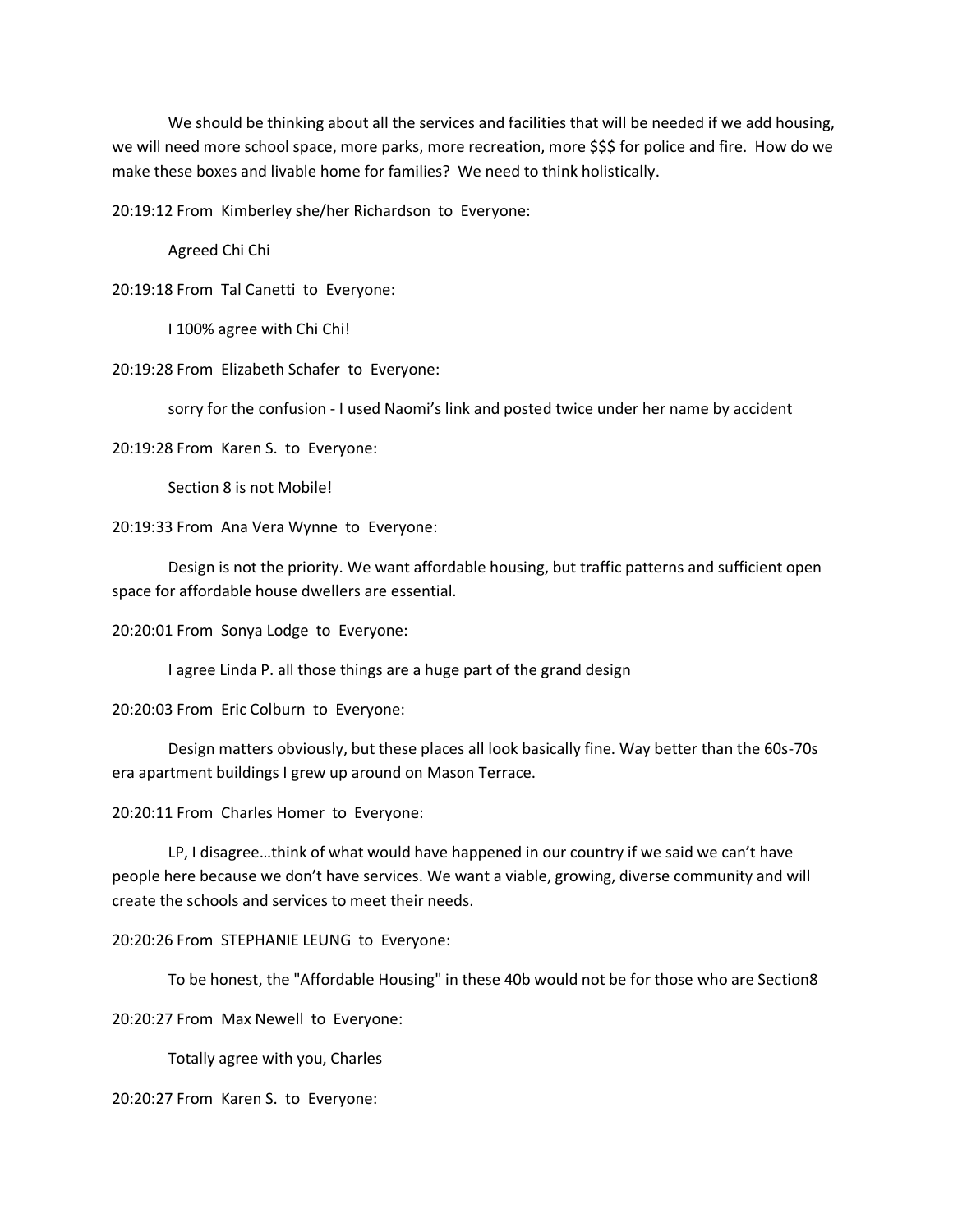Excellent credit does not matter either!

20:20:50 From David Rockwell to Everyone:

I agree with Charles

20:20:54 From Kate Silbaugh to Everyone:

Agree that more affordable units is right, but these are all 20% affordable and the rest market rate, right. If that were not the case, this wouldn't be controversial

20:21:11 From Zippy Ostroy to Everyone:

Agree with Charlie - well said

20:21:15 From Karen S. to Everyone:

Section 8 gives landlord free loan.

20:21:25 From Donna Viola to Everyone:

Total agreement with Linda Pehlke. The services need to be there first and foremost. Otherwise we serve no one.

20:21:33 From Andrew Iovanna to Everyone:

Would someone be able to link the Brookline update to parking minimums in certain areas? Would love to learn more about that.

20:21:33 From Chanda Jones-Mercer to Everyone:

Affordable housing is it Going to Affordable housing because affordable isn't really . affordable if that make since.

20:21:52 From Luciana Schachnik to Everyone:

Well said Charles Homer!

20:22:02 From Karen S. to Everyone:

most modern are either closets or tenants pay ALL utilites! and the they landlord still gets the no interest loan!

20:22:04 From Christopher Kahl to Everyone:

Totally agree with you Linda

20:22:12 From Kate Silbaugh to Everyone: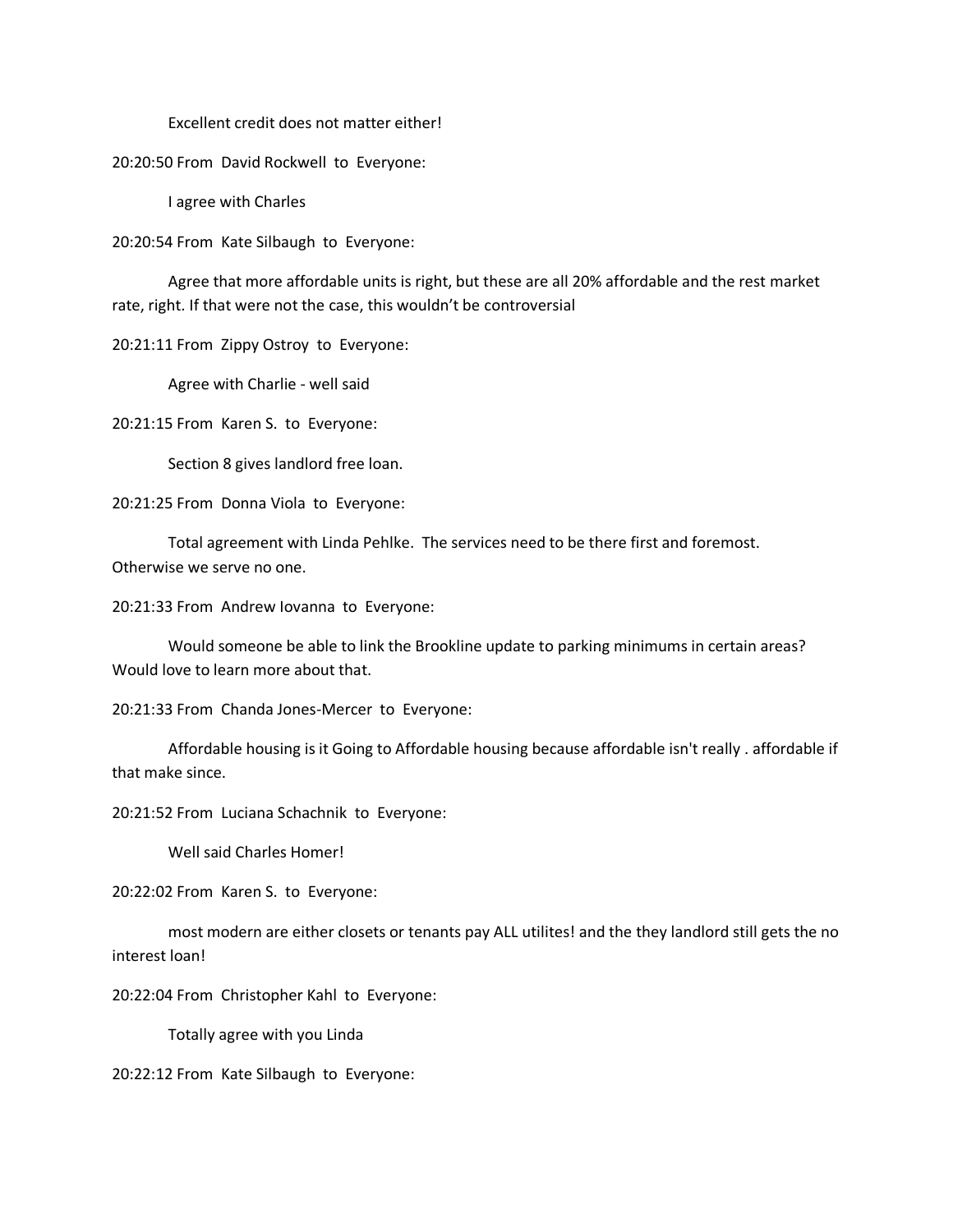Especially on Babcock—that's public land, I would like to see public housing or other housing that is fully designed to meet that need. I don't get giving the public land to a developer to make any market rate units—public lots are not a dime a dozen

20:22:21 From Bob Schram to Everyone:

I don't understand what incentives exist to make investors/ developers put any affordable housing into any of these sites - the current trend in these neighborhoods is increased density of the very-well-to-do.

20:22:28 From Sonya Lodge to Everyone:

Mr. Charles I did not receive Linda P. input that way. To me it seemed she was saying in the big picture all these things get impacted..as something to consider

20:22:34 From Karen S. to Everyone:

Anyone know about S.F.M.R?

20:22:51 From Chi Chi Wu to Everyone:

A reminder that tastes change. The boxes that people don't like today might be more appreciated in the future. I think many folks hated mid-century modern architecture when it first came on the scene

20:23:03 From Karen S. to Everyone:

Do not care about services- they are terrible anyway!

20:23:26 From Kate Silbaugh to Everyone:

^^Ha

20:23:30 From Virginia Smith to Everyone:

And Brutalist architecture was the trend . . . which meant we ended up with Pierce.

20:23:31 From David Truog to Everyone:

Housing planning must be done as part of urban planning, including services.

20:23:41 From Linda Pehlke to Everyone:

It's about knowing what is coming. We need to know what we will need to support this growth. it's about the need to know!

20:23:57 From David Rockwell to Everyone: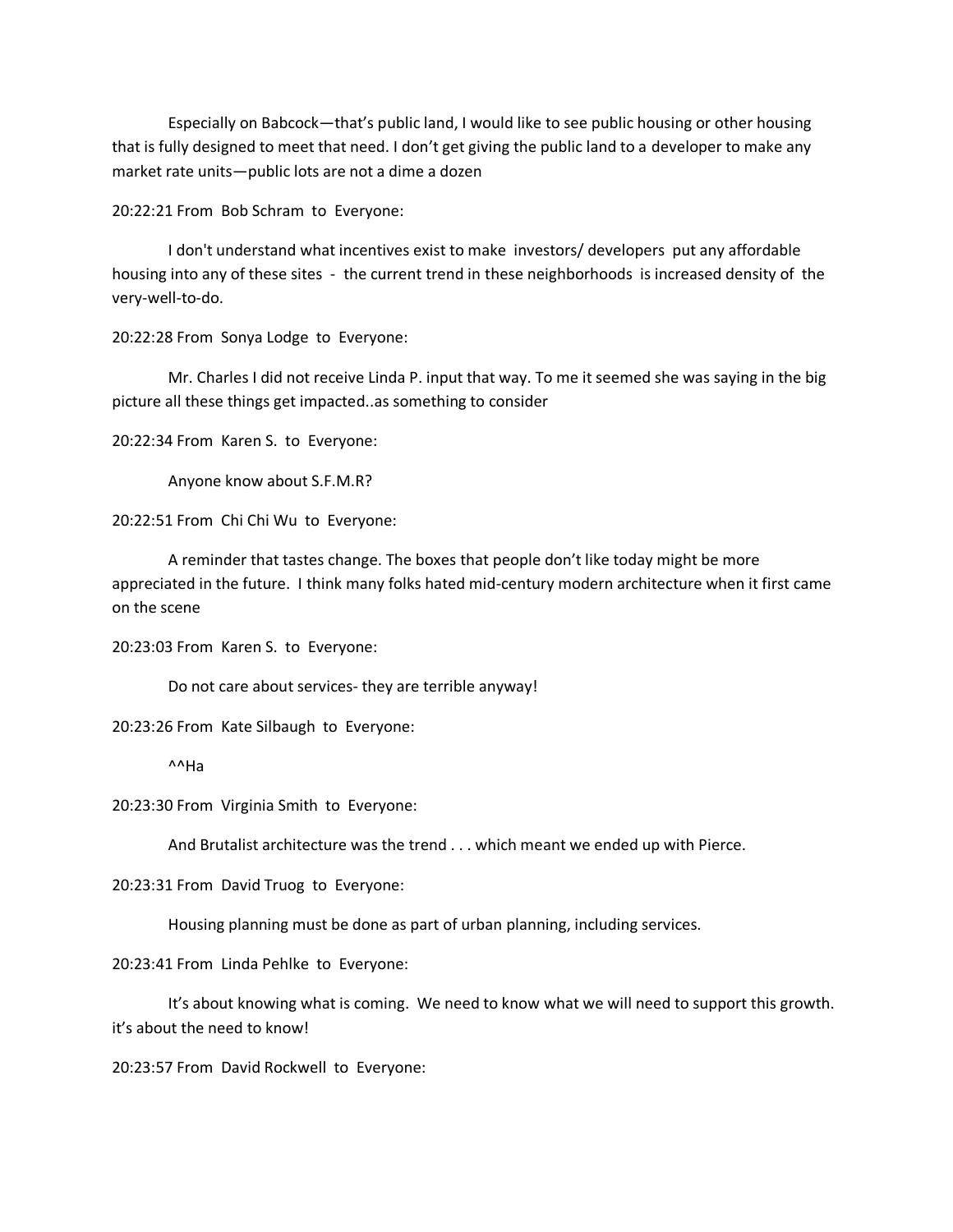There are lots of examples of mixed income and even 100% affordable housing in Boston and surrounding communities with attractive designs. In Brookline, one example is 86 Dummer St, 100% affordable, built about 10 yrs ago. Cost always a challenge, but there have been solutions.

20:23:57 From Karen S. to Everyone:

Housing not services! Some need residential treatment homes to live in!

20:24:00 From Daphne Politis to Everyone:

NEWBURY WEST

20:24:35 From Kate Silbaugh to Everyone:

David Rockwell 86 Dummer should be the model. The best/

20:24:40 From Karen S. to Everyone:

Oh WOW IT IS SO DIFFICULT TO GET HERE \_you must DRIVE!

20:25:16 From Sonya Lodge to Everyone:

Services matter..I would like an ambulance or the fire department to come when or if needed for someone else or myself. But as respectfully stated not tonight's issue

20:25:17 From STEPHANIE LEUNG to Everyone:

perfect test site for self-driving cars ;)

20:25:27 From Mary Sabolsi to Everyone:

Public transit clearly needs to be expanded!

20:25:31 From Wallis Raemer to Everyone:

For properties that the town owns, why doesn't the town develop/build the affordable housing units and control the process, design, etc. depending on the neighborhood, etc. like they do in CA in some cities???

20:25:34 From Wendy MacMillan to Everyone:

Its walkable to Cleveland Circle

20:25:44 From Bob Schram to Everyone:

Yes, 86 Dummer Street should be considered a paragon for Brookline

20:25:47 From Lisa Shatz to Everyone: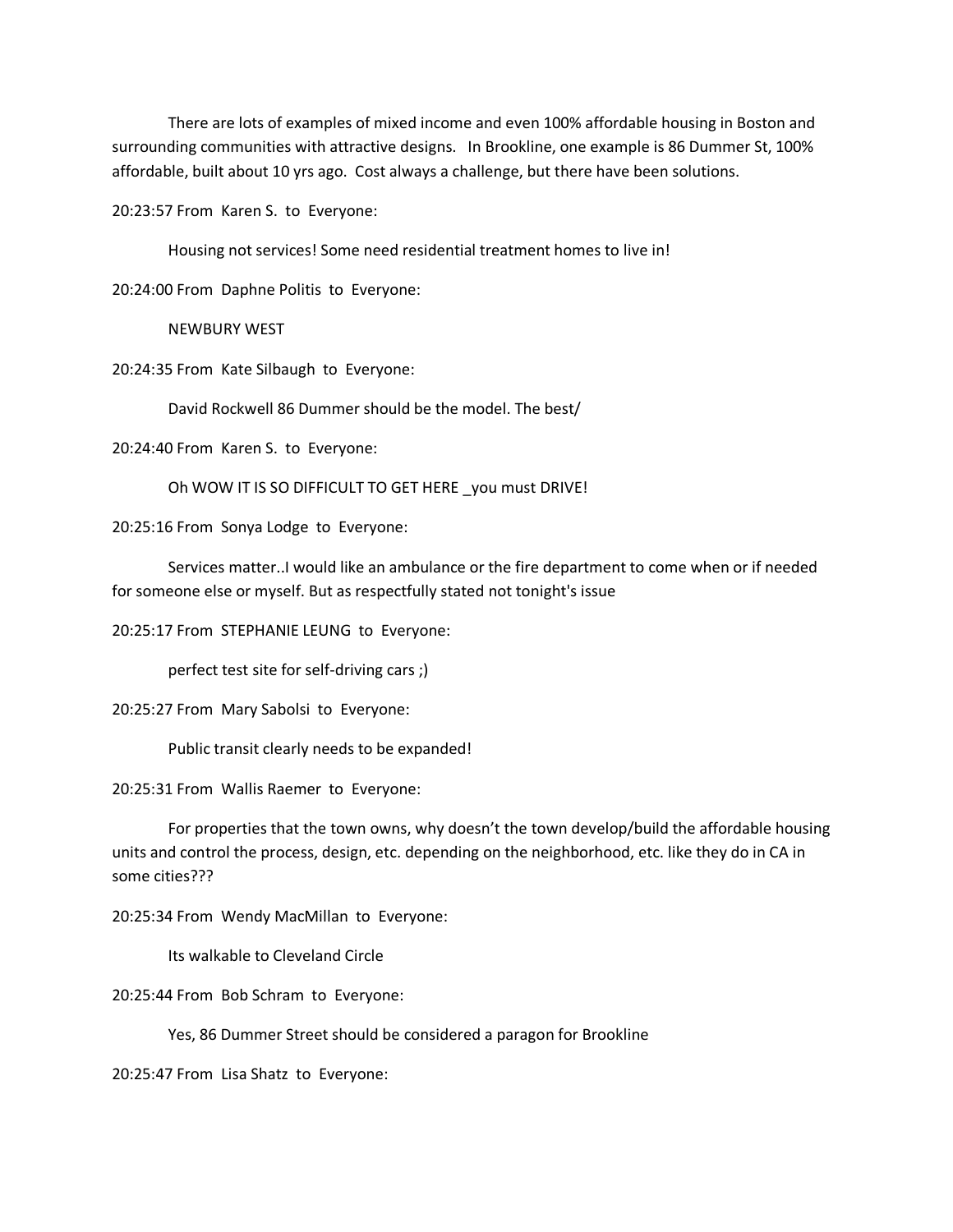There will be a senior residents site there as well. The affordable housing can share shuttle buses with them

20:25:54 From Alice MacGarvie Thompson to Everyone:

Change the zoning! We need an affordable housing overlay to do this!

20:26:04 From Chanda Jones-Mercer to Everyone:

I'm not sure in the Town really cares. it been life time for this to happen.

20:26:06 From Don Leka to Everyone:

Am missing discussion about form based architecture. Does context matter?.

20:26:07 From Gina Crandell to Everyone:

I don't think one discusses architecture by taking polls of pictures of buildings. That is not architecture. The design of buildings needs to be discussed in terms of very specific locations. We need to be making decisions about parking, setbacks, amount of new housing, and density.

20:26:28 From Karen S. to Everyone:

Give families places that need to drive to and older adults 55 Brookline that has easy access to Transit train! 55 plus Brookline has none!

20:26:30 From Susie Roberts to Everyone:

This is a much better location for affordable housing. The D line close by off Dean Road. If necessary shuttles could be provided by the developer.

20:26:53 From Charles Homer to Everyone:

Both/and

20:27:03 From Daphne Politis to Everyone:

THIRD A or B or C or D

20:27:31 From STEPHANIE LEUNG to Everyone:

"A" is too low-density

20:27:34 From Saralynn Allaire to Everyone:

it's up a ver

20:27:38 From Lisa Shatz to Everyone: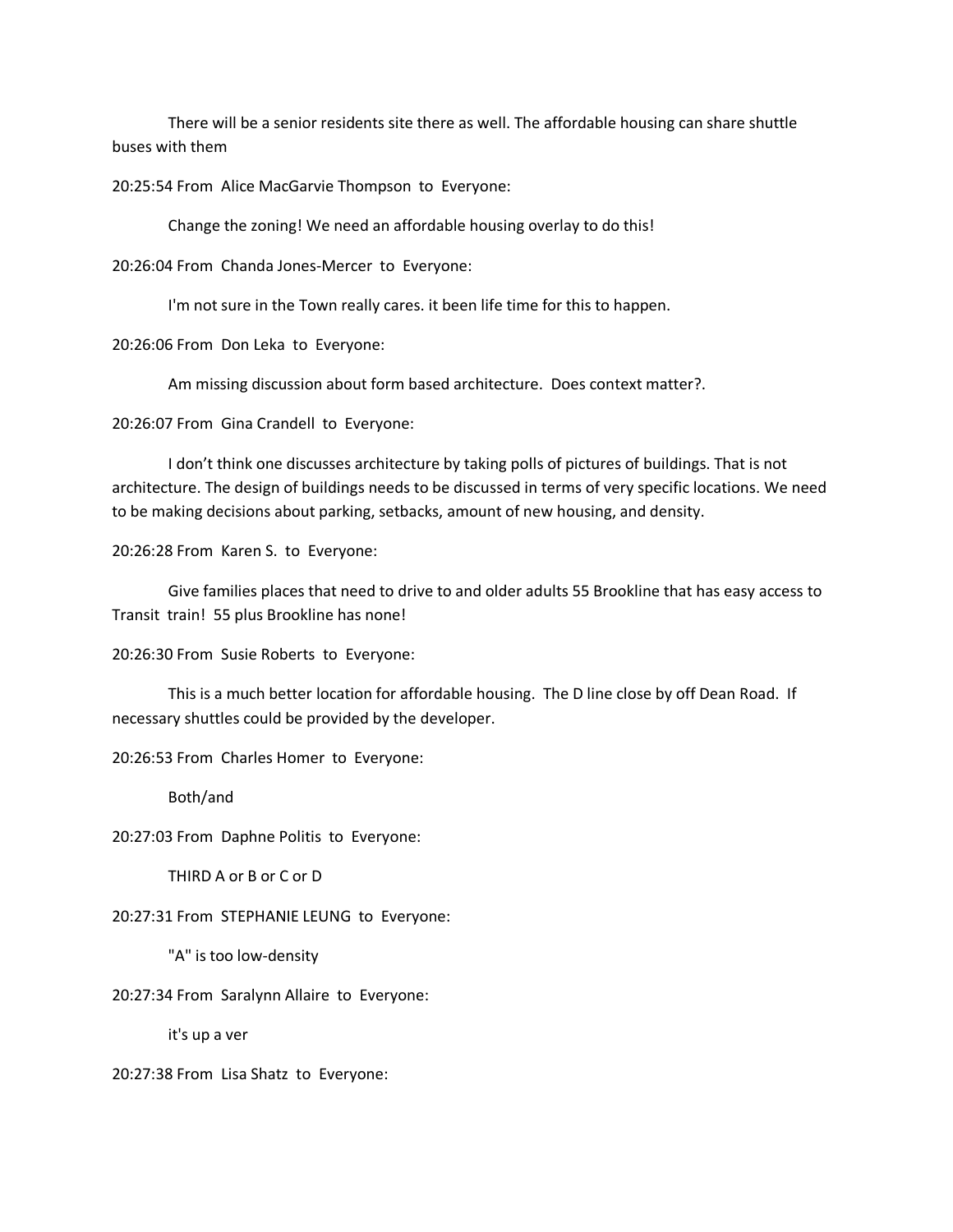I like brick apartment buildings there, Newbury consisted of brick buildings

20:27:56 From Chanda Jones-Mercer to Everyone:

I Love these one Cottage, Duplex, Townhouses. Fabulous!! Yas!!!

20:28:00 From Lisa Shatz to Everyone:

I agree with Stephanie

20:28:23 From Mary Sabolsi to Everyone:

Would like to see rent to own affordable housing.

20:28:35 From Bonnie Bastien (she/her) to Everyone:

Me too ^^

20:28:59 From Karen S. to Everyone:

A B and D althought C is not b bad. A is too small for older people as they know fewer people, have whole social life in their home 55 plus !

20:29:11 From Saralynn Allaire to Everyone:

it's up very steep, high hill. not very walkable

20:29:11 From David Rockwell to Everyone:

These seem all pretty low-scale, I wouldn't overlook some higher scale. And it's disappointing to hear the architect assume this has to be all-market. Why??

20:29:13 From Pamela Lodish to Everyone:

People should go to this project which took years to develop but the affordable housing that was built there looks like it was always in the neighborhood.

On Saturday, October 20, 2012, town officials, developers, new owners, neighbors, and community activists celebrated the completion of the Olmsted Hill project. This new subdivision, built on a formerly town-owned reservoir site and located along Fisher Avenue near the crest of Fisher Hill, includes 10 single family lots / homes and 24 affordable condominium homes.

While the process that produced this project was a long one (approximately 7 years in planning and 3 years in execution) the project is a strong example of neighbors and community working together to develop a neighborhood and site-sensitive design and program that would serve the affordable housing goals of the larger community.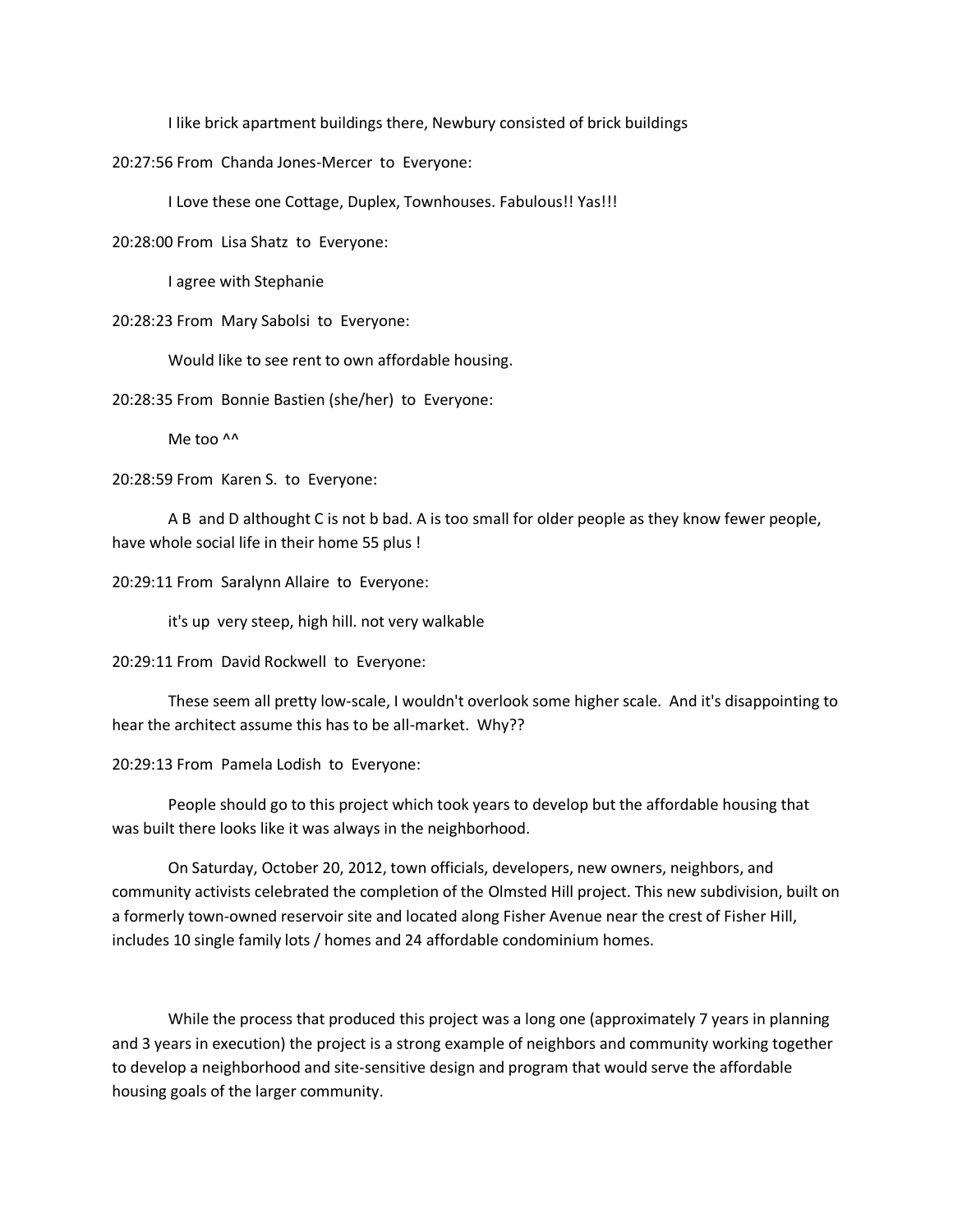20:29:18 From Chanda Jones-Mercer to Everyone:

these should be rent to buy

20:29:20 From Karen S. to Everyone:

Brookline has NO 55 PLUS AGE GROUP!

20:29:31 From Tal Canetti to Everyone:

this is back to the question of aesthetics, but i think aesthetics matter to the point that affordable housing should be nice for the people living in it, and that it should be nice and inviting to all those who need it - however, the question of aesthetics should not make it so that less units are built again, like Chi Chi said, aesthetics are secondary!!

Also maybe aesthetics should be more up to specifically those in public housing/who have been in public housing? I think they should have much more agency concerning the look of the housing they're living in!

20:29:36 From Carlos Ridruejo to Everyone:

D and C are very similar to the affordable units across the street from this lot

20:29:38 From Bambi Goodq to Everyone:

I think B is by far the most consistent with the neighborhood and that A looks like it belongs seaside.

20:29:42 From STEPHANIE LEUNG to Everyone:

Agree with Karen. "A" would be hard to make it accessible-ready for seniors.

20:29:43 From Jim Batchelor to Everyone:

What Is density in each?

20:29:54 From Kate Silbaugh to Everyone:

Again this is public land, so this should be like Dummer—public, not 20% AMI

20:29:56 From Karen S. to Everyone:

i THINK PERSONALLY i WOULD LIKE TO LIVE IN b

20:29:59 From Virginia Smith to Everyone:

Again, there are so many variables. Some have lots of grass, some have nothing. Some have more interesting designs (A), some are flat and boring (C). But C has more grass, so how to factor that in

20:30:15 From Karen S. to Everyone: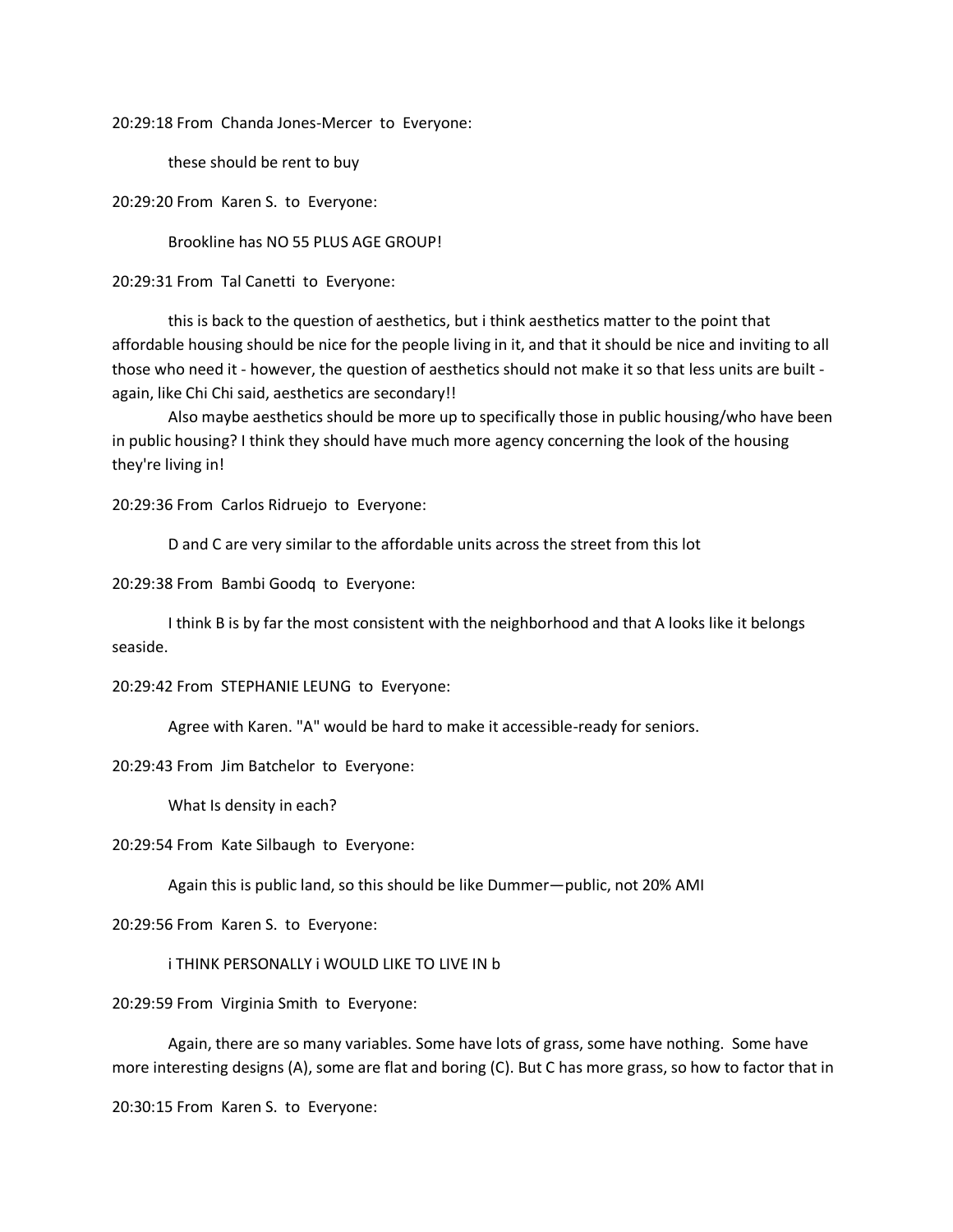#### i MEAN d LIVE IN

20:30:24 From Bambi Goodq to Everyone:

D also fits fairly well with the neighborhood.

20:30:33 From Charles Homer to Everyone:

A and D seem most appropriate

20:30:37 From Linda Pehlke to Everyone:

This entire exercise is absurd.

20:30:40 From Mary Sabolsi to Everyone:

I think C is unattractive.

20:31:09 From Don Leka to Everyone:

Are we really deciding on architectural style? This discussion belong s by neighborhood. I don't live there but there are neighbors there. They matter

20:31:10 From Jeff Wachter to Everyone:

Was the scale of the senior housing being built across the street taken into consideration? That's a quite large building (architecturally nice though), and we should do something similar in scale on Newbury West.

20:31:28 From Christopher Kahl to Everyone:

A and D seem best

20:31:32 From Karen S. to Everyone:

sOME OF US ALSO HAVE A VISION PERCEPTION PROBLEM DO NOT FEE L COMFORTABLE DRIVING AND NEED QUIET bROOKLINE HAS BOTH! AND TREES!

20:31:39 From STEPHANIE LEUNG to Everyone:

The requirements for these poll/discussions seem to be morphing. If the main goal is to build as many affordable housing as possible, then that should be an overarching goal..

20:32:00 From Luciana Schachnik to Everyone:

I think you all are doing a great job and there is nothing absurd about it. There is no need to be rude.

20:32:00 From Ana Vera Wynne to Everyone: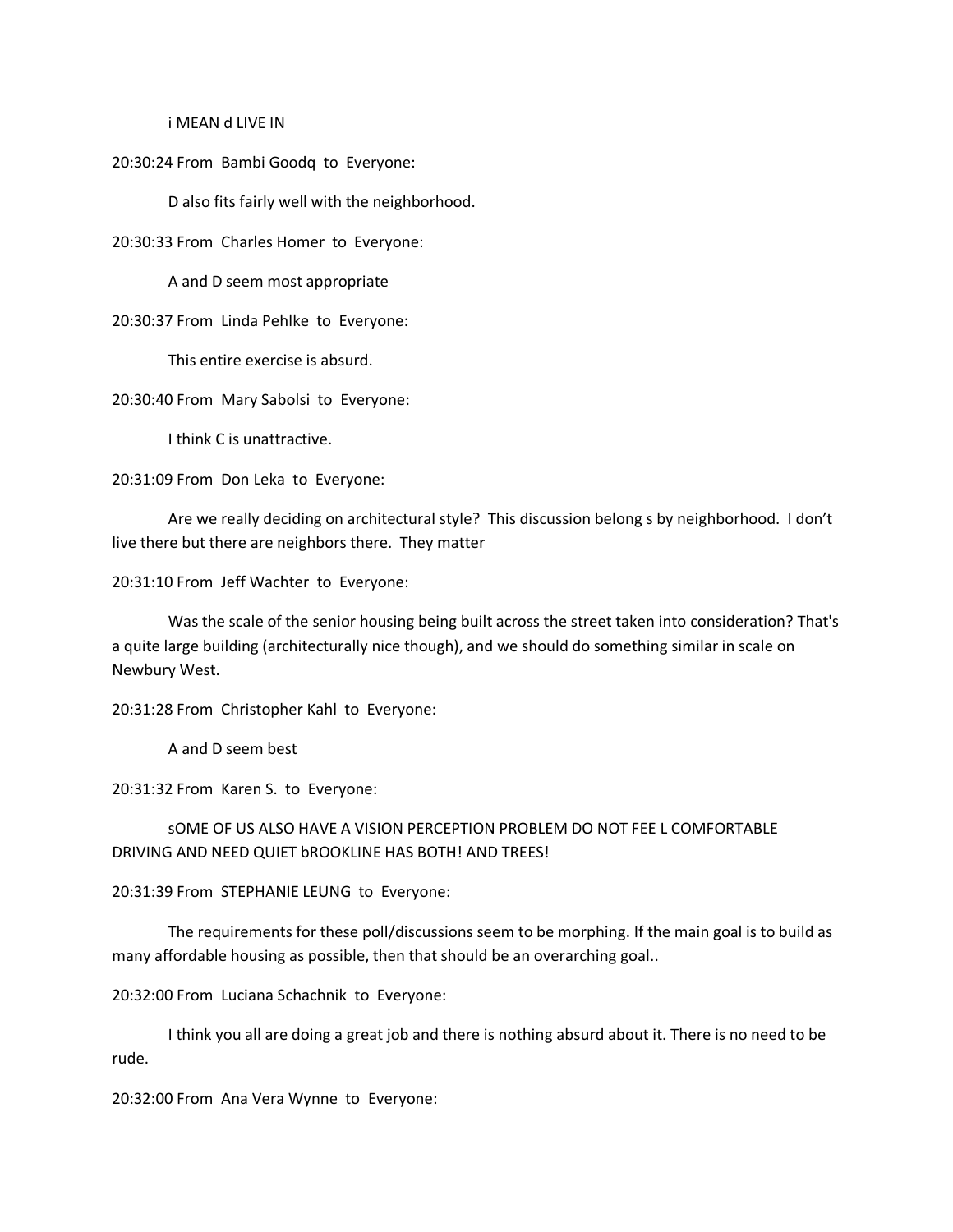I agree with Kate Silbaugh. This is public land and should be like Dummer St, not 20% AMI.

20:32:31 From Virginia Smith to Everyone:

Hey—I grew up on the South Side of Chicago, and the housing that was provided to poor people is atrocious with no spirit-lifting aspects. I don't agree that aesthetics is unimportant. Why can't people on the less wealthy end of the spectrum have a nice-looking house/apartment to live in?

20:32:55 From Karen S. to Everyone:

credit should be a big factor in landlord choice of tenant ! I feel it means nothing!

20:33:12 From Karen S. to Everyone:

Section 8 Moble Voucher!

20:33:21 From Linda Pehlke to Everyone:

Also agree with Kate Silbaugh public land should be 100% affordable.

20:33:34 From Daphne Politis to Everyone:

ROUTE 9 AT HAMMOND STREET

20:33:35 From Lisa Shatz to Everyone:

I agree with Virginia. Affordable housing should be attractive

20:33:53 From Jenny LaVigne to Everyone:

I'm looking for opportunities to creATE A NEIGHBORHOOD. Shared spaces, like a play space, a garden? Thats what ppl need.

20:33:59 From Wendy MacMillan to Everyone:

@LindaPehlke It might be absurd to you Linda but affordable housing is extremely important to many of us and the exercise is an important part of the process. I feel hopeful and I appreciate affordable housing is being discussed to this extent!

20:34:16 From STEPHANIE LEUNG to Everyone:

Agree with Kate Silbaugh as well. If it's public land, town should mandate 100% affordable housing on the development.

20:34:23 From Pamela Lodish to Everyone:

I agree with Linda Olson Pehlke. For the Newbury site, it will take a process that can mimic the success of the Olmsted development. That takes time. By putting in the effort to have the affordable units fit into the neighborhood, we ended up with a successful project. I am having a lot of trouble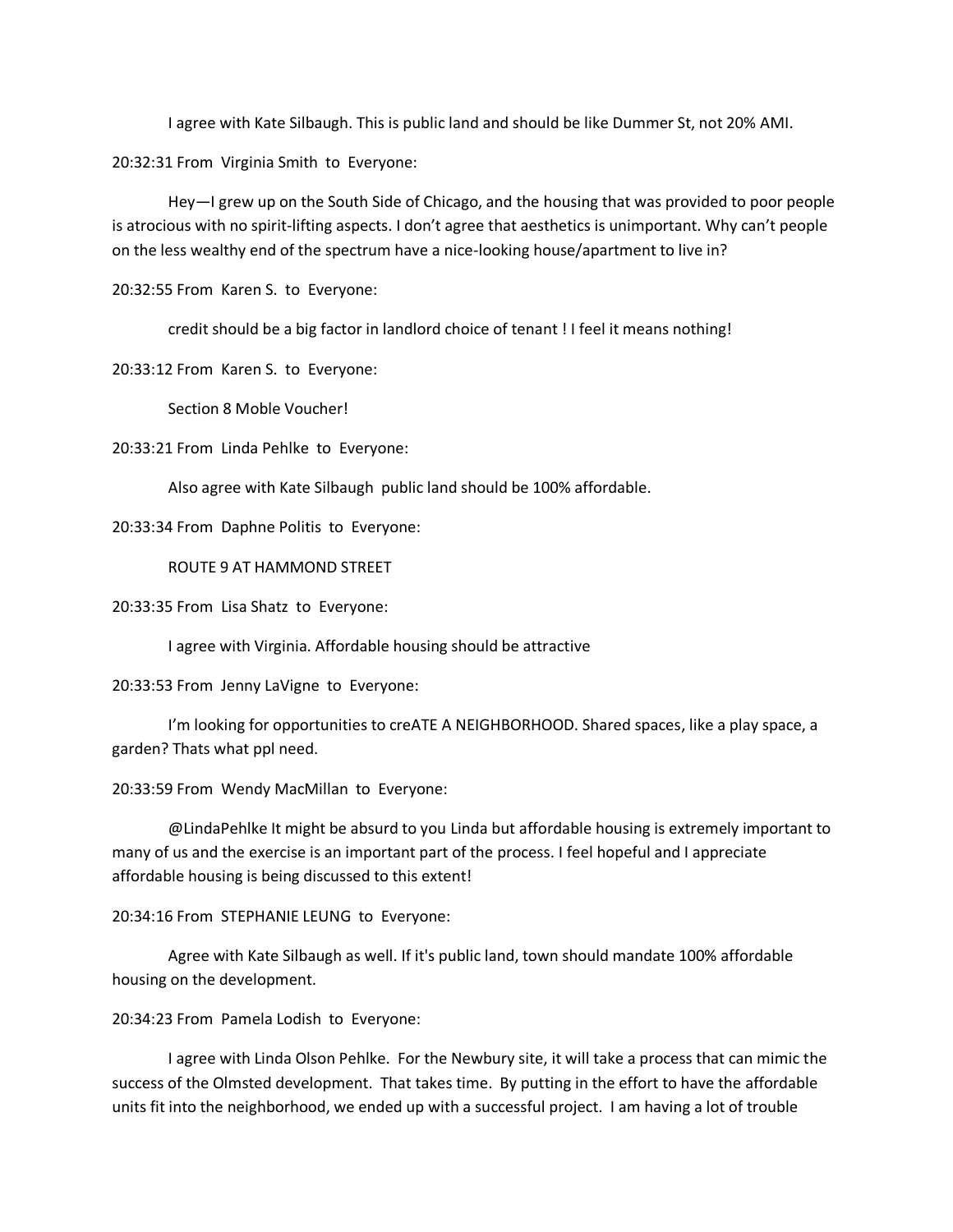following what you are really doing tonight and how any of these answer would really contribute to a successful outcome.

20:34:38 From Ana Vera Wynne to Everyone:

Was the Babcock Street proposal within zoning at 5 floors?

20:34:45 From Chi Chi Wu to Everyone:

Thank you Luciana and Wendy. I appreciate the folks who organized this process and getting all this input. Definitely not absurd

20:34:49 From David Rockwell to Everyone:

I saw the comment that this is an "absurd" process. It's not easy to tackle this visualization exercise, but I want to offer my thought that it is not absurd. I appreciate the consultants' efforts to gather thoughts on complex matters that are important to the town's future as a place where we want to encourage diversity. I don't agree with all the presumptions behind the design and scale choices offered, but this is a good start, and is revealing useful insights from our group.

20:35:21 From Charles Homer to Everyone:

agree with David

20:35:41 From Chanda Jones-Mercer to Everyone:

Karen ? when it comes to section 8 for Brookline. Brookline will let you section 8? I heard it's hard to rent in Brookline with section 8.

20:36:13 From Andrew Iovanna to Everyone:

Agree with the above sentiment - this is genuinely super interesting and I'm impressed by the transparency and level of input we're getting here! Thanks to the staff / organizers.

20:36:18 From Linda Pehlke to Everyone:

If this site is in the TPOD there is no required parking for ground floor commercial/retail.

20:37:01 From Karen S. to Everyone:

Impossible to move most places landlord does not want Section 8 Mobile voucher even with exellent credit!

20:37:01 From Richard Nangle to Everyone:

Sheafe is some of the most affordable housing in south Brookline.

20:37:41 From Lisa Shatz to Everyone: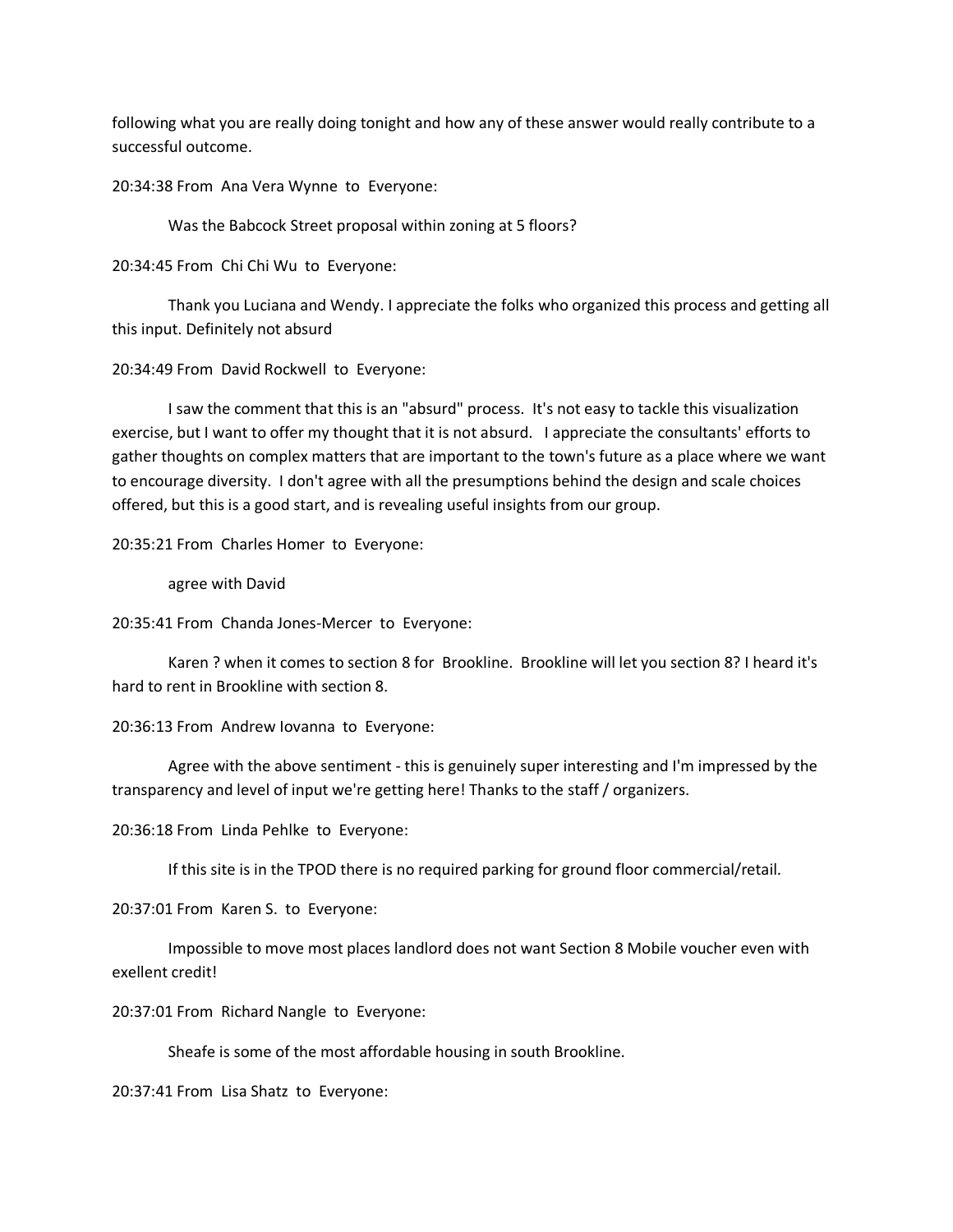Why only have one story or retail? Can't housing go above retail?

20:37:44 From Charles Homer to Everyone:

Could you cover the entire space with parking on ground level

20:37:53 From STEPHANIE LEUNG to Everyone:

Off topic, while everyone's rushing to building projects (affordable or otherwise), has the town had capacity planning (eg. can schools handle potential incoming enrollment)?

20:38:05 From Alice MacGarvie Thompson to Everyone:

Overlay districts for the win!

20:38:30 From Mary Sabolsi to Everyone:

Zoning is hard to understand for sure!!!

20:38:31 From Renee Holesovsky to Everyone:

I also appreciate all the time and work that is being put into presenting the information tonight. I live for context and comparison. :-)

20:38:50 From Donna Viola to Everyone:

Jenny L. has the right idea. People need gardens, outdoor space to feel whole, to walk in, look at,;cars and cement are secondary.

20:38:56 From Andrew Iovanna to Everyone:

+1 to Renee - I'd be totally lost trying to do this alone for sure

20:39:03 From David Rockwell to Everyone:

The parking ratios also vary by each bedroom size, I believe, whether in the TPOD or not. Thank you for recognizing this, Dillon.

20:39:28 From Al Raine to Everyone:

Agree with David Rockwell. Nothing absurd about this.

20:39:41 From Alice MacGarvie Thompson to Everyone:

This zoning is so restricting! We need an Affordable Housing Overlay!

20:39:45 From STEPHANIE LEUNG to Everyone:

Could we encourage underground parking in all these projects??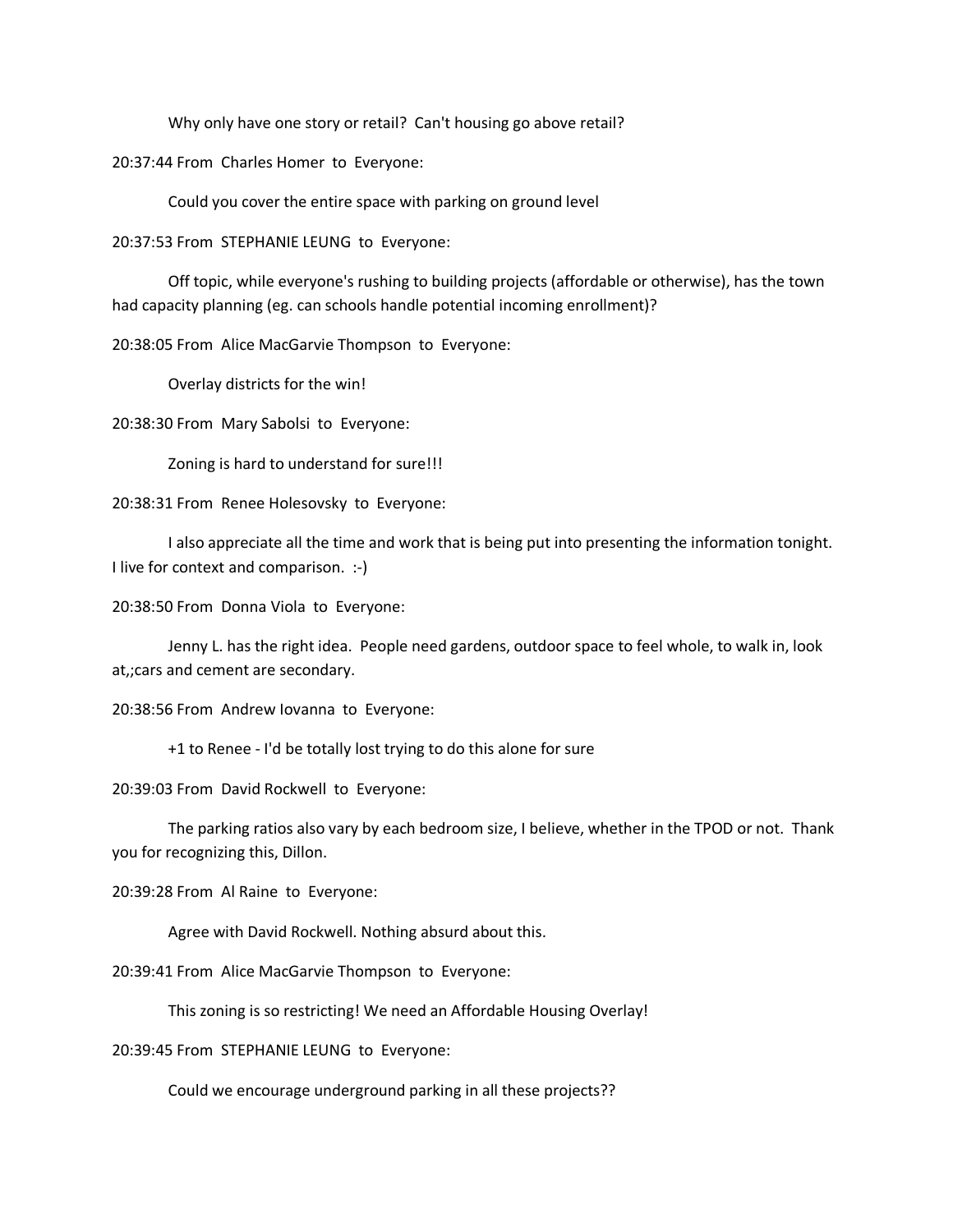20:39:49 From David Truog to Everyone:

Linda's point, Wendy, is (I think) that these polls are fine for brainstorming ideas, but should never be used to justify decisions, since they're not representative.

20:40:17 From Daphne Politis to Everyone:

FOUR A or B or C or D

20:40:43 From Kate Silbaugh to Everyone:

B and C is just a massing issue from the POV of those photos anyway

20:40:48 From Eric Colburn to Everyone:

As a cyclist, I like D, since it seems to turn Route 9 into a pedestrian and biking haven.

20:40:49 From Lisa Shatz to Everyone:

@Stephanie Leung: The town will have to work to provide what is needed. Building schools is something that towns can do.

20:40:53 From Andrew Iovanna to Everyone:

If the parking is less required here - this would be an awesome location for 4-5 story housing + park / public event space!

20:41:22 From Chanda Jones-Mercer to Everyone:

I like A & B the last slide

20:41:40 From STEPHANIE LEUNG to Everyone:

I like more windows in "A", it feels less imposing even though the scale looks large

20:41:44 From David Rockwell to Everyone:

Can you put up the poll questions again, I've lost the question screen

20:42:08 From Bob Schram to Everyone:

Route 9 /Hammond is one of the few areas where we might attract retail/commercial development which is important for Brookline's tax base

20:42:08 From Mary Sabolsi to Everyone:

I think it is important to keep the height 6 stories or less so the that people living in the triple deckers looking at the new buildings don't feel dwarfed by them.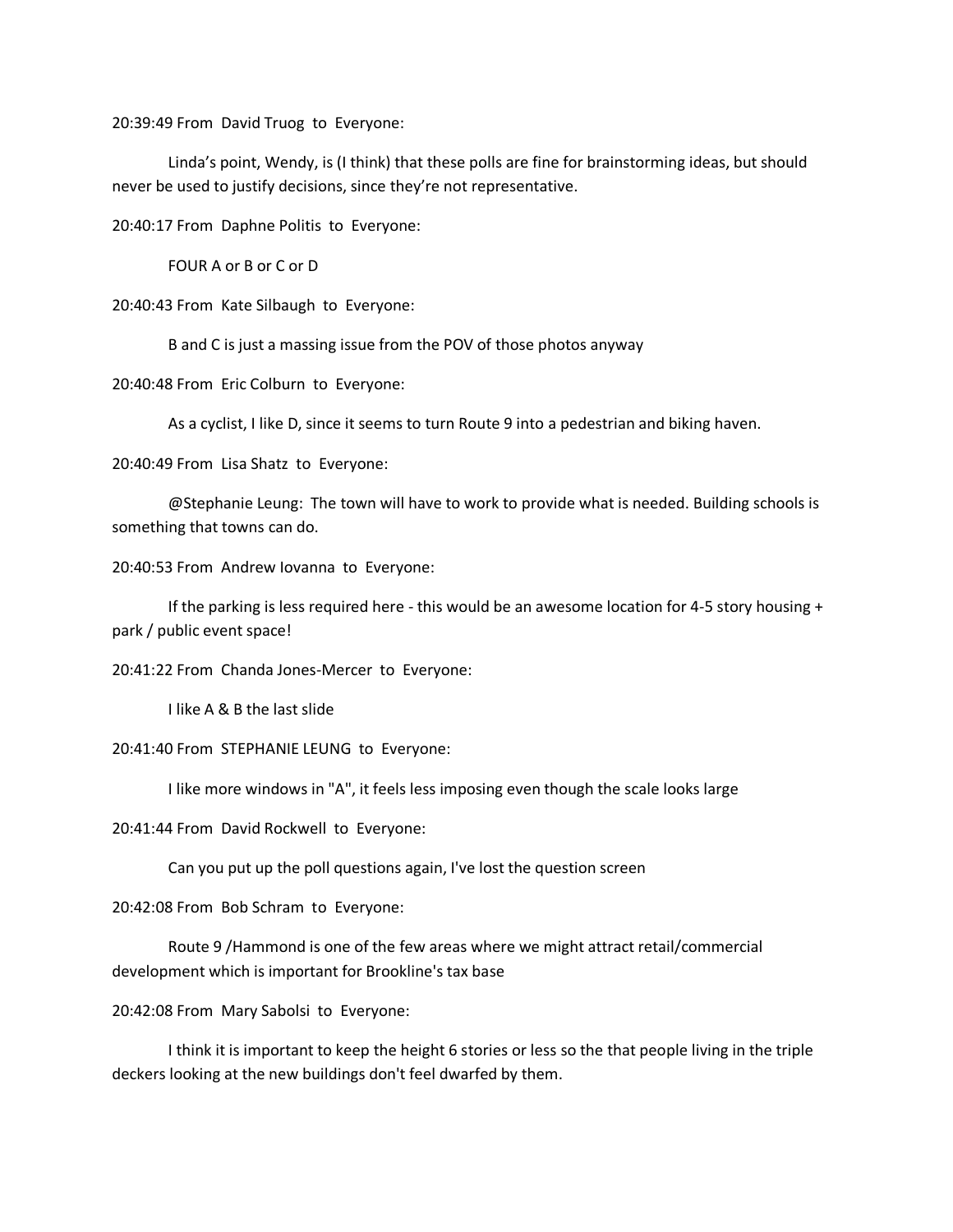20:42:20 From Ana Vera Wynne to Everyone:

We care about creating affordable housing with appropriate consideration of traffic density and open space first (design is secondary).

20:42:26 From Susie Roberts to Everyone:

It's important when evaluating each site to know what other developments are planned for the area not just what's currently existing.

20:42:29 From Bill Reyelt to Everyone:

ground floor of B could be more open, inviting

20:42:40 From Naomi Sweitzer to Everyone:

most of these are fine but B seems imposing and unwelcoming at the street level and all the way up

20:42:48 From Charles Homer to Everyone:

the architecture in that area is a complete mash up, so I don't think it matters a great deal. B doesn't work well at ground level. There is also another project going in on the other corner across Hammond (where the gas station was).

20:43:14 From Susie Roberts to Everyone:

I, too, agree with Jenny L.

20:43:22 From STEPHANIE LEUNG to Everyone:

@Lisa Shatz: Easier said than done to "build schools". My kids effectively graduate out from elementary school through high school, only to see BHS finally gets renovated and expanded.

20:43:27 From Virginia Bullock to Everyone:

I think we need to develop different housing options - different people will choose different types of living situations.

20:43:28 From Al Raine to Everyone:

Density is appropriate here, and I'm ok with extra height at a key corner location like this (at least at the corner section). Important that the ground floors be retail or other active, public-inviting uses.

20:43:42 From Alexis Lanzillotta, Barrett Planning Group to Everyone: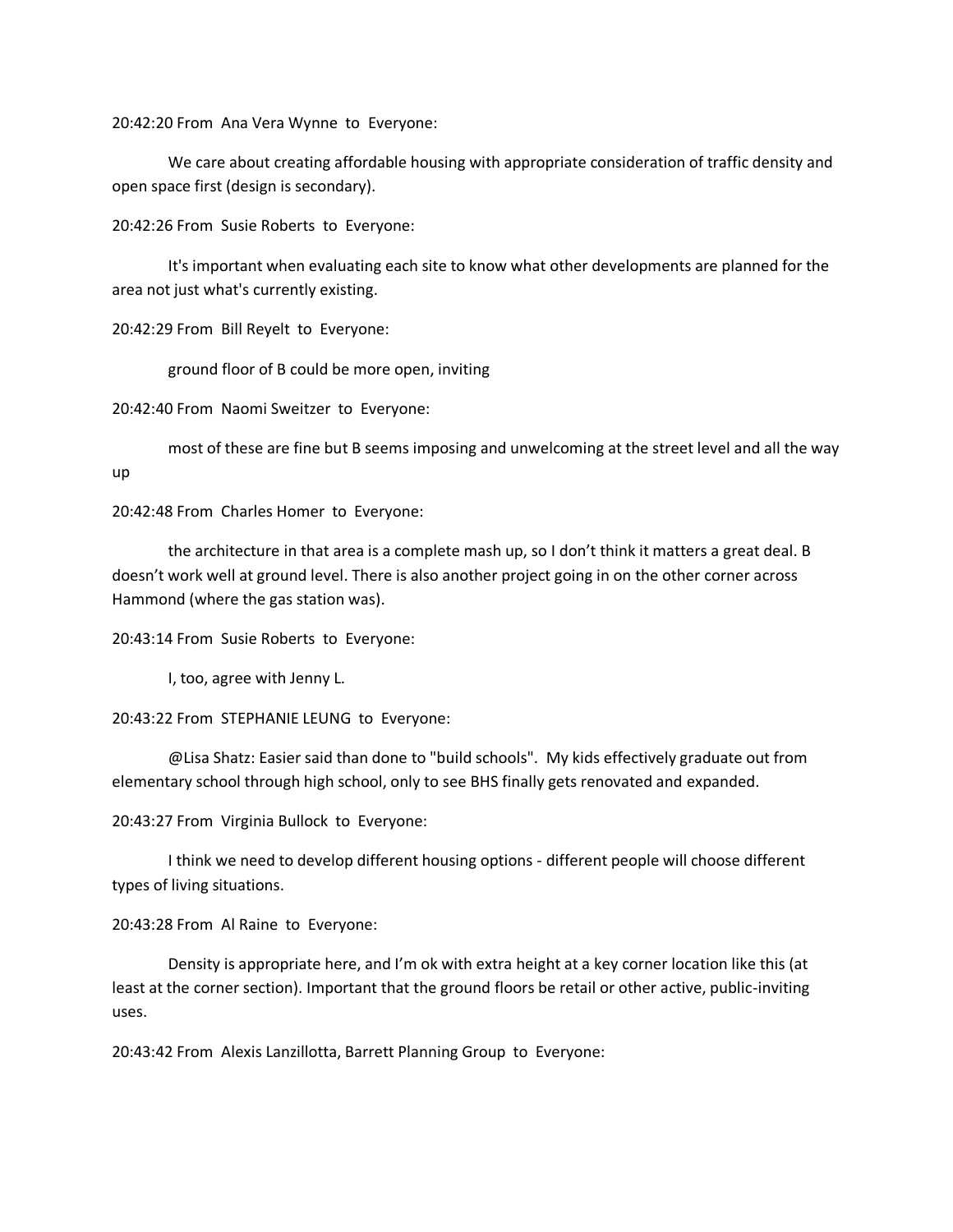David, I'm not sure how to re-open the survey on the participant's end, but be sure to put your feedback in the chat if you didn't get to participate!

20:43:46 From Sonya Lodge to Everyone:

No thanks to the Affordable Housing Overlay it does not solve issues. Agree with building height as building height abutting and fitting in with existing "homes," indeed matters

20:44:04 From Ana Vera Wynne to Everyone:

I agree with Susie, proposals cannot be evaluated without taking into consideration other projects in the area.

20:44:11 From Gina Crandell to Everyone:

I think the only way to learn about these kinds of general design issues from the public is to ask questions that require comparisons, choose between what more or less parking does to a site, compare more and less open space, compare setbacks, compare costs, compare densities, etc.

20:44:13 From Naomi Sweitzer to Everyone:

Agree with Al Raine

20:44:21 From Catherine Dennison (she/her), Barrett Planning Group to Everyone:

What makes a project appropriate or inappropriate for a test site? What aspects of design matter most? What other factors are important?

20:44:47 From Luciana Schachnik to Everyone:

Please make sure to hear to different voices.

20:44:54 From Kate Silbaugh to Everyone:

An affordable housing overlay isn't meaningful until you have its details—it's either right or wrong after it's developed in detail. It isn't a cut and paste from somewhere else.

20:44:57 From Wendy MacMillan to Everyone:

@DavidTruong I still do agree that this, any part of this presentation, is absurd. As someone who is able to live and work in this community because of my affordable housing I find it offensive to be so dismissive during a presentation on affordable housing.

20:45:00 From Daphne Politis to Everyone:

RESIDENTS OF AFFORDABLE HOUSING

20:45:12 From Virginia Smith to Everyone: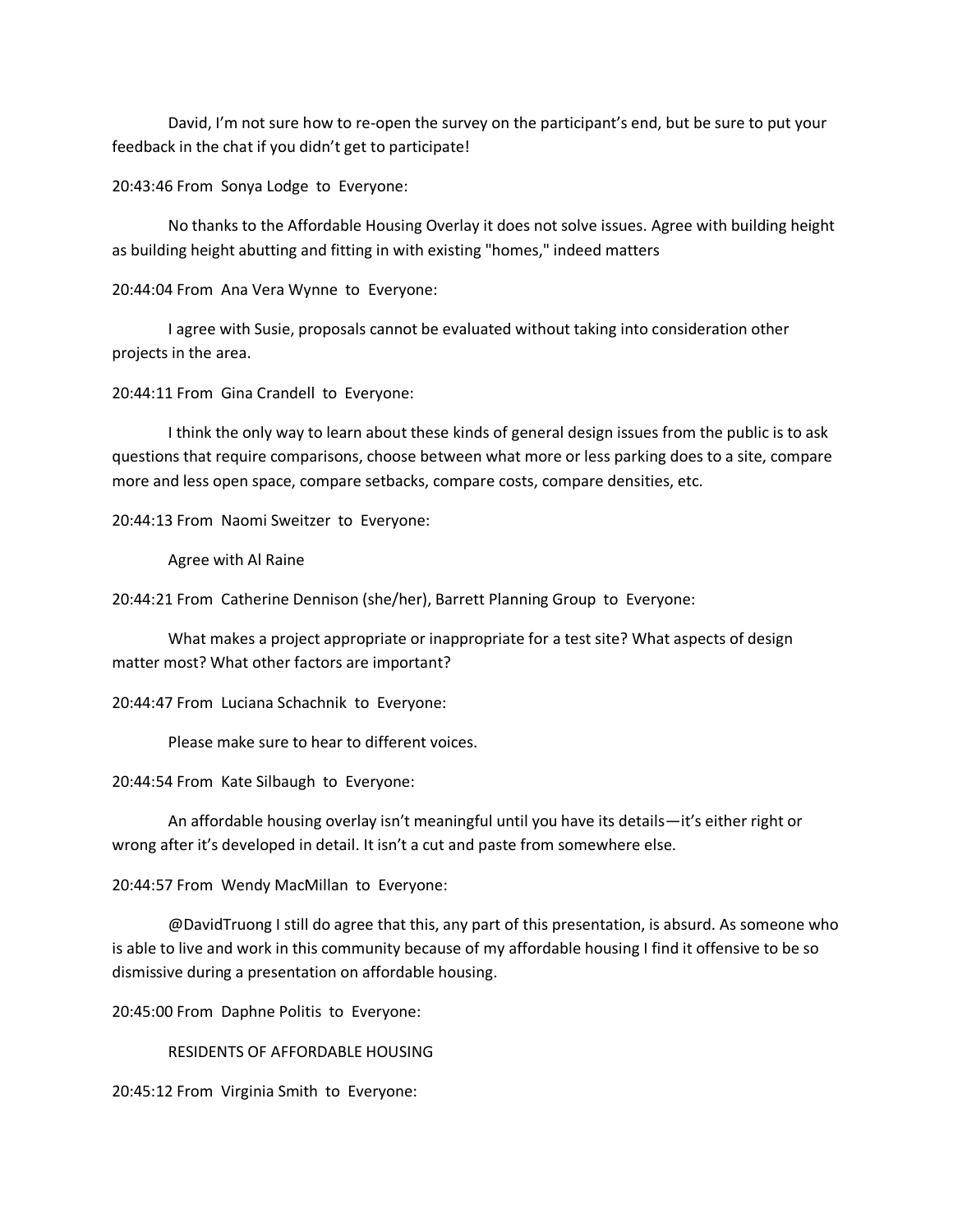I'm okay with greater density on the Route 9 corridor.

20:45:12 From Bernard Greene to Everyone:

Could you say again how we can access the comments after this is over.

20:45:17 From Bambi Goodq to Everyone:

I had not before chosen "None of the above", but I know this area very well and given the traffic (which is SO unrealistically shown here and probably cannot be changed). Now I've just heard this is not specific to this area, but the density has to be matched to the traffic patterns and density. "A" is so much more appealing because of the shared space and the irregularity of the shapes.

20:46:26 From STEPHANIE LEUNG to Everyone:

I'd like to see 40b fanning out along Route 9 and South Brookline where there's more space to allow higher density.

20:46:43 From Mary Sabolsi to Everyone:

Thank you for putting this presentation together. Buildings need to feel like home and be sustainable: green space, community space, low carbon footprint. People who live in affordable housing should be able to build equity so that they have a sense of belonging.

20:47:05 From Joe Viola to Everyone:

Chat Transcript will be here:

20:47:08 From Joe Viola to Everyone:

https://www.brooklinema.gov/1299/Housing-Production-Plan

20:47:12 From Linda Pehlke to Everyone:

I don't think we should be converting our commercial parcels to all housing.

20:47:43 From Daphne Politis to Everyone:

RESIDENTS OF AFFORDABLE HOUSING

20:47:57 From Charles Homer to Everyone:

I think you got better answers from your interviews with residents…there are relatively few on today's call.

20:48:10 From Tal Canetti to Everyone: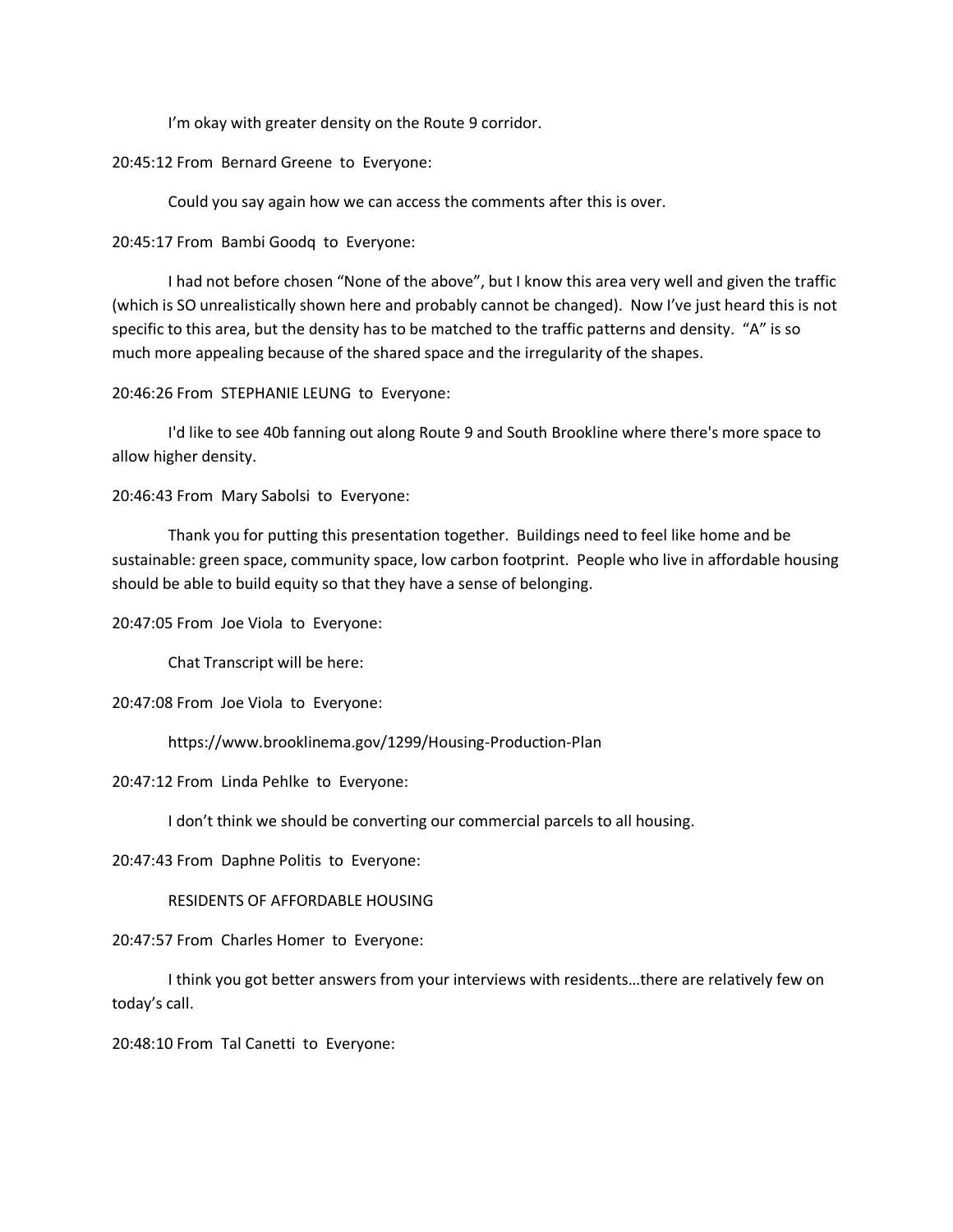I think one of the most important aspects making housing "appropriate" is input from those actually using the affordable housing, and again, making sure they have the agency to make a lot of these decisions!

20:48:12 From Naomi Sweitzer to Everyone:

can you please post the question in the chat? sound quality is difficult—hard to hear the questions verbally

20:48:16 From Renee Holesovsky to Everyone:

It certainly is a big problem that drug addiction and alcoholism are now seen as " disabilities " .

20:48:35 From Catherine Dennison (she/her), Barrett Planning Group to Everyone:

Naomi, here are the questions:What makes a project appropriate or inappropriate for a test site? What aspects of design matter most? What other factors are important?

20:48:42 From Bambi Good to Everyone:

I'd like to underscore Mary Sabolsi's comments, esp. about the low carbon footprint.

20:49:06 From Mary Sabolsi to Everyone:

Drug addiction and alcoholism are illnesses, and they are frequently disabling.

20:49:12 From Richard Nangle to Everyone:

Linda is correct. Sacrificing commercial for residential is a terrible move for a community with so little commercial RE in the first place.

20:49:42 From Catherine Dennison (she/her), Barrett Planning Group to Everyone:

1. What other neighborhood contexts are there in Brookline? What are their characteristics? What matters for affordable housing in these contexts?

20:49:44 From STEPHANIE LEUNG to Everyone:

Agree with Richard N. and Linda.

20:49:44 From Naomi Sweitzer to Everyone:

we should be creating ground floor retail with housing above it mixed with all commercial and all residential buildings

20:49:45 From Charles Homer to Everyone:

Affordability, safety, access to appropriate services—walking distance to schools, child care, groceries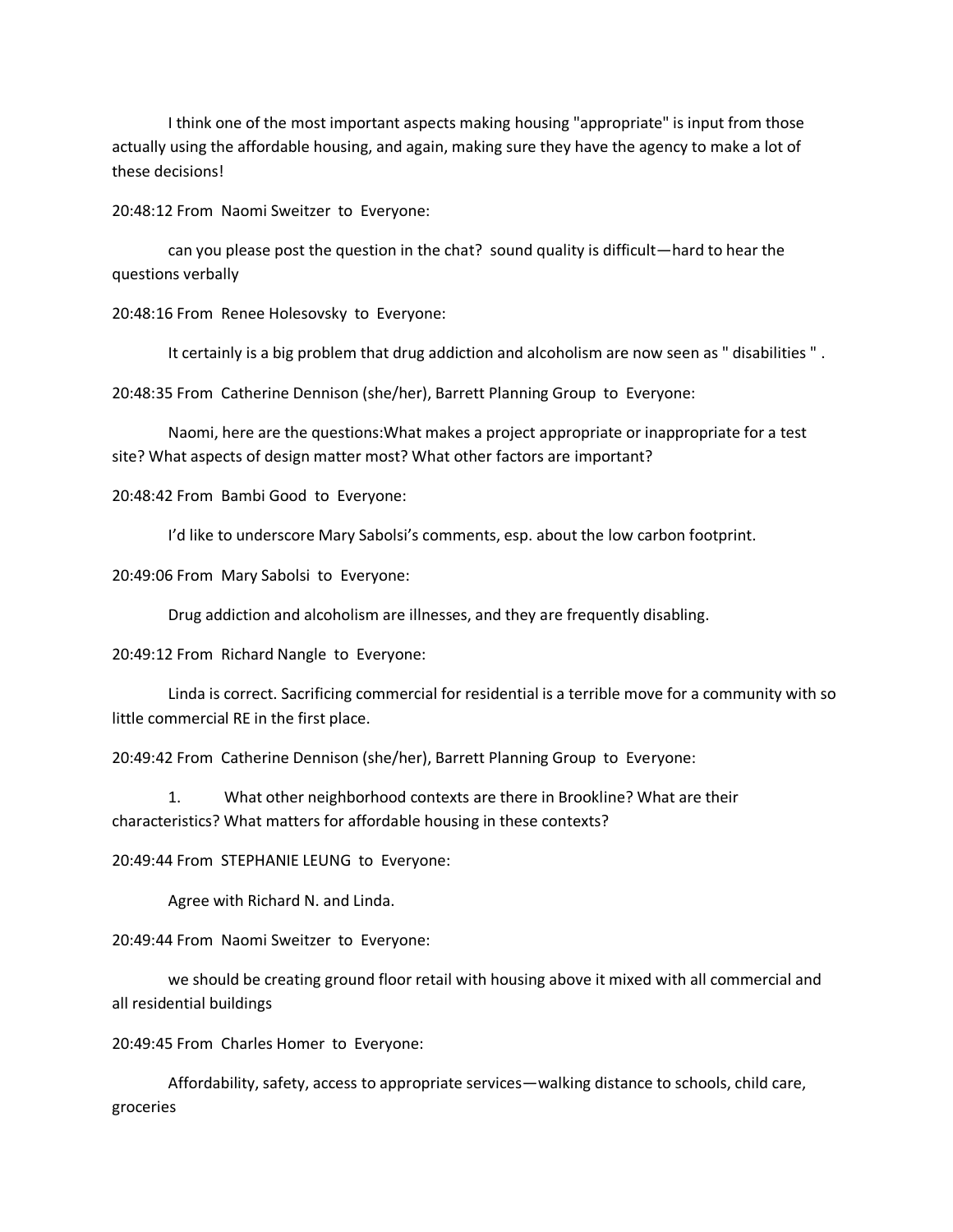20:49:47 From Kate Silbaugh to Everyone:

I agree w this comment on the phone—the word affordable has expanded to too high an income bracket

20:49:50 From Eric Colburn to Everyone:

To improve the town budget and lower people's taxes, Brookline should allow a lot of office buildings to be built. Cambridge has a giant budget and property taxes that are less than half of Brookline's.

20:49:58 From Mary Sabolsi to Everyone:

It is a big problem that our society does not provide adequate treatment for drug addiction and alcoholism.

20:50:02 From Catherine Dennison (she/her), Barrett Planning Group to Everyone:

2. What characteristics of affordable housing matter to potential residents of affordable housing? (e.g. proximities, type of building, unit characteristics, neighborhood characteristics?)

20:50:27 From Daphne Politis to Everyone:

#### DEVELOPERS

20:50:48 From Catherine Harris to Everyone:

Affordable town house designed with 3-4 bed room. With a back yard so that we can cookout and spend quality time with our family in the Summe times , I lived I. Housing 6 family 3 floor so long and I would appreciate a town house development with community rooms and some stores , etc

20:50:49 From Catherine Dennison (she/her), Barrett Planning Group to Everyone:

3. What makes a successful project—for residents of affordable housing, for developers, for residents of Brookline, for abutters? Where are the interests of these groups aligned or in conflict? (E.g. provides much needed housing, economically viable to build, doesn't detract from neighborhood character…)

20:51:54 From Virginia Smith to Everyone:

Some of existing housing stock in single family homes can be beneficially converted to condos without the loss of trees and greenspace. I wish there were more discussion of this option in our town.

20:51:56 From Kate Silbaugh to Everyone:

I may be naive, I know, but I have not heard people object to the development of public housing. I am a Dummer neighbor and I was not aware of any community concern or reaction. The only reactions I hear in Brookline is to 40B projects, mostly due to massing and what feels like a phony play at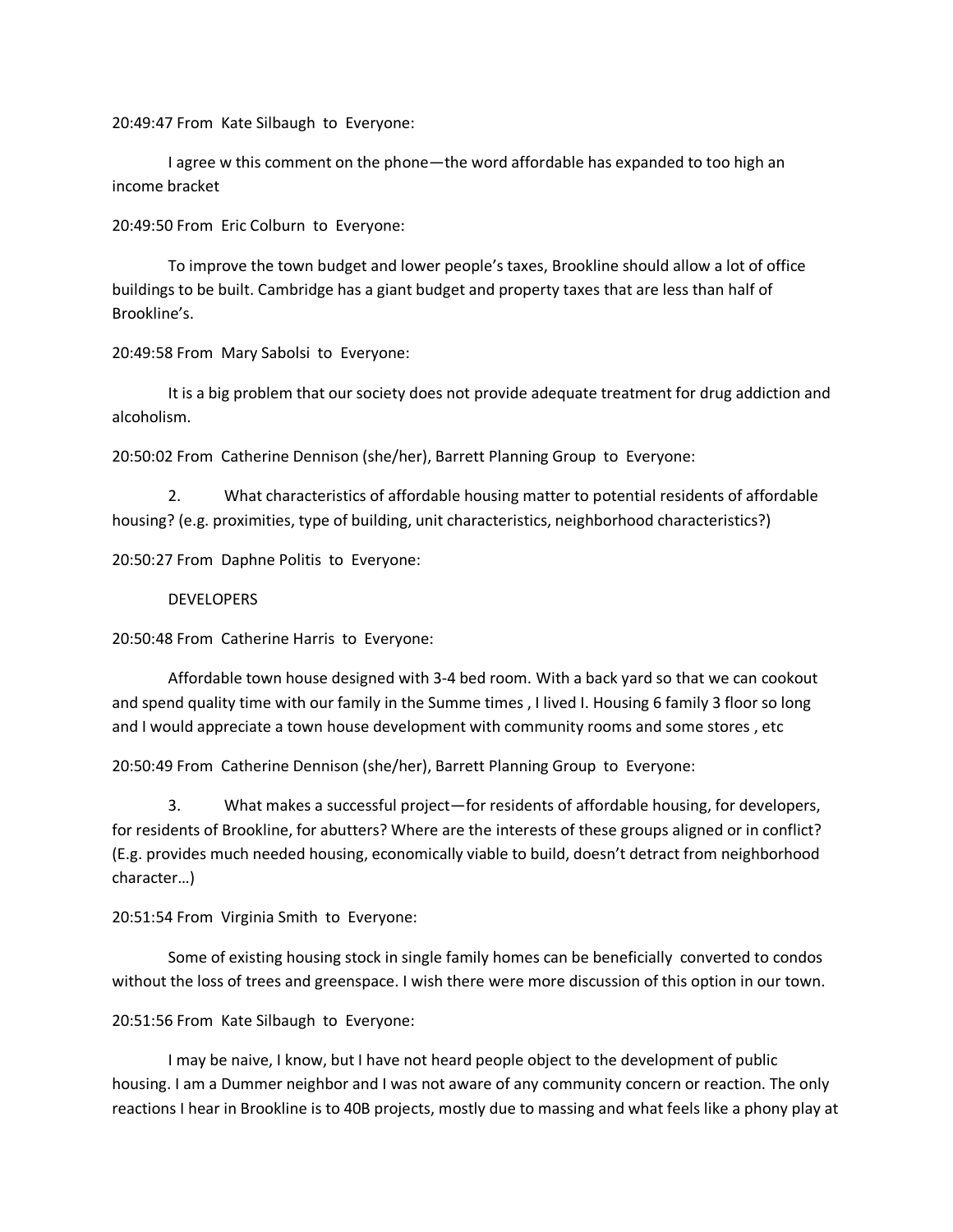seeming like there's an affordability function of those buildings. There are zero affordable units at Waldo Durgin. Zero.

20:52:06 From Naomi Sweitzer to Everyone:

the questions are complicated and multi-layered—they need thought

20:52:32 From David Truog to Everyone:

Too many variables in that one question.

20:52:32 From John Bowman to Everyone:

A successful development reduces car dependence

20:52:32 From David Rockwell to Everyone:

These open-ended Qs a little hard to answer, but I think the key is to have new housing developments add to, not detract from, income and ethnic diversity.

20:52:45 From Lisa Shatz to Everyone:

If an affordable housing project makes my neighborhood more diverse, racially, ethnically, income-wise, then to me it's successful

20:53:12 From Judith Clementson St. Pauls Brookline GBIO to Everyone:

I would want the project to be well-managed, when being built, and well-maintained in every respect as the years go on.

20:53:16 From Linda Pehlke to Everyone:

Because we are a built out community you are mostly talking about redevelopment. Therefore the first part of the equation is what are you tearing down? Is is older, smaller housing that fits a lowerincome niche? Are you demolishing existing small businesses? What about the embodied carbon in existing buildings?

20:53:29 From Virginia Smith to Everyone:

To follow up on Kate's comment, I am truly saddened when places like Waldo-Durgin are kept only for the upper classes and keep out affordable units by putting several millions into a trust fund for housing elsewhere.

20:53:52 From Charles Homer to Everyone:

As an abutter, I care about the impact on traffic, on walkability, on retail. As a community member, I care about having a diverse community, about our children having exposure to a variety of peers.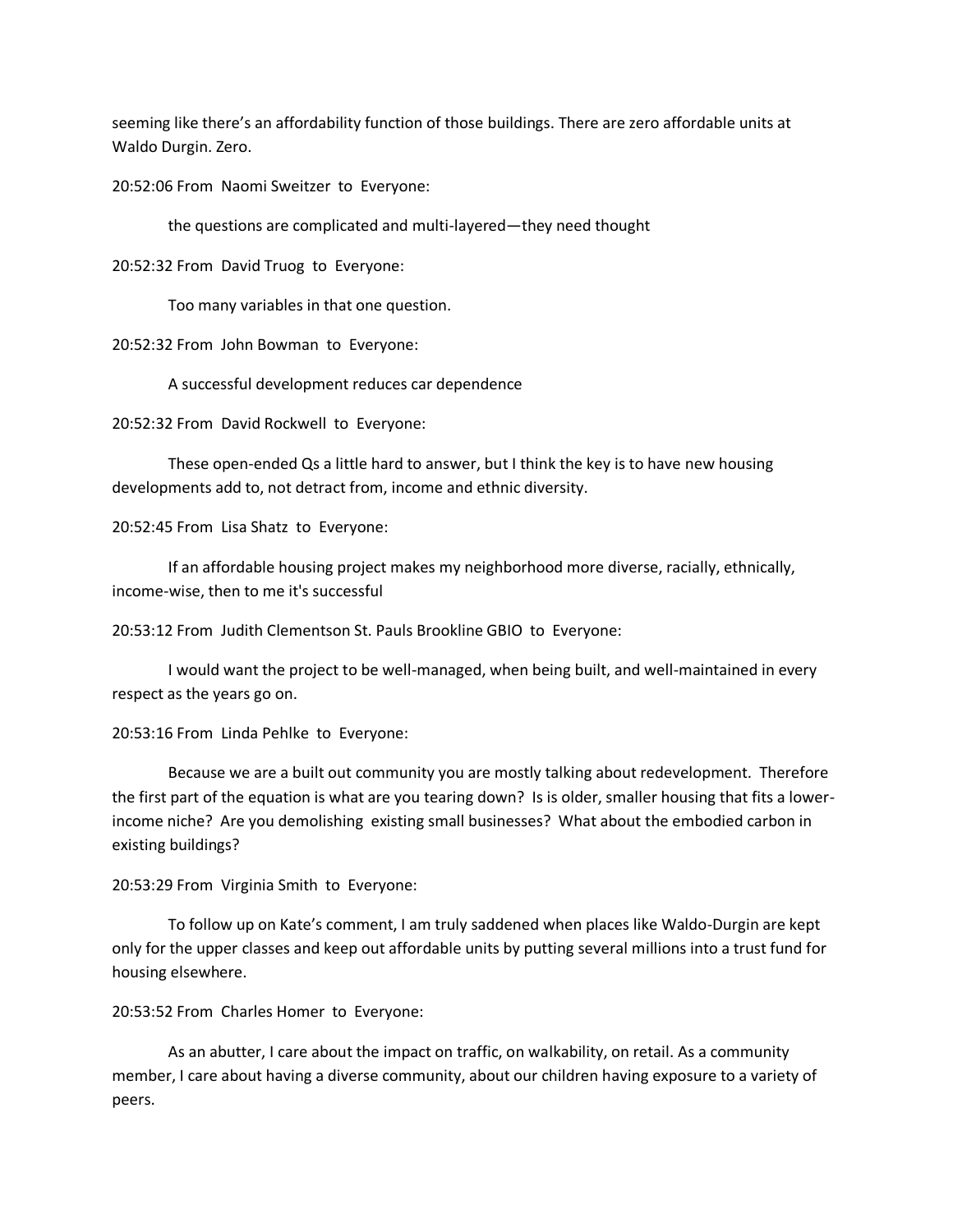20:54:03 From STEPHANIE LEUNG to Everyone:

Could we minimize the class warfare (like making landlords villains)?

20:54:10 From Jeff Wachter to Everyone:

Community benefits can be really helpful to the neighbors to move a project forward - the future conversion of parking lots to park space on John Street connected to Waldo Durgin is a great example; community space, subsidized retail spaces for local businesses, etc. would be great

20:54:11 From Eric Colburn to Everyone:

For a built-out community we sure have a lot of land devoted to parking lots.

20:54:33 From Virginia Bullock to Everyone:

I think different people choose different types of housing - we should be focused on creating a variety of types of housing.

20:54:45 From Lisa Shatz to Everyone:

@ Linda Pihlke: My neighborhood is constantly having new buildings- smaller houses are torn down and built in its place large McMansions

20:54:57 From Naomi Sweitzer to Everyone:

What aspects of design matter most? Answer: maximizing # of affordable units, welcoming facade especially at street level, net zero design, good pedestrian/biking infrastructure, building materials that are climate friendly and work well in the surrounding neighborhood, ideally shared outdoor space for residents if not near a park

20:55:21 From Ana Vera Wynne to Everyone:

What matters for a successful project is the presence of truly affordable units, appropriate open space, a traffic pattern that keeps crossing lines and sidewalks safe for pedestrians.

20:55:44 From Bob Lepson to Everyone:

Agree 100% with @naomisweitzer

20:55:45 From Susie Roberts to Everyone:

As an abutter, I care about the scale, character and design of any building or group of buildings, and welcome affordable units in such a context.

20:55:46 From Tal Canetti to Everyone: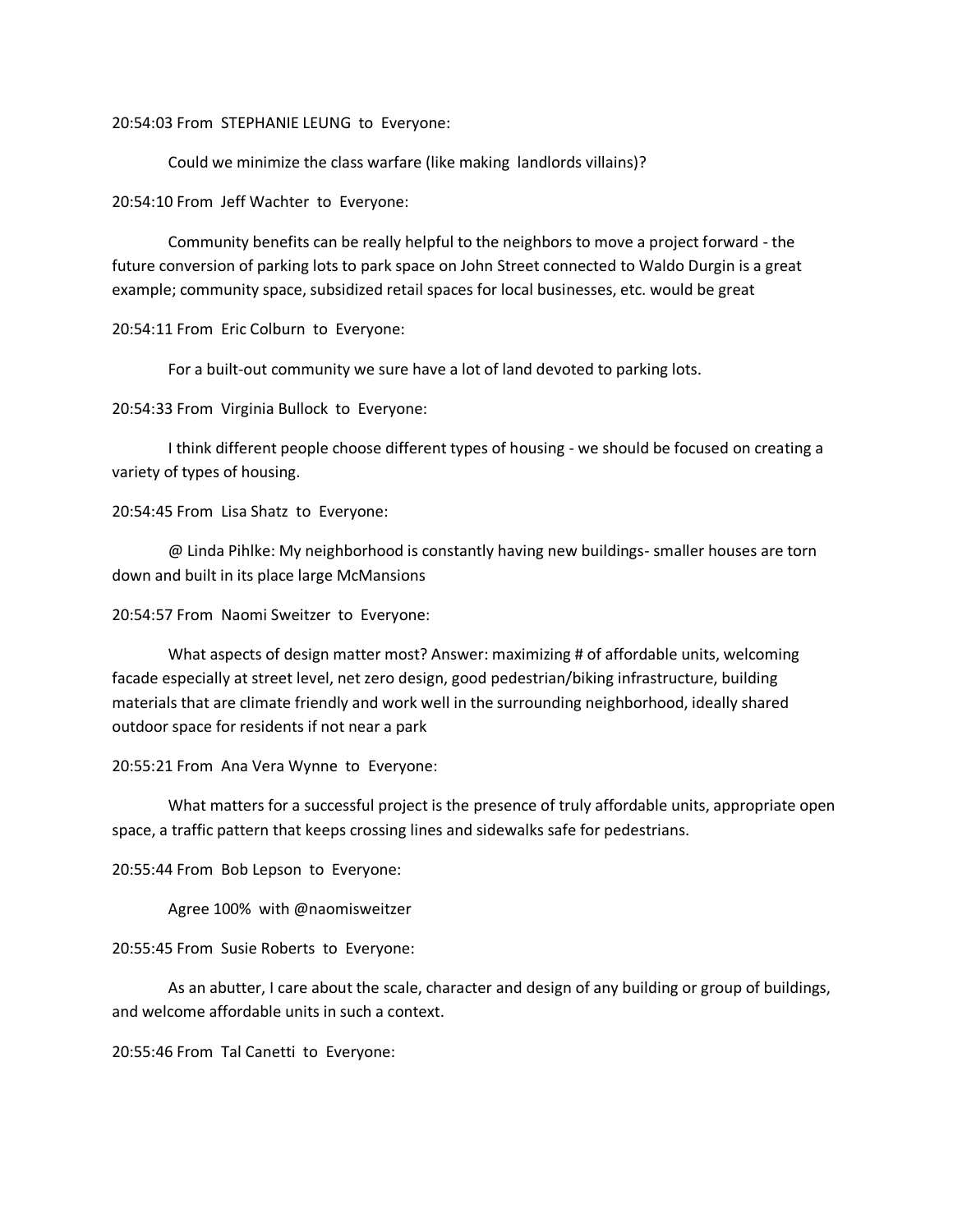i think maximizing the number of units as well as making sure they are livable and big enough is really important!

20:55:54 From Amanda Zimmerman to Everyone:

variety of housing, maximizing the number of affordable units, including for families. Mixed income, Mixed use checks a lot of boxes

20:56:01 From Jeff Wachter to Everyone:

+1 to Tal Canetti's comment

20:56:26 From Al Raine to Everyone:

Walkable density near transit with socioeconomic diversity and good design.

20:56:44 From David Rockwell to Everyone:

I agree with Al Raine

20:57:02 From Naomi Sweitzer to Everyone:

What will Brookline if our housing production is successful? We will have made reparations for red lining

20:57:11 From Sonya Lodge to Everyone:

when it is time I think it is important to involve the surrounding community where being developed...when people of the community have the opportunity to ask questions or voice their input it may equal their feeling included

20:57:23 From Lisa Shatz to Everyone:

I'd like to see Brookline at least 20% affordable.

20:57:30 From David Truog to Everyone:

Answer about "in 20 years" is: for every new housing unit, there should be proportionally increased green space, school space, and other services.

20:57:35 From Sonya Lodge to Everyone:

Very important and well said Tal

20:57:54 From Alice MacGarvie Thompson to Everyone:

@Tal and @Naomi agreed

20:58:09 From Kimberley she/her Richardson to Everyone: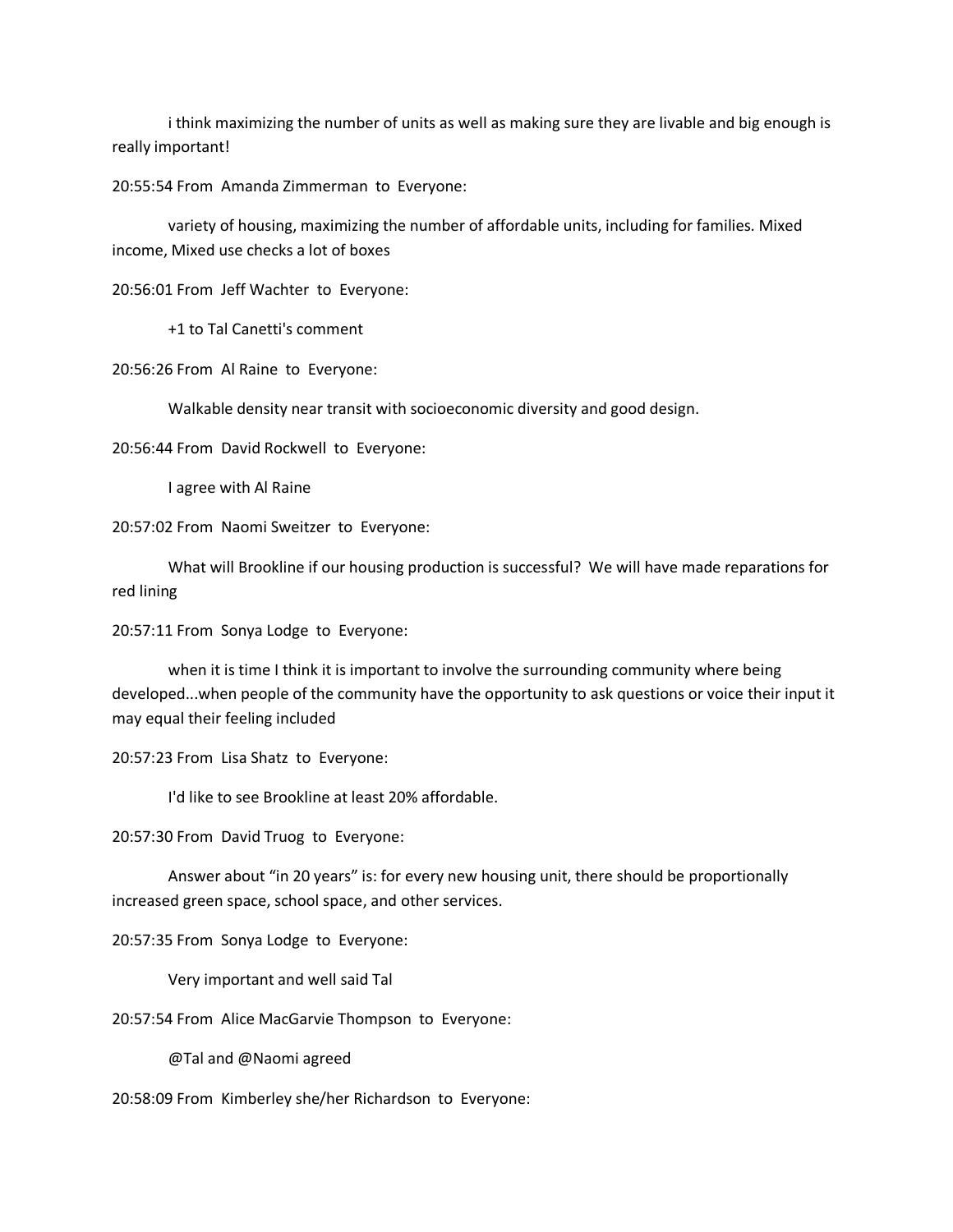Thank you Naomi

20:58:09 From Emy Takinami to Everyone:

More safe and well-maintained public housing- specifically for families. Tenant protections. A more diverse and interconnected community.

20:58:15 From Luciana Schachnik to Everyone:

Naomi ++++++

20:58:17 From Ana Vera Wynne to Everyone:

In 20 years, successful buildings would maximize the number of affordable units, while providing plenty of open space, manageable sidewalks, safe crosswalks for access to schools, a sense of community.

20:58:17 From Tal Canetti to Everyone:

yes the reparations for redlining part is so so so important!

20:58:21 From David Truog to Everyone:

Any housing planning effort should be done as part of a holistic planning initiative, and that's got to include services.

20:58:21 From Daphne Politis to Everyone:

WHAT OTHER CONTEXTS IN B

20:58:34 From Chi Chi Wu to Everyone:

I am guessing the majority of "affordable" housing in Brookline isn't deed-restricted housing but older multifamily buildings that charge reasonable rents. Many of these are quickly being converted to condos and redeveloped/gentrified. I think we need a LOT of explicitly affordable deed-restricted housing to make up for that. And to figure a way to retain some of this informally affordable housing

20:58:47 From Chanda Jones-Mercer to Everyone:

beautiful buildings and everybody is treating equally.

20:58:49 From Linda Pehlke to Everyone:

We should have more commercial development, more green and open space. Good public realm to support wellbeing. Access to local businesses and healthy outdoor activity. Public spaces that engender community building.

20:58:53 From Karen S. to Everyone: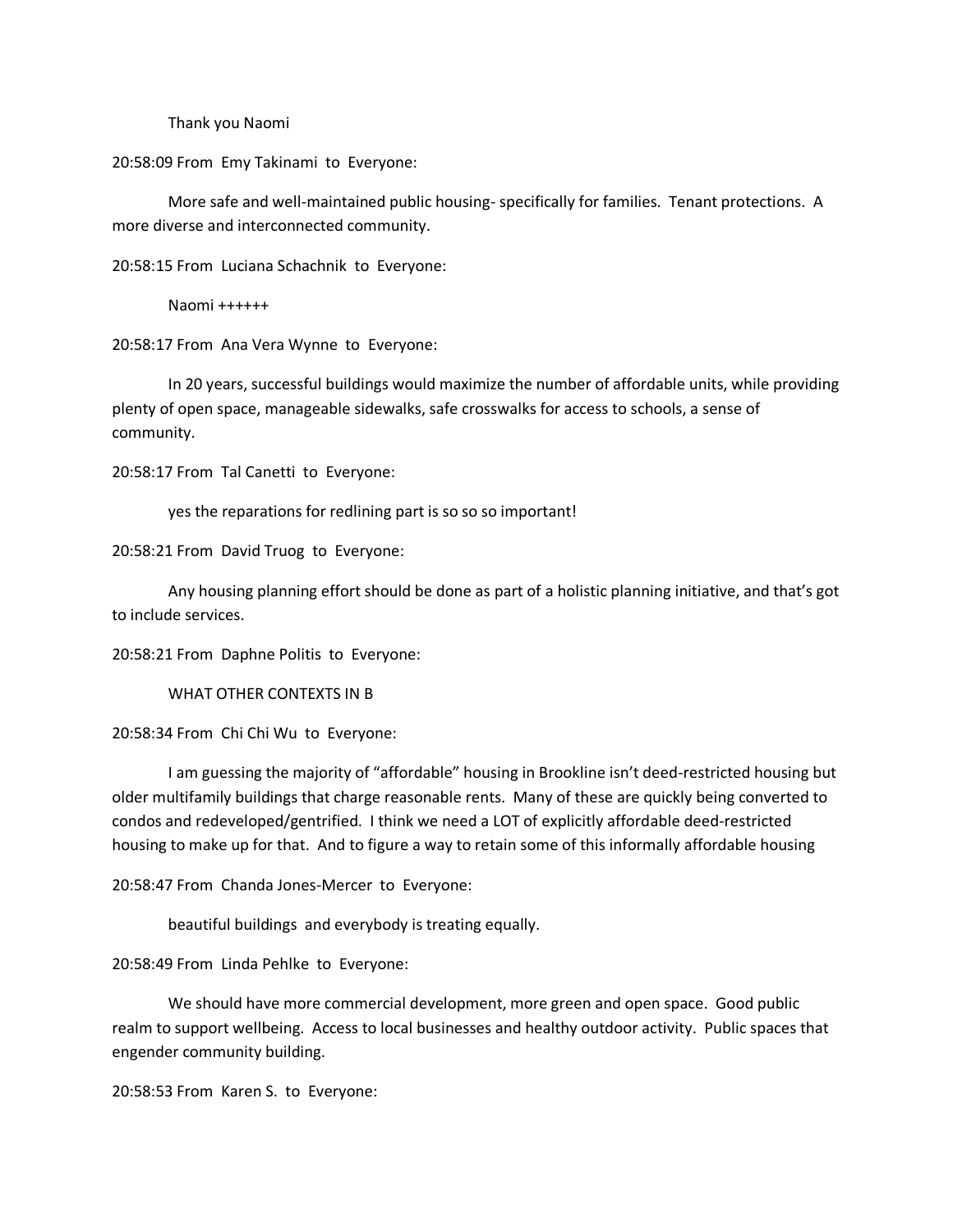How about larger bigger building with trees like on BEALS ST. !

20:58:56 From Jim Batchelor to Everyone:

If abutters have veto for potential loss of daylight, noise, greenspace we will be stopped. There should be larger community benefits, including more affordable housing, with some limited but basic protections for abutters.

20:59:01 From Tal Canetti to Everyone:

also i 100% agree with emy! tentant protections and a more diverse/interconnected community are also really important!

20:59:05 From Susie Roberts to Everyone:

To clarify about Waldo Durgin, it is incorrect that the project does not have affordable units. It does. Also, a large payment was made to the housing trust fund for the construction of affordable units and infrastructure in a manner chosen by the Town, which we on the Coolidge Corner Study Committee understood that the HAB likes.

20:59:18 From David Rockwell to Everyone:

One of my visions is that all public housing units are safe and viable as decent housing for Brookline HA's residents

20:59:38 From Jeff Wachter to Everyone:

Lowering the red tape to building projects is important; right now only the biggest developers who can hire the lawyers and consultants can add density; it's important to make it much easier for folks to subdivide their homes or build small multi-family on small lots without years of hearings and lots of lawyers; triple deckers have historically been a way for folks to build wealth, but that's too hard/expensive in our current environment

20:59:44 From Alice MacGarvie Thompson to Everyone:

VAST improvements to pubic housing! An affordable housing overlay! Reparations!

20:59:49 From Charles Homer to Everyone:

I am told that almost all of Brookline is w/in 1/2 a mile of public transit…so it seems that all of Brookline should allow multifamily housing by right. Agree that improving quality of public housing in Brookline is baseline (per David Rockwell)

## 21:00:10 From Karen S. to Everyone:

I would love a mother in law apartment I am quiet and have a porch to plants to share with neighbors.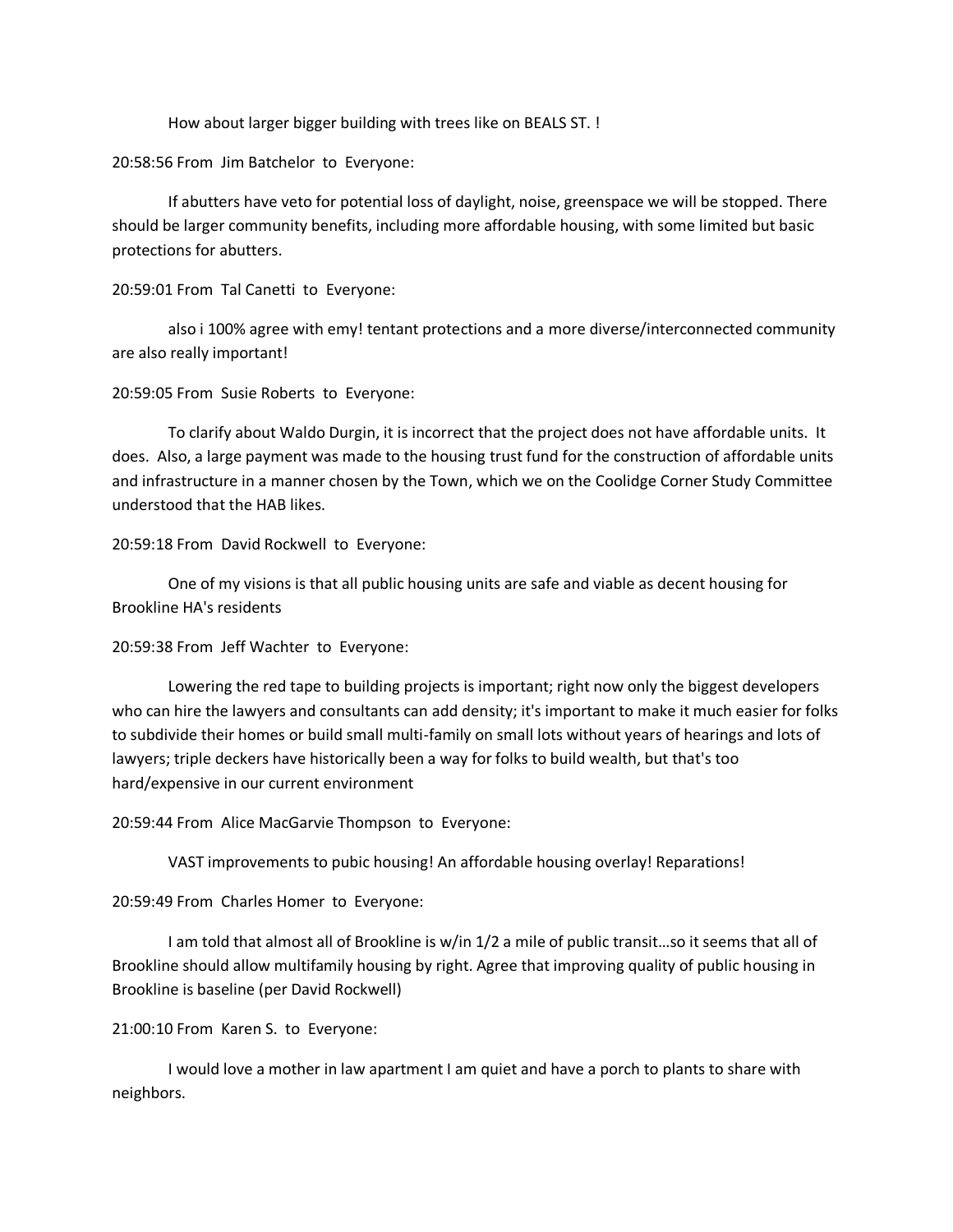21:00:20 From Sonya Lodge to Everyone:

We are rid of the stigma surrounding public housing and affordable housing and we all see and accept through equal eyes

21:00:20 From Richard and Ana Vera Wynne to Everyone:

A fair process.

21:00:30 From Tal Canetti to Everyone:

yess alice!!!! an AHO also of course!

21:00:39 From Christopher Kahl to Everyone:

Maybe we should also discuss how we will improve the current public housing

21:00:44 From Luciana Schachnik to Everyone:

Alice +++++

21:00:50 From Karen S. to Everyone:

Exellent credit Section 8 Paid in advance

21:00:51 From Naomi Sweitzer to Everyone:

Improving conditions in public housing is critical

21:00:59 From STEPHANIE LEUNG to Everyone:

Somehow I see the "20 Years From Now" vision as a back-to-the-future. To give you an example, my neighbors were both BHS teachers. They bought the house, reared their kids to college, and then they sold the Victorian house last year to a developer for \$2m+, only to see it torn down by developer. But, I was glad for my neighbors because they got a nice nest egg for retirement. Would that be the future for those who are lucky enough to get in affordable housing today? Somehow I feel that's going to be the case.

21:01:08 From Chi Chi Wu to Everyone:

And rent control!

21:01:27 From Chanda Jones-Mercer to Everyone:

please make sure that affordable housing doesn't look like affordable housing inside. make look like mansion or condo inside. Im tired of electric stove and baseboards heater.

21:01:39 From Catherine Dennison (she/her), Barrett Planning Group to Everyone: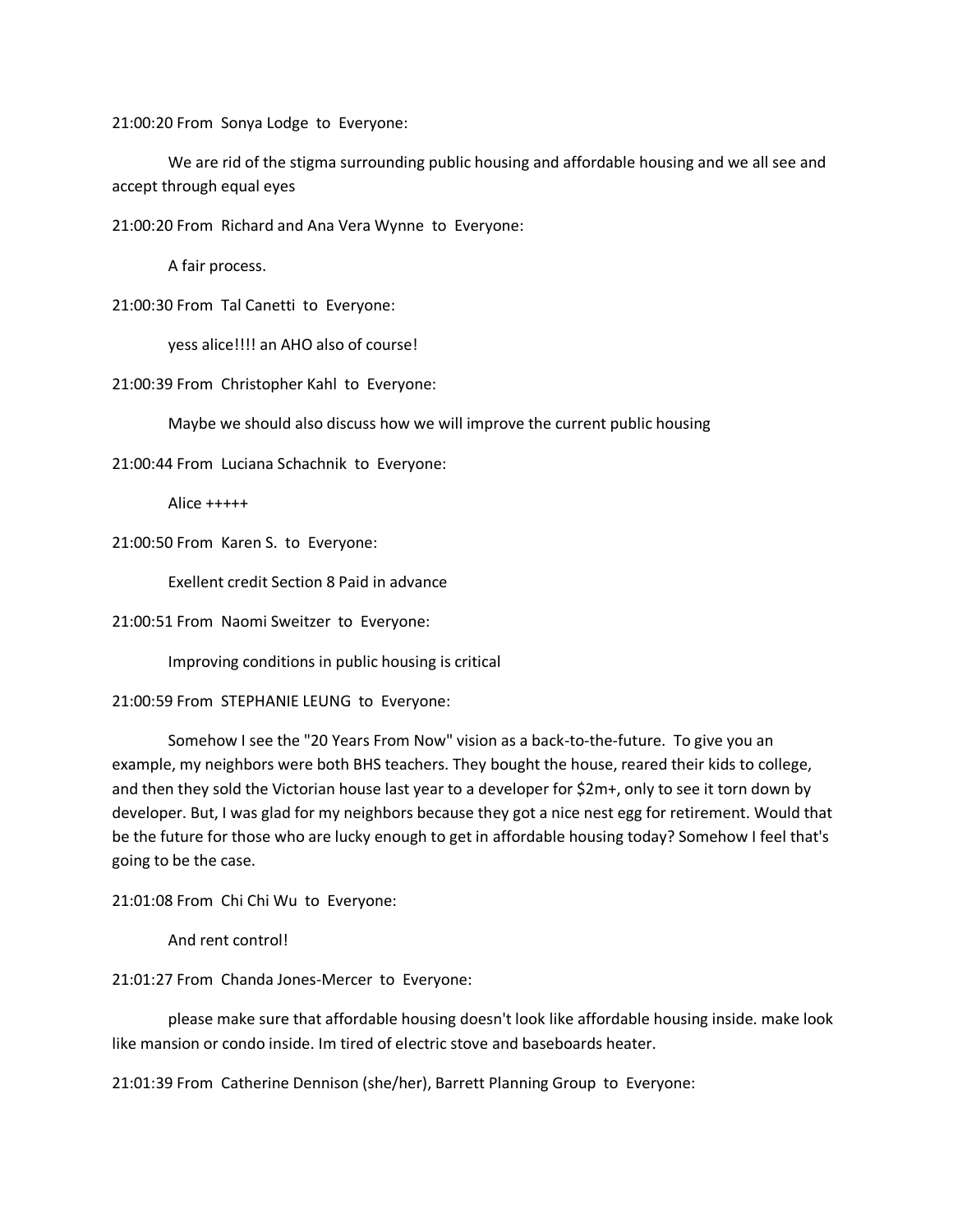tinyurl.com/BrooklineHPP

21:01:46 From Emy Takinami to Everyone:

^^^+1 to tent control and good cause eviction and tenant bill of rights!!!

21:02:08 From Luciana Schachnik to Everyone:

Chanda Jones-Mercer ++++++

21:02:21 From Tal Canetti to Everyone:

^^^to chanda jones-mercer too - make sure affordable housing looks good on the inside too ofc, and that all of its appliances are long-lasting!

21:02:30 From Ana Vera Wynne to Everyone:

Thank you for your work. I would love to have an in depth study about open space and traffic density in Brookline.

21:02:31 From STEPHANIE LEUNG to Everyone:

Thank you for this presentation, team. It's informative.

21:02:37 From Tal Canetti to Everyone:

thank you!!!!!!!!!!

21:02:44 From Karen S. to Everyone:

Dragged down by bad tenants that are low income!

21:02:45 From Chi Chi Wu to Everyone:

Thank you for your work!

21:02:45 From Alice MacGarvie Thompson to Everyone:

YESS Ms. Jones-Mercer!!!

21:02:49 From David Rockwell to Everyone:

Thank you team

21:02:49 From David Truog to Everyone:

+1 Ana

21:02:50 From Virginia Smith to Everyone: